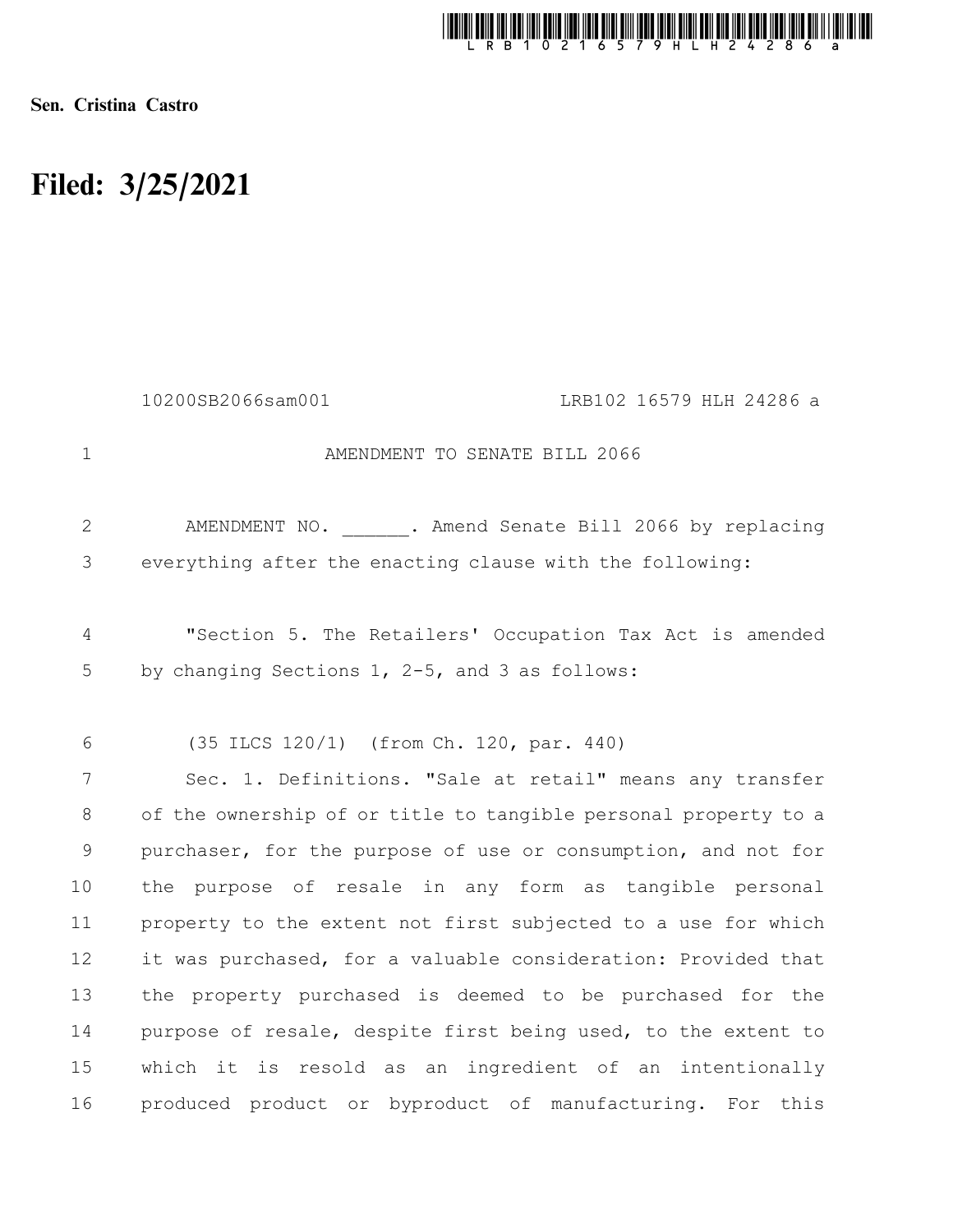10200SB2066sam001 -2- LRB102 16579 HLH 24286 a

purpose, slag produced as an incident to manufacturing pig iron or steel and sold is considered to be an intentionally produced byproduct of manufacturing. Transactions whereby the possession of the property is transferred but the seller retains the title as security for payment of the selling price shall be deemed to be sales. 1 2 3 4 5 6

"Sale at retail" shall be construed to include any transfer of the ownership of or title to tangible personal property to a purchaser, for use or consumption by any other person to whom such purchaser may transfer the tangible personal property without a valuable consideration, and to include any transfer, whether made for or without a valuable consideration, for resale in any form as tangible personal property unless made in compliance with Section 2c of this Act. 7 8 9 10 11 12 13 14 15

Sales of tangible personal property, which property, to the extent not first subjected to a use for which it was purchased, as an ingredient or constituent, goes into and forms a part of tangible personal property subsequently the subject of a "Sale at retail", are not sales at retail as defined in this Act: Provided that the property purchased is deemed to be purchased for the purpose of resale, despite first being used, to the extent to which it is resold as an ingredient of an intentionally produced product or byproduct of manufacturing. 16 17 18 19 20 21 22 23 24 25

26

"Sale at retail" shall be construed to include any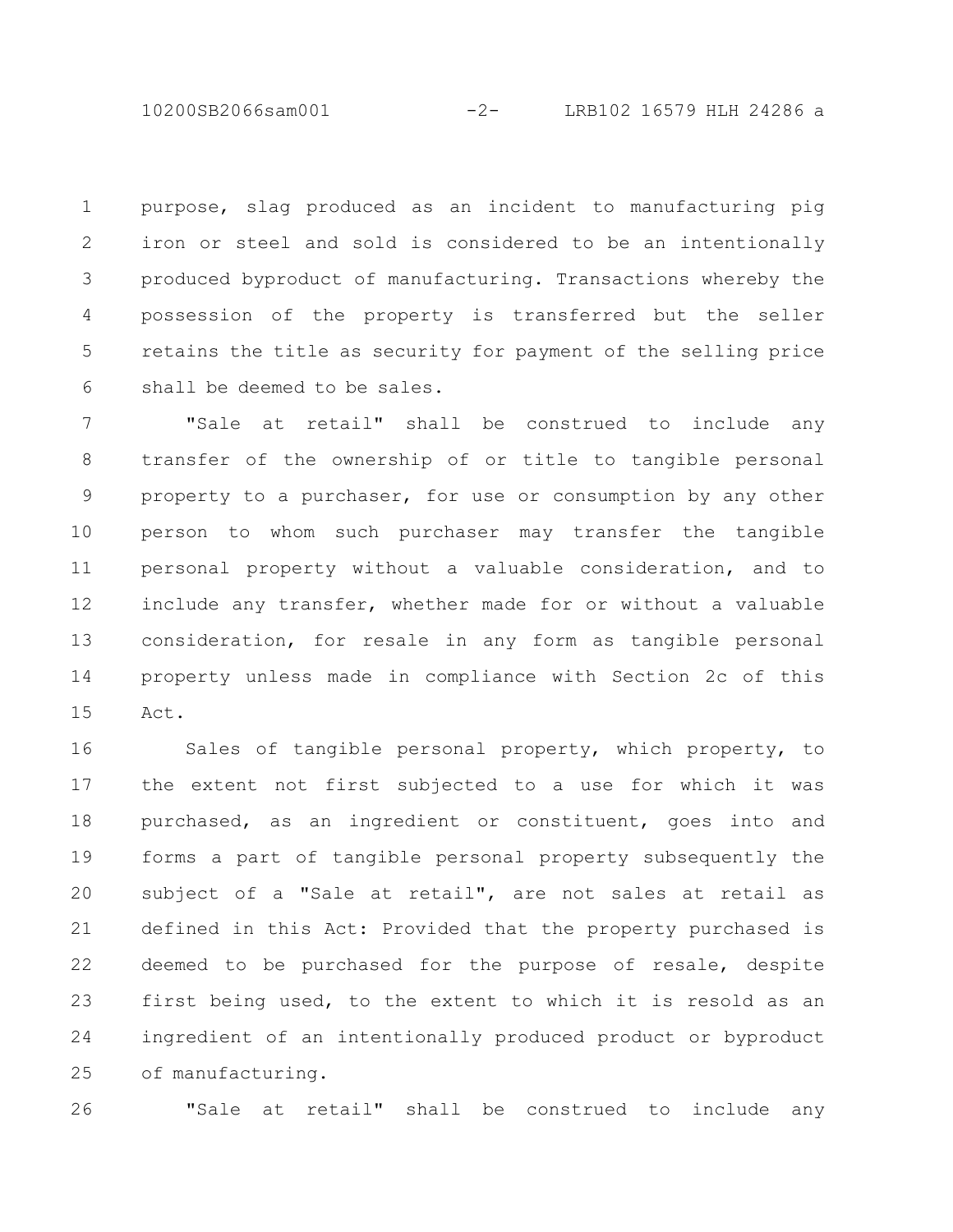10200SB2066sam001 -3- LRB102 16579 HLH 24286 a

Illinois florist's sales transaction in which the purchase order is received in Illinois by a florist and the sale is for use or consumption, but the Illinois florist has a florist in another state deliver the property to the purchaser or the purchaser's donee in such other state. 1 2 3 4 5

Nonreusable tangible personal property that is used by persons engaged in the business of operating a restaurant, cafeteria, or drive-in is a sale for resale when it is transferred to customers in the ordinary course of business as part of the sale of food or beverages and is used to deliver, package, or consume food or beverages, regardless of where consumption of the food or beverages occurs. Examples of those items include, but are not limited to nonreusable, paper and plastic cups, plates, baskets, boxes, sleeves, buckets or other containers, utensils, straws, placemats, napkins, doggie bags, and wrapping or packaging materials that are transferred to customers as part of the sale of food or beverages in the ordinary course of business. 6 7 8 9 10 11 12 13 14 15 16 17 18

The purchase, employment and transfer of such tangible personal property as newsprint and ink for the primary purpose of conveying news (with or without other information) is not a purchase, use or sale of tangible personal property. 19 20 21 22

A person whose activities are organized and conducted primarily as a not-for-profit service enterprise, and who engages in selling tangible personal property at retail (whether to the public or merely to members and their guests) 23 24 25 26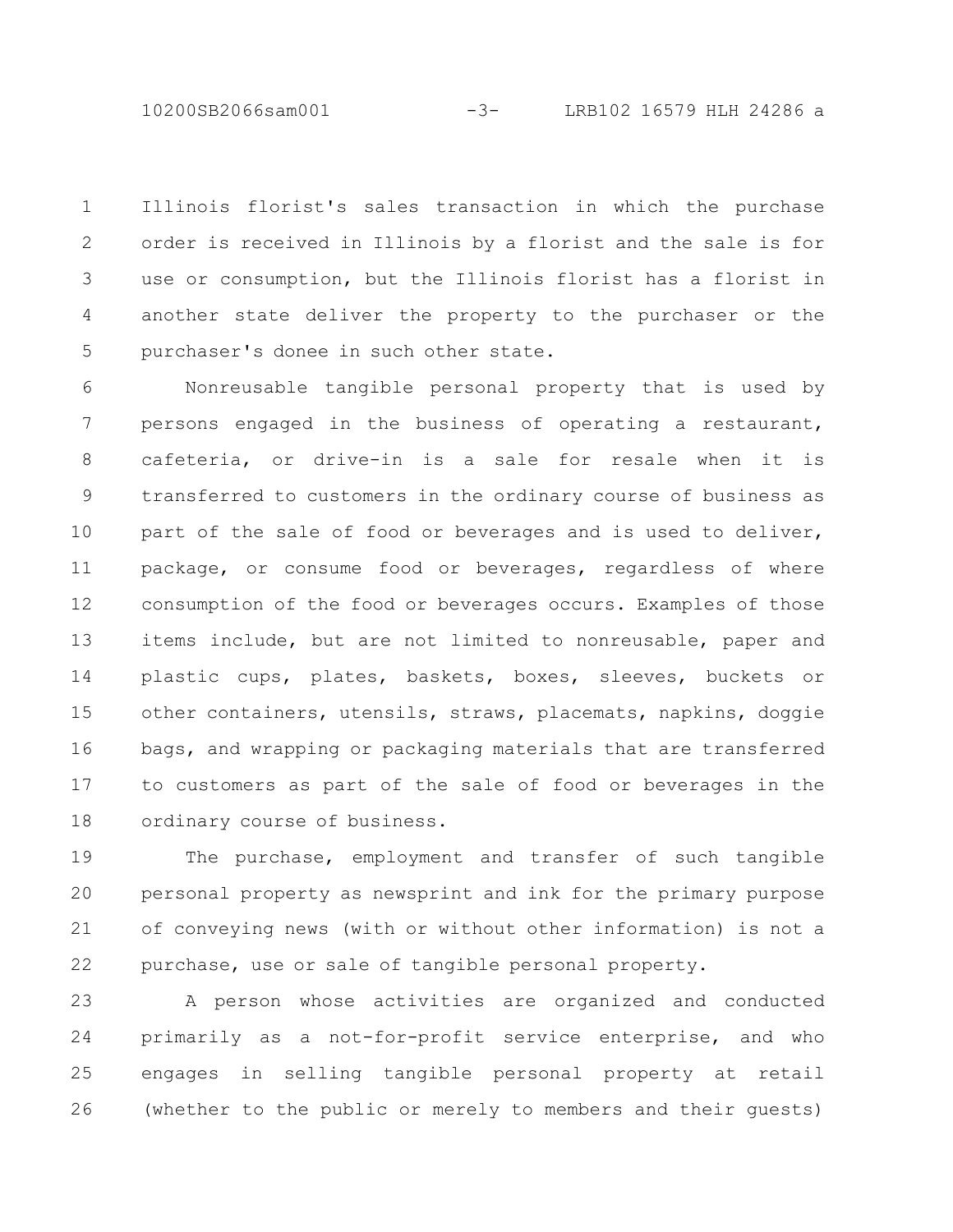10200SB2066sam001 -4- LRB102 16579 HLH 24286 a

is engaged in the business of selling tangible personal property at retail with respect to such transactions, excepting only a person organized and operated exclusively for charitable, religious or educational purposes either (1), to the extent of sales by such person to its members, students, patients or inmates of tangible personal property to be used primarily for the purposes of such person, or (2), to the extent of sales by such person of tangible personal property which is not sold or offered for sale by persons organized for profit. The selling of school books and school supplies by schools at retail to students is not "primarily for the purposes of" the school which does such selling. The provisions of this paragraph shall not apply to nor subject to taxation occasional dinners, socials or similar activities of a person organized and operated exclusively for charitable, religious or educational purposes, whether or not such activities are open to the public. 1 2 3 4 5 6 7 8 9 10 11 12 13 14 15 16 17

A person who is the recipient of a grant or contract under Title VII of the Older Americans Act of 1965 (P.L. 92-258) and serves meals to participants in the federal Nutrition Program for the Elderly in return for contributions established in amount by the individual participant pursuant to a schedule of suggested fees as provided for in the federal Act is not engaged in the business of selling tangible personal property at retail with respect to such transactions. 18 19 20 21 22 23 24 25

"Purchaser" means anyone who, through a sale at retail, 26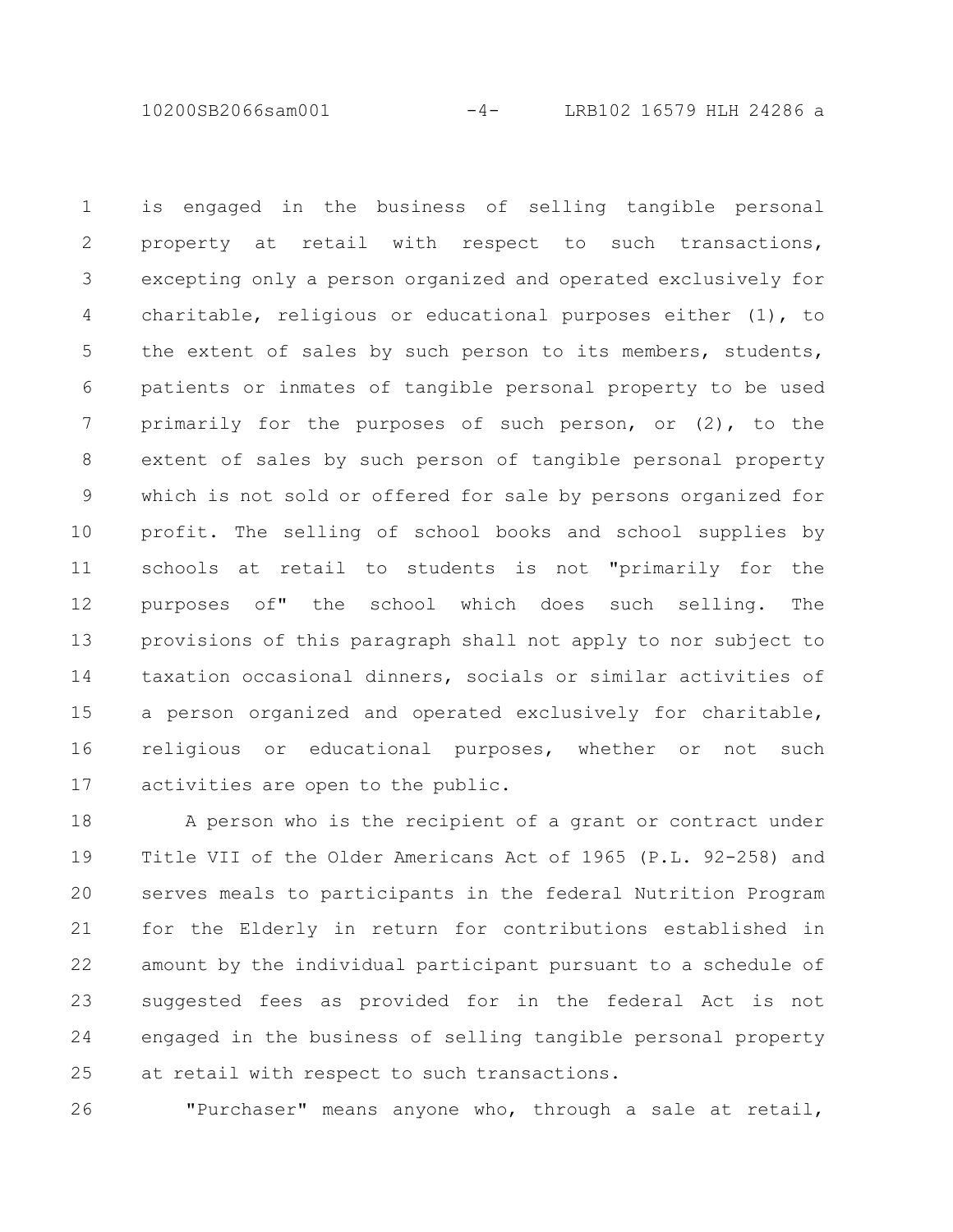## 10200SB2066sam001 -5- LRB102 16579 HLH 24286 a

acquires the ownership of or title to tangible personal property for a valuable consideration. 1 2

"Reseller of motor fuel" means any person engaged in the business of selling or delivering or transferring title of motor fuel to another person other than for use or consumption. No person shall act as a reseller of motor fuel within this State without first being registered as a reseller pursuant to Section 2c or a retailer pursuant to Section 2a. 3 4 5 6 7 8

"Selling price" or the "amount of sale" means the consideration for a sale valued in money whether received in money or otherwise, including cash, credits, property, other than as hereinafter provided, and services, but, prior to January 1, 2020, not including the value of or credit given for traded-in tangible personal property where the item that is traded-in is of like kind and character as that which is being sold; beginning January 1, 2020, "selling price" includes the portion of the value of or credit given for traded-in motor vehicles of the First Division as defined in Section 1-146 of the Illinois Vehicle Code of like kind and character as that which is being sold that exceeds \$10,000. "Selling price" shall be determined without any deduction on account of the cost of the property sold, the cost of materials used, labor or service cost or any other expense whatsoever, but does not include charges that are added to prices by sellers on account of the seller's tax liability under this Act, or on account of the seller's duty to collect, from the purchaser, the tax that 9 10 11 12 13 14 15 16 17 18 19 20 21 22 23 24 25 26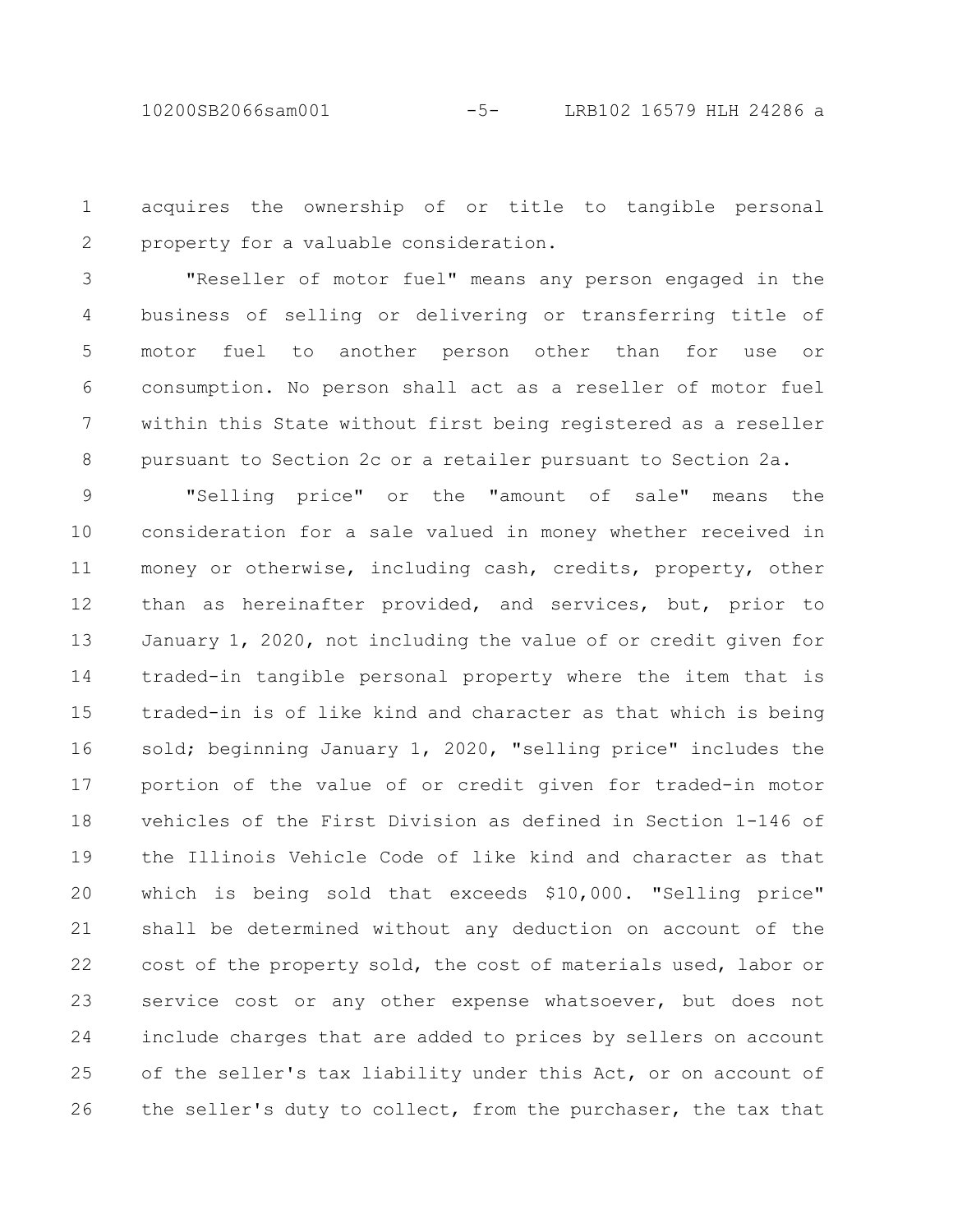10200SB2066sam001 -6- LRB102 16579 HLH 24286 a

is imposed by the Use Tax Act, or, except as otherwise provided with respect to any cigarette tax imposed by a home rule unit, on account of the seller's tax liability under any local occupation tax administered by the Department, or, except as otherwise provided with respect to any cigarette tax imposed by a home rule unit on account of the seller's duty to collect, from the purchasers, the tax that is imposed under any local use tax administered by the Department. Effective December 1, 1985, "selling price" shall include charges that are added to prices by sellers on account of the seller's tax liability under the Cigarette Tax Act, on account of the sellers' duty to collect, from the purchaser, the tax imposed under the Cigarette Use Tax Act, and on account of the seller's duty to collect, from the purchaser, any cigarette tax imposed by a home rule unit. 1 2 3 4 5 6 7 8 9 10 11 12 13 14 15

Notwithstanding any law to the contrary, for any motor vehicle, as defined in Section 1-146 of the Vehicle Code, that is sold on or after January 1, 2015 for the purpose of leasing the vehicle for a defined period that is longer than one year and (1) is a motor vehicle of the second division that: (A) is a self-contained motor vehicle designed or permanently converted to provide living quarters for recreational, camping, or travel use, with direct walk through access to the living quarters from the driver's seat; (B) is of the van configuration designed for the transportation of not less than 7 nor more than 16 passengers; or (C) has a gross vehicle 16 17 18 19 20 21 22 23 24 25 26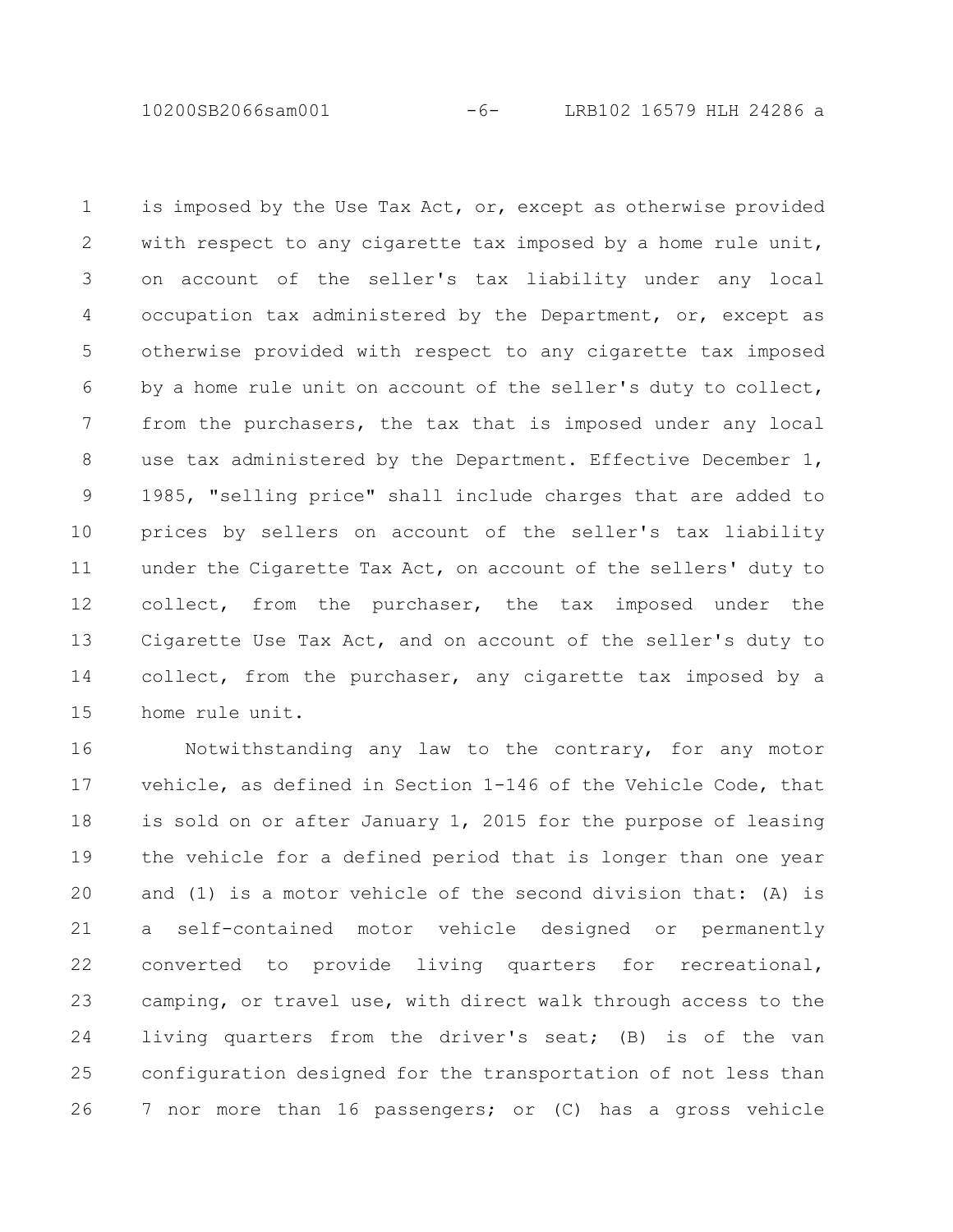10200SB2066sam001 -7- LRB102 16579 HLH 24286 a

weight rating of 8,000 pounds or less or (2) is a motor vehicle of the first division, "selling price" or "amount of sale" means the consideration received by the lessor pursuant to the lease contract, including amounts due at lease signing and all monthly or other regular payments charged over the term of the lease. Also included in the selling price is any amount received by the lessor from the lessee for the leased vehicle that is not calculated at the time the lease is executed, including, but not limited to, excess mileage charges and charges for excess wear and tear. For sales that occur in Illinois, with respect to any amount received by the lessor from the lessee for the leased vehicle that is not calculated at the time the lease is executed, the lessor who purchased the motor vehicle does not incur the tax imposed by the Use Tax Act on those amounts, and the retailer who makes the retail sale of the motor vehicle to the lessor is not required to collect the tax imposed by the Use Tax Act or to pay the tax imposed by this Act on those amounts. However, the lessor who purchased the motor vehicle assumes the liability for reporting and paying the tax on those amounts directly to the Department in the same form (Illinois Retailers' Occupation Tax, and local retailers' occupation taxes, if applicable) in which the retailer would have reported and paid such tax if the retailer had accounted for the tax to the Department. For amounts received by the lessor from the lessee that are not calculated at the time the lease is executed, the lessor must file the 1 2 3 4 5 6 7 8 9 10 11 12 13 14 15 16 17 18 19 20 21 22 23 24 25 26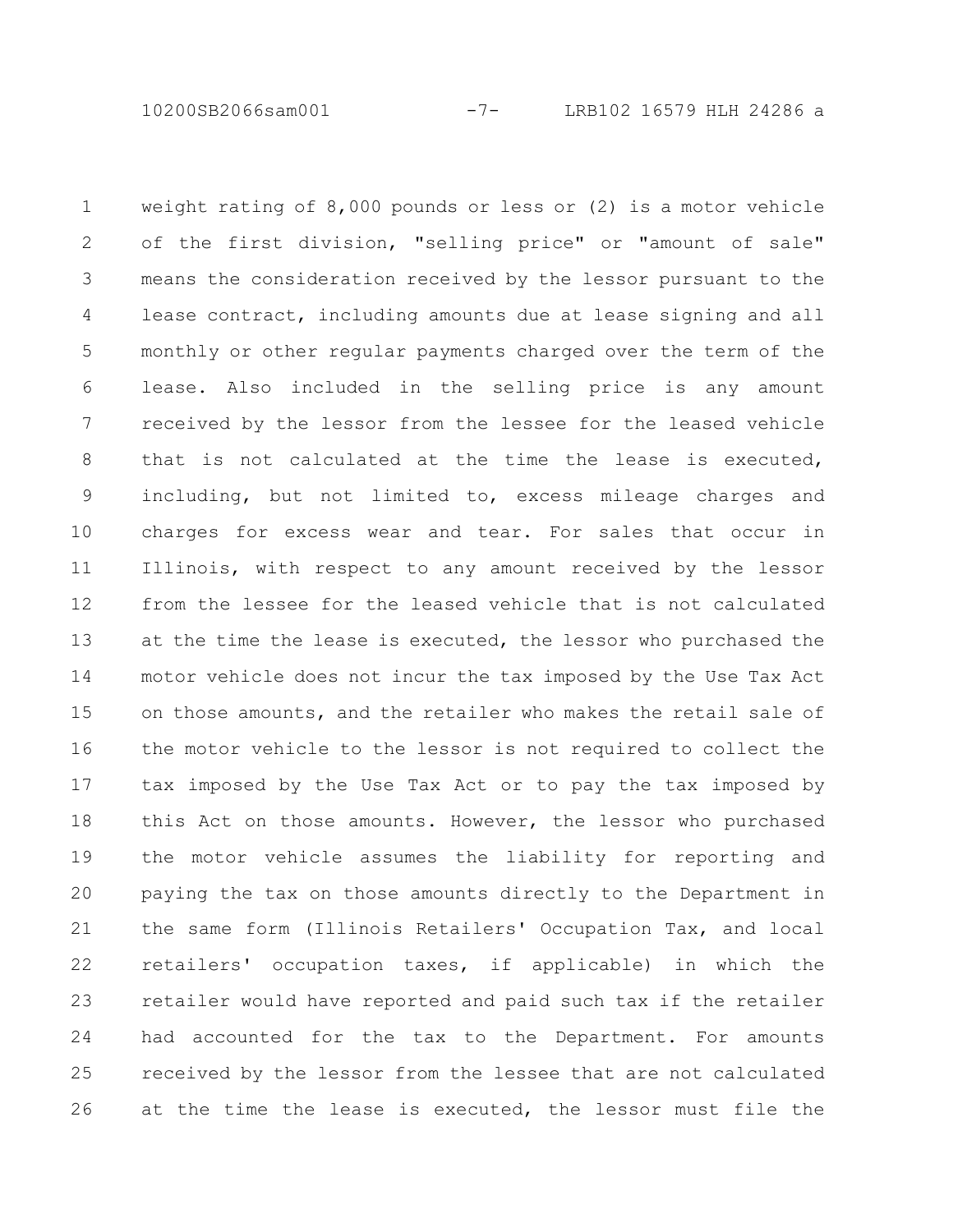10200SB2066sam001 -8- LRB102 16579 HLH 24286 a

return and pay the tax to the Department by the due date otherwise required by this Act for returns other than transaction returns. If the retailer is entitled under this Act to a discount for collecting and remitting the tax imposed under this Act to the Department with respect to the sale of the motor vehicle to the lessor, then the right to the discount provided in this Act shall be transferred to the lessor with respect to the tax paid by the lessor for any amount received by the lessor from the lessee for the leased vehicle that is not calculated at the time the lease is executed; provided that the discount is only allowed if the return is timely filed and for amounts timely paid. The "selling price" of a motor vehicle that is sold on or after January 1, 2015 for the purpose of leasing for a defined period of longer than one year shall not be reduced by the value of or credit given for traded-in tangible personal property owned by the lessor, nor shall it be reduced by the value of or credit given for traded-in tangible personal property owned by the lessee, regardless of whether the trade-in value thereof is assigned by the lessee to the lessor. In the case of a motor vehicle that is sold for the purpose of leasing for a defined period of longer than one year, the sale occurs at the time of the delivery of the vehicle, regardless of the due date of any lease payments. A lessor who incurs a Retailers' Occupation Tax liability on the sale of a motor vehicle coming off lease may not take a credit against that liability for the Use Tax 1 2 3 4 5 6 7 8 9 10 11 12 13 14 15 16 17 18 19 20 21 22 23 24 25 26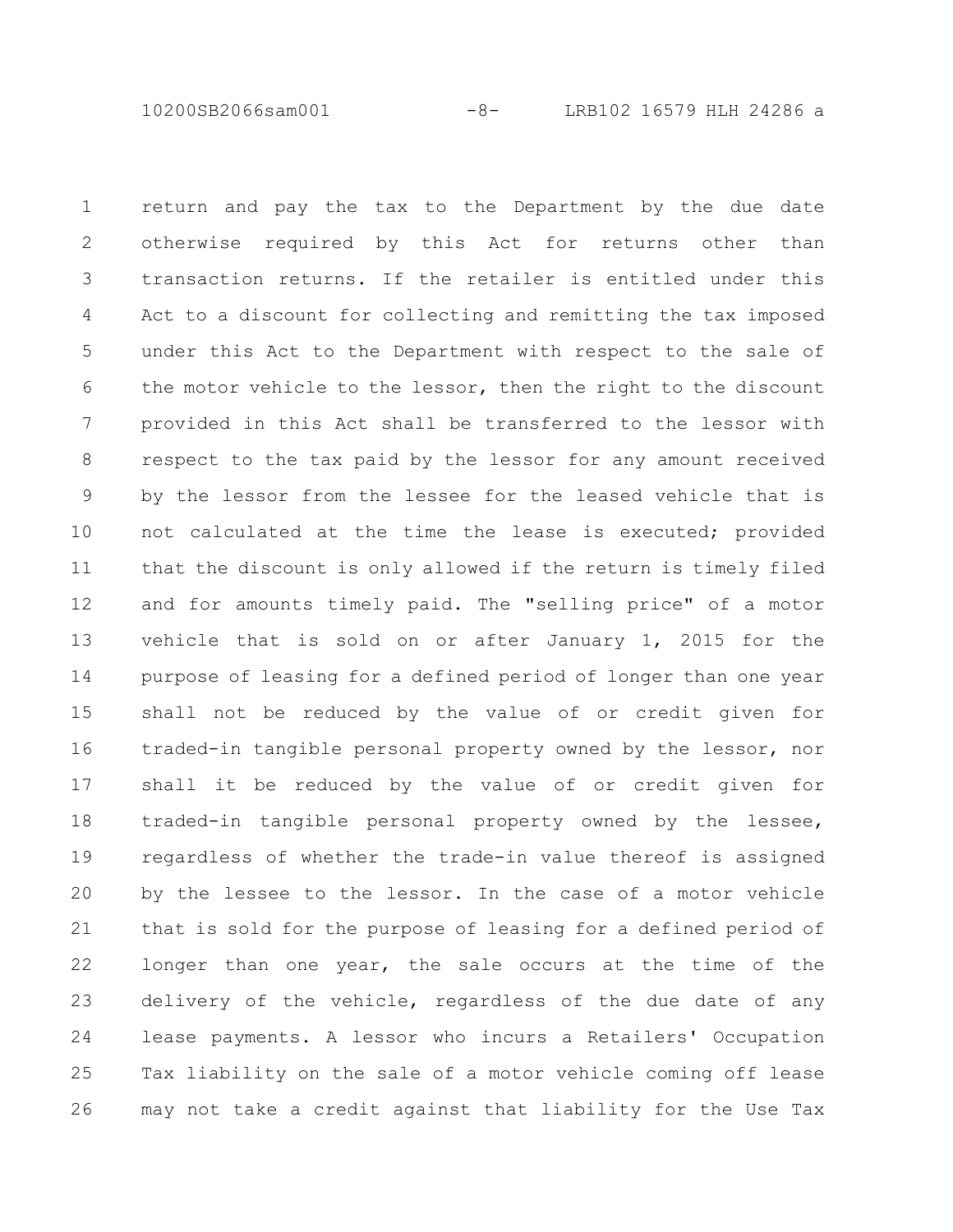10200SB2066sam001 -9- LRB102 16579 HLH 24286 a

the lessor paid upon the purchase of the motor vehicle (or for any tax the lessor paid with respect to any amount received by the lessor from the lessee for the leased vehicle that was not calculated at the time the lease was executed) if the selling price of the motor vehicle at the time of purchase was calculated using the definition of "selling price" as defined in this paragraph. Notwithstanding any other provision of this Act to the contrary, lessors shall file all returns and make all payments required under this paragraph to the Department by electronic means in the manner and form as required by the Department. This paragraph does not apply to leases of motor vehicles for which, at the time the lease is entered into, the term of the lease is not a defined period, including leases with a defined initial period with the option to continue the lease on a month-to-month or other basis beyond the initial defined period. 1 2 3 4 5 6 7 8 9 10 11 12 13 14 15 16

The phrase "like kind and character" shall be liberally construed (including but not limited to any form of motor vehicle for any form of motor vehicle, or any kind of farm or agricultural implement for any other kind of farm or agricultural implement), while not including a kind of item which, if sold at retail by that retailer, would be exempt from retailers' occupation tax and use tax as an isolated or occasional sale. 17 18 19 20 21 22 23 24

"Gross receipts" from the sales of tangible personal property at retail means the total selling price or the amount 25 26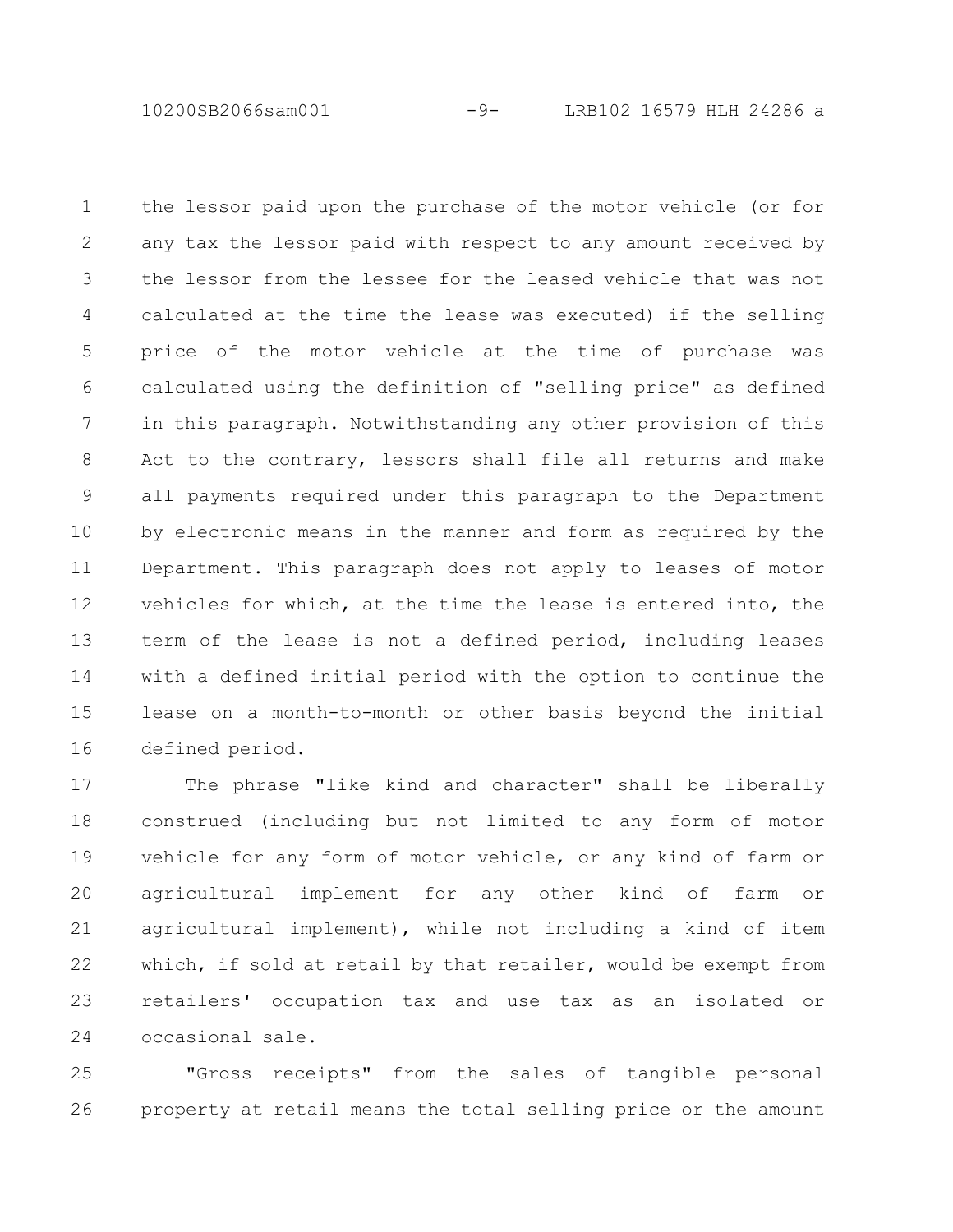10200SB2066sam001 -10- LRB102 16579 HLH 24286 a

of such sales, as hereinbefore defined. In the case of charge and time sales, the amount thereof shall be included only as and when payments are received by the seller. Receipts or other consideration derived by a seller from the sale, transfer or assignment of accounts receivable to a wholly owned subsidiary will not be deemed payments prior to the time the purchaser makes payment on such accounts. 1 2 3 4 5 6 7

8

"Department" means the Department of Revenue.

"Person" means any natural individual, firm, partnership, association, joint stock company, joint adventure, public or private corporation, limited liability company, or a receiver, executor, trustee, guardian or other representative appointed by order of any court. 9 10 11 12 13

The isolated or occasional sale of tangible personal property at retail by a person who does not hold himself out as being engaged (or who does not habitually engage) in selling such tangible personal property at retail, or a sale through a bulk vending machine, does not constitute engaging in a business of selling such tangible personal property at retail within the meaning of this Act; provided that any person who is engaged in a business which is not subject to the tax imposed by this Act because of involving the sale of or a contract to sell real estate or a construction contract to improve real estate or a construction contract to engineer, install, and maintain an integrated system of products, but who, in the course of conducting such business, transfers tangible 14 15 16 17 18 19 20 21 22 23 24 25 26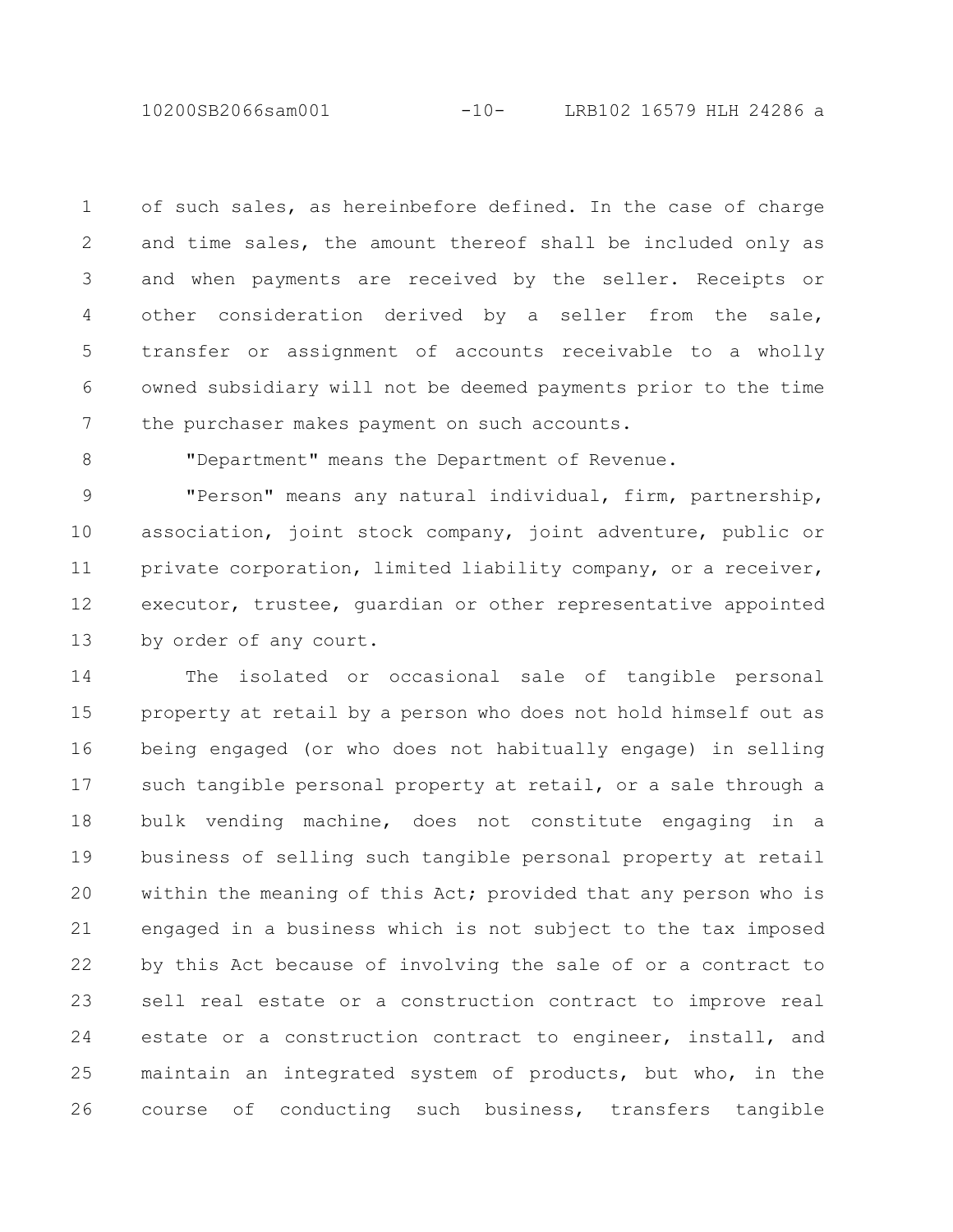10200SB2066sam001 -11- LRB102 16579 HLH 24286 a

personal property to users or consumers in the finished form in which it was purchased, and which does not become real estate or was not engineered and installed, under any provision of a construction contract or real estate sale or real estate sales agreement entered into with some other person arising out of or because of such nontaxable business, is engaged in the business of selling tangible personal property at retail to the extent of the value of the tangible personal property so transferred. If, in such a transaction, a separate charge is made for the tangible personal property so transferred, the value of such property, for the purpose of this Act, shall be the amount so separately charged, but not less than the cost of such property to the transferor; if no separate charge is made, the value of such property, for the purposes of this Act, is the cost to the transferor of such tangible personal property. Construction contracts for the improvement of real estate consisting of engineering, installation, and maintenance of voice, data, video, security, and all telecommunication systems do not constitute engaging in a business of selling tangible personal property at retail within the meaning of this Act if they are sold at one specified contract price. 1 2 3 4 5 6 7 8 9 10 11 12 13 14 15 16 17 18 19 20 21 22

A person who holds himself or herself out as being engaged (or who habitually engages) in selling tangible personal property at retail is a person engaged in the business of selling tangible personal property at retail hereunder with 23 24 25 26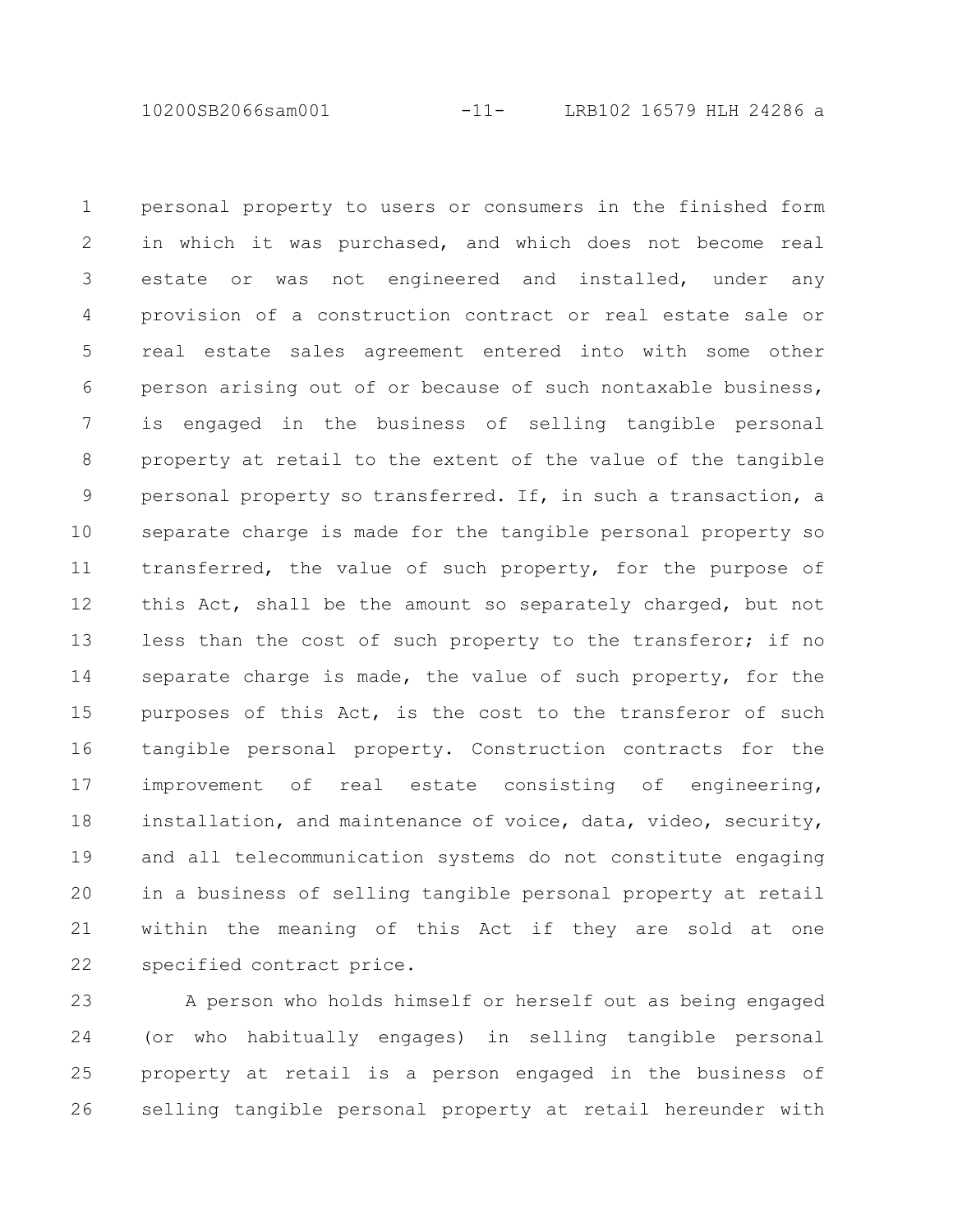10200SB2066sam001 -12- LRB102 16579 HLH 24286 a

respect to such sales (and not primarily in a service occupation) notwithstanding the fact that such person designs and produces such tangible personal property on special order for the purchaser and in such a way as to render the property of value only to such purchaser, if such tangible personal property so produced on special order serves substantially the same function as stock or standard items of tangible personal property that are sold at retail. 1 2 3 4 5 6 7 8

Persons who engage in the business of transferring tangible personal property upon the redemption of trading stamps are engaged in the business of selling such property at retail and shall be liable for and shall pay the tax imposed by this Act on the basis of the retail value of the property transferred upon redemption of such stamps. 9 10 11 12 13 14

"Bulk vending machine" means a vending machine, containing unsorted confections, nuts, toys, or other items designed primarily to be used or played with by children which, when a coin or coins of a denomination not larger than \$0.50 are inserted, are dispensed in equal portions, at random and without selection by the customer. 15 16 17 18 19 20

"Remote retailer" means a retailer that does not maintain within this State, directly or by a subsidiary, an office, distribution house, sales house, warehouse or other place of business, or any agent or other representative operating within this State under the authority of the retailer or its subsidiary, irrespective of whether such place of business or 21 22 23 24 25 26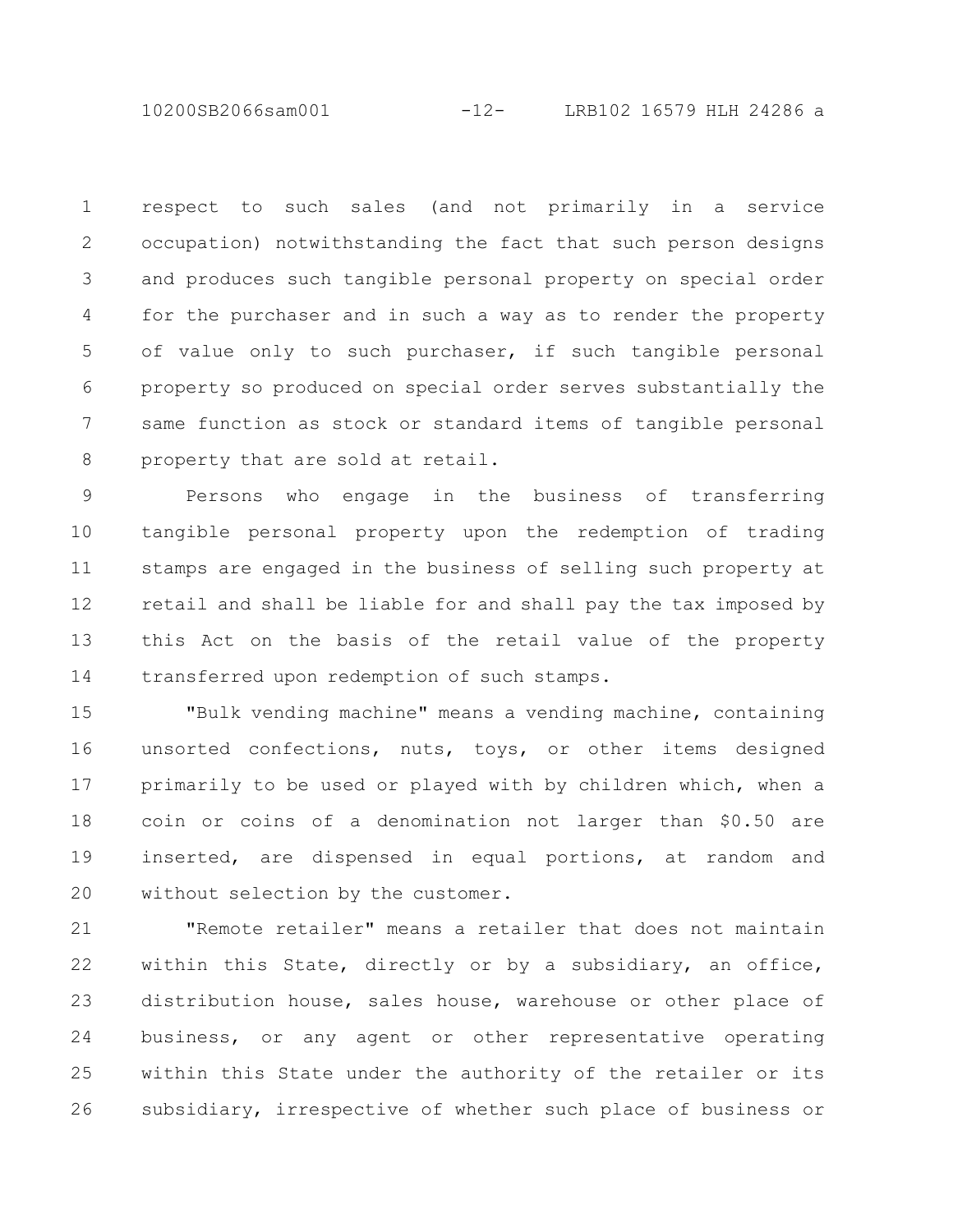10200SB2066sam001 -13- LRB102 16579 HLH 24286 a

agent is located here permanently or temporarily or whether such retailer or subsidiary is licensed to do business in this State. 1 2 3

"Marketplace" means a physical or electronic place, forum, platform, application, or other method by which a marketplace seller sells or offers to sell items. 4 5 6

"Marketplace facilitator" means a person who, pursuant to an agreement with an unrelated third-party marketplace seller, directly or indirectly through one or more affiliates facilitates a retail sale by an unrelated third party marketplace seller by: 7 8 9 10 11

(1) listing or advertising for sale by the marketplace seller in a marketplace, tangible personal property that is subject to tax under this Act; and 12 13 14

(2) either directly or indirectly, through agreements or arrangements with third parties, collecting payment from the customer and transmitting that payment to the marketplace seller regardless of whether the marketplace facilitator receives compensation or other consideration in exchange for its services. 15 16 17 18 19 20

A person who provides advertising services, including listing products for sale, is not considered a marketplace facilitator, so long as the advertising service platform or forum does not engage, directly or indirectly through one or more affiliated persons, in the activities described in paragraph (2) of this definition of "marketplace facilitator". 21 22 23 24 25 26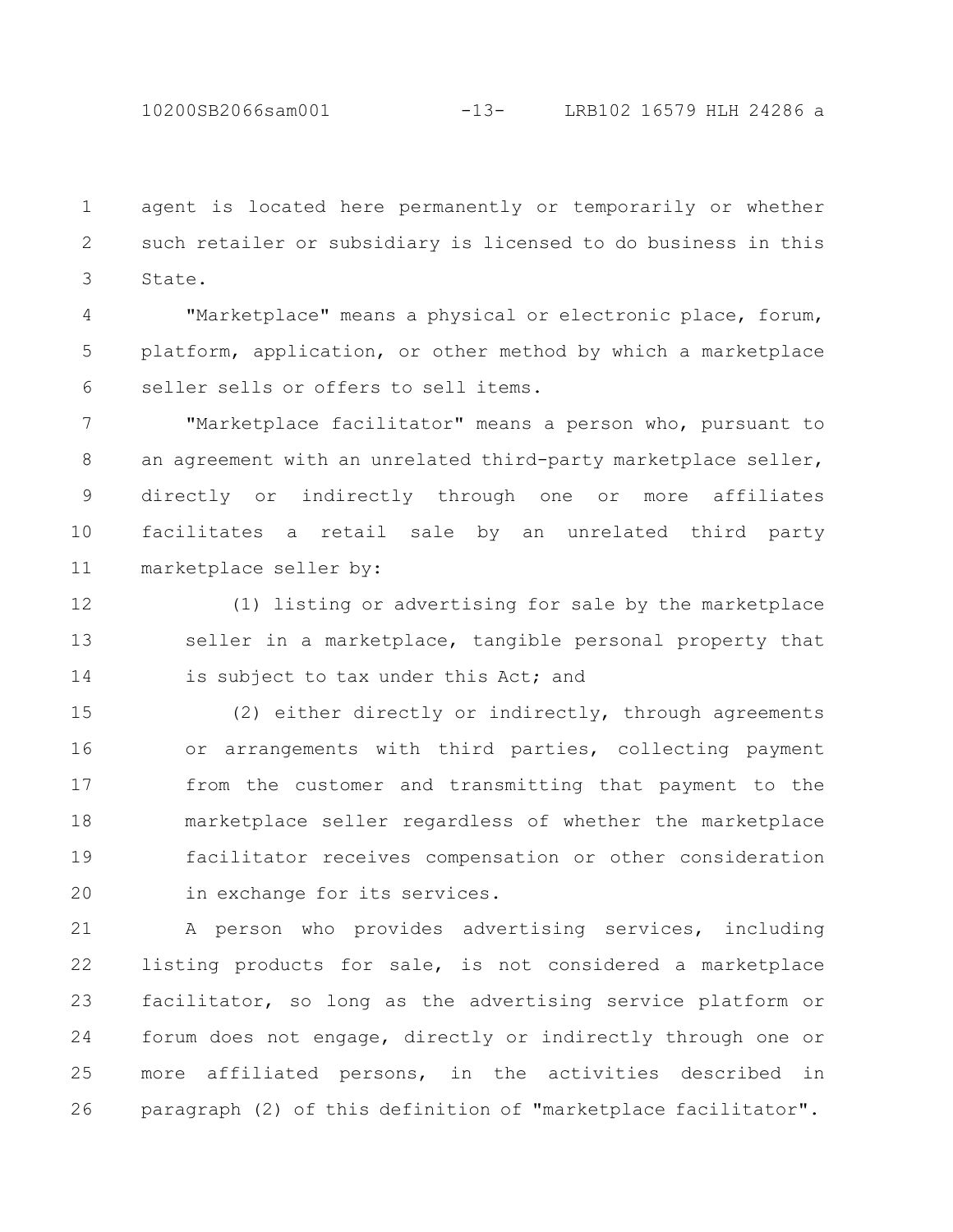10200SB2066sam001 -14- LRB102 16579 HLH 24286 a

| $\mathbf 1$  | "Marketplace facilitator" does not include any person       |
|--------------|-------------------------------------------------------------|
| $\mathbf{2}$ | licensed under the Auction License Act. This exemption does |
| 3            | not apply to any person who is an Internet auction listing  |
| 4            | service, as defined by the Auction License Act.             |
| 5            | "Marketplace seller" means a person that makes sales        |
| 6            | through a marketplace operated by an unrelated third party  |
| 7            | marketplace facilitator.                                    |
| 8            | (Source: P.A. 101-31, eff. 6-28-19; 101-604, eff. 1-1-20.)  |
| $\mathsf 9$  | $(35$ ILCS $120/2-5)$                                       |
| 10           | Sec. 2-5. Exemptions. Gross receipts from proceeds from     |
| 11           | the sale of the following tangible personal property are    |
| 12           | exempt from the tax imposed by this Act:                    |
| 13           | (1) Farm chemicals.                                         |
| 14           | (2) Farm machinery and equipment, both new and used,        |
| 15           | including that manufactured on special order, certified by  |
| 16           | the purchaser to be used primarily for production           |
| 17           | agriculture or State or federal agricultural programs,      |
| 18           | including individual replacement parts for the machinery    |
| 19           | and equipment, including machinery and equipment purchased  |
| 20           | for lease, and including implements of husbandry defined    |
| 21           | in Section 1-130 of the Illinois Vehicle Code, farm         |
| 22           | machinery and agricultural chemical and fertilizer          |
| 23           | spreaders, and nurse wagons required to be registered       |
| 24           | under Section 3-809 of the Illinois Vehicle Code, but       |
| 25           | excluding other motor vehicles required to be registered    |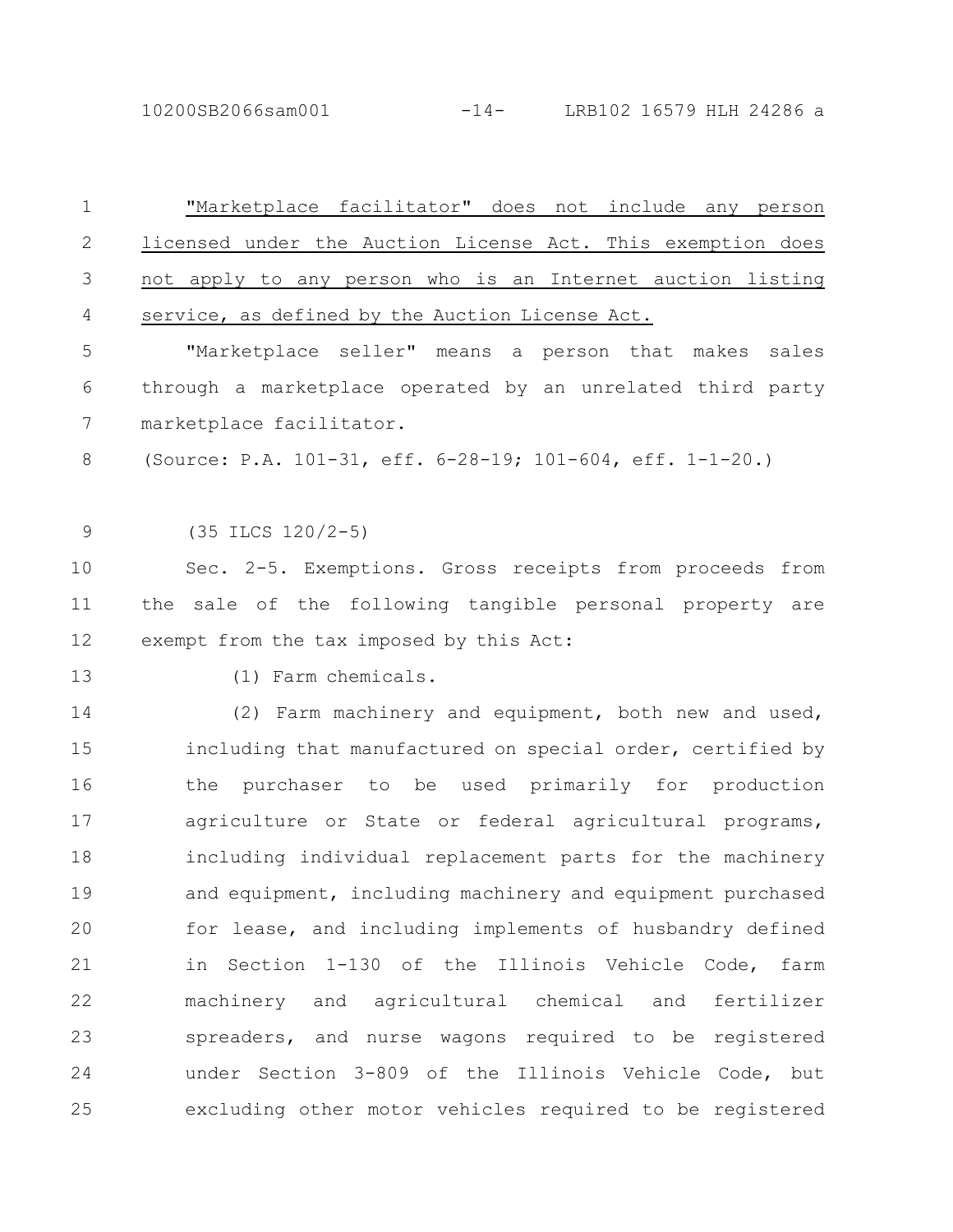10200SB2066sam001 -15- LRB102 16579 HLH 24286 a

under the Illinois Vehicle Code. Horticultural polyhouses or hoop houses used for propagating, growing, or overwintering plants shall be considered farm machinery and equipment under this item (2). Agricultural chemical tender tanks and dry boxes shall include units sold separately from a motor vehicle required to be licensed and units sold mounted on a motor vehicle required to be licensed, if the selling price of the tender is separately stated. 1 2 3 4 5 6 7 8 9

Farm machinery and equipment shall include precision farming equipment that is installed or purchased to be installed on farm machinery and equipment including, but not limited to, tractors, harvesters, sprayers, planters, seeders, or spreaders. Precision farming equipment includes, but is not limited to, soil testing sensors, computers, monitors, software, global positioning and mapping systems, and other such equipment. 10 11 12 13 14 15 16 17

Farm machinery and equipment also includes computers, sensors, software, and related equipment used primarily in the computer-assisted operation of production agriculture facilities, equipment, and activities such as, but not limited to, the collection, monitoring, and correlation of animal and crop data for the purpose of formulating animal diets and agricultural chemicals. This item (2) is exempt from the provisions of Section 2-70. 18 19 20 21 22 23 24 25

26

(3) Until July 1, 2003, distillation machinery and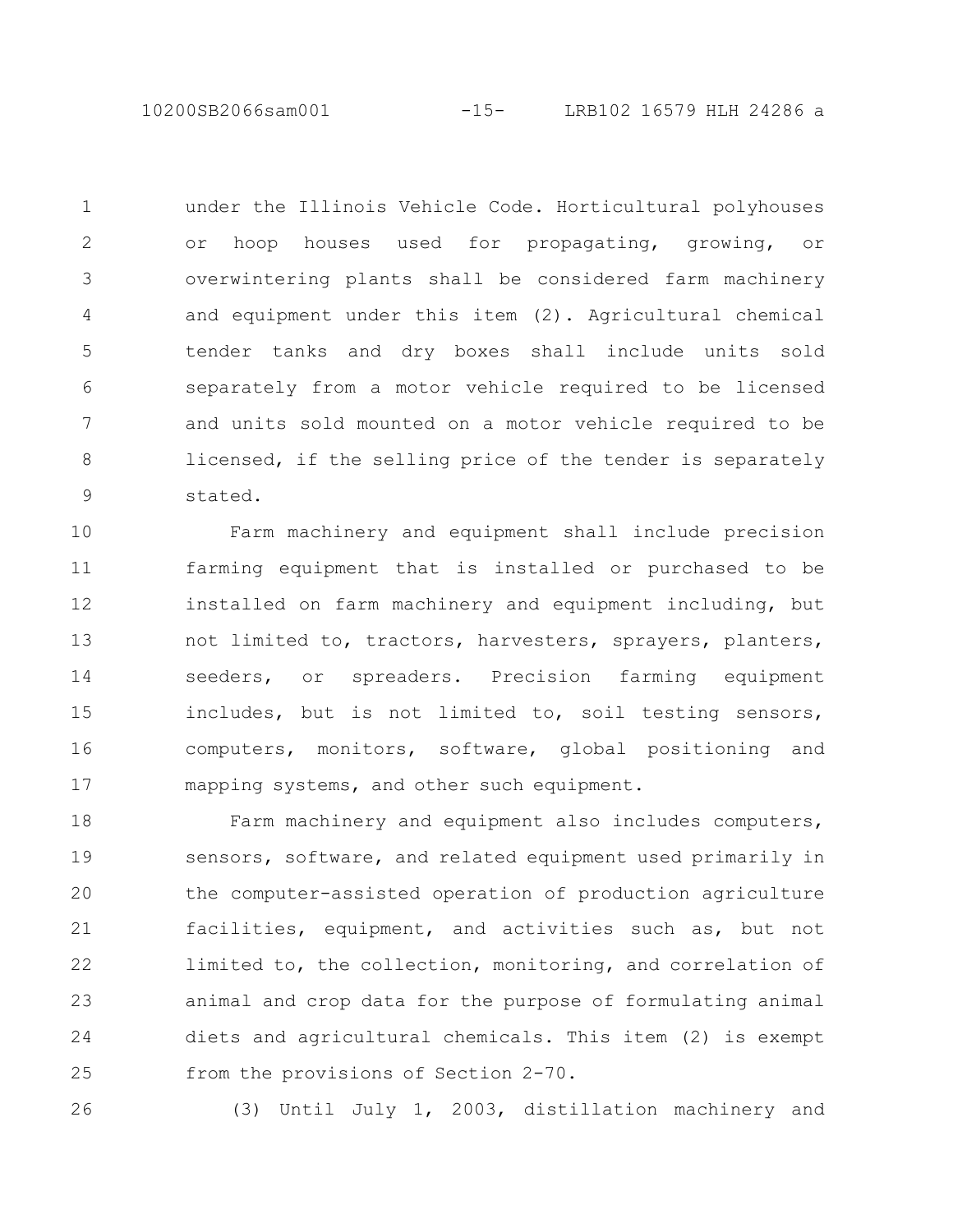10200SB2066sam001 -16- LRB102 16579 HLH 24286 a

equipment, sold as a unit or kit, assembled or installed by the retailer, certified by the user to be used only for the production of ethyl alcohol that will be used for consumption as motor fuel or as a component of motor fuel for the personal use of the user, and not subject to sale or resale. 1 2 3 4 5 6

(4) Until July 1, 2003 and beginning again September 1, 2004 through August 30, 2014, graphic arts machinery and equipment, including repair and replacement parts, both new and used, and including that manufactured on special order or purchased for lease, certified by the purchaser to be used primarily for graphic arts production. Equipment includes chemicals or chemicals acting as catalysts but only if the chemicals or chemicals acting as catalysts effect a direct and immediate change upon a graphic arts product. Beginning on July 1, 2017, graphic arts machinery and equipment is included in the manufacturing and assembling machinery and equipment exemption under paragraph (14). 7 8 9 10 11 12 13 14 15 16 17 18 19

(5) A motor vehicle that is used for automobile renting, as defined in the Automobile Renting Occupation and Use Tax Act. This paragraph is exempt from the provisions of Section 2-70. 20 21 22 23

(6) Personal property sold by a teacher-sponsored student organization affiliated with an elementary or secondary school located in Illinois. 24 25 26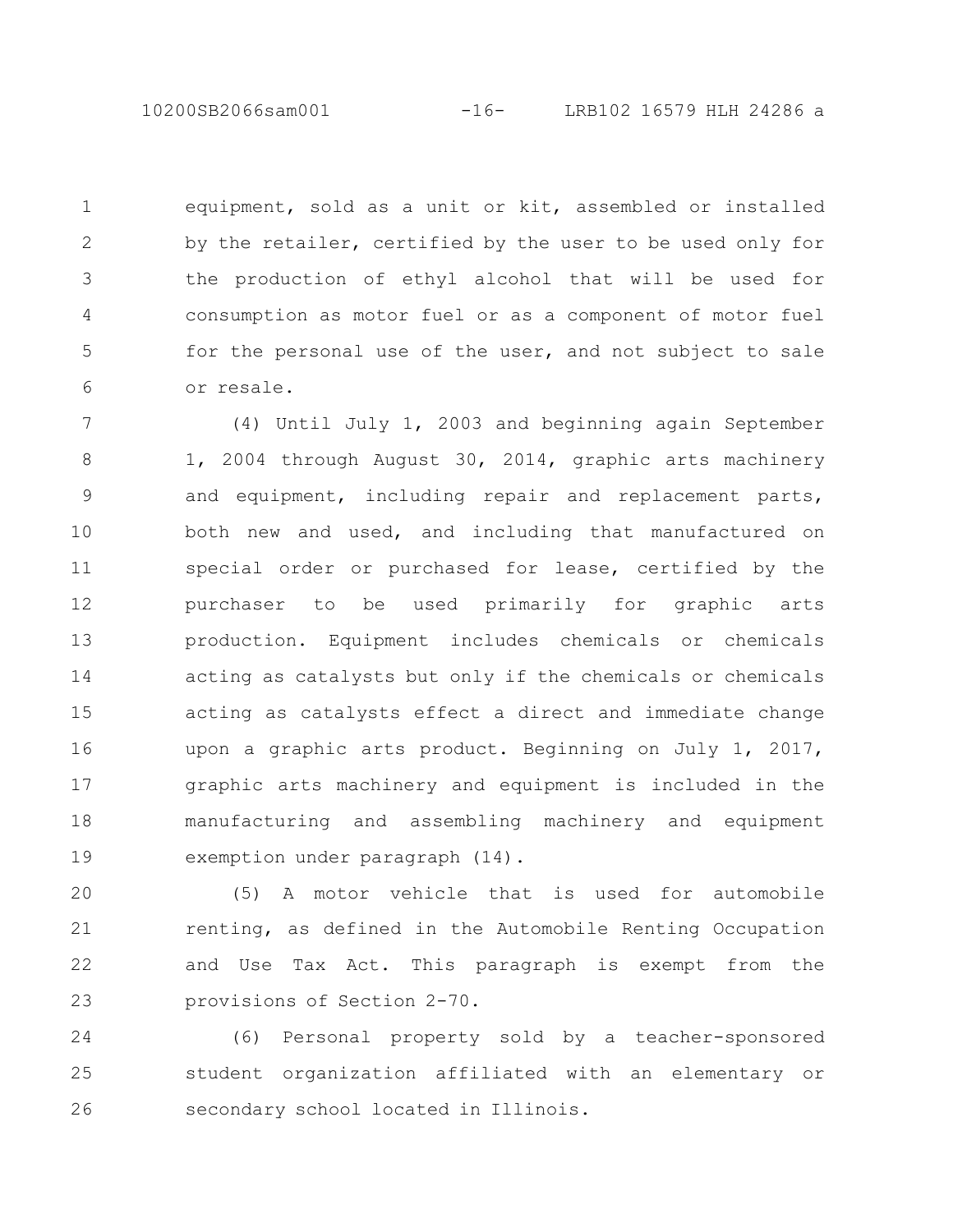(7) Until July 1, 2003, proceeds of that portion of the selling price of a passenger car the sale of which is subject to the Replacement Vehicle Tax. 1 2 3

(8) Personal property sold to an Illinois county fair association for use in conducting, operating, or promoting the county fair. 4 5 6

(9) Personal property sold to a not-for-profit arts or cultural organization that establishes, by proof required by the Department by rule, that it has received an exemption under Section 501(c)(3) of the Internal Revenue Code and that is organized and operated primarily for the presentation or support of arts or cultural programming, activities, or services. These organizations include, but are not limited to, music and dramatic arts organizations such as symphony orchestras and theatrical groups, arts and cultural service organizations, local arts councils, visual arts organizations, and media arts organizations. On and after July 1, 2001 (the effective date of Public Act 92-35), however, an entity otherwise eligible for this exemption shall not make tax-free purchases unless it has an active identification number issued by the Department. 7 8 9 10 11 12 13 14 15 16 17 18 19 20 21

(10) Personal property sold by a corporation, society, association, foundation, institution, or organization, other than a limited liability company, that is organized and operated as a not-for-profit service enterprise for the benefit of persons 65 years of age or older if the 22 23 24 25 26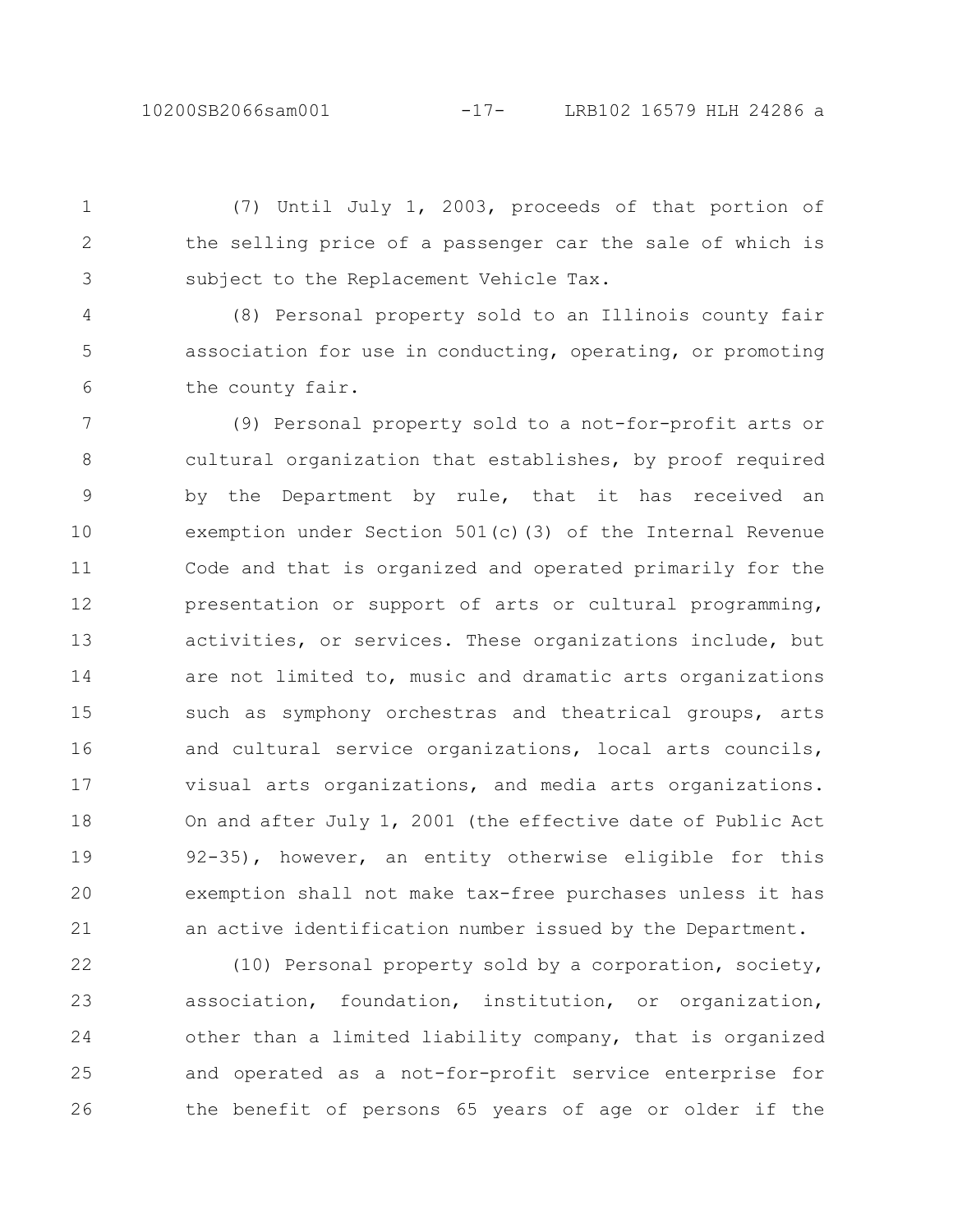personal property was not purchased by the enterprise for the purpose of resale by the enterprise. 1 2

(11) Personal property sold to a governmental body, to a corporation, society, association, foundation, or institution organized and operated exclusively for charitable, religious, or educational purposes, or to a not-for-profit corporation, society, association, foundation, institution, or organization that has no compensated officers or employees and that is organized and operated primarily for the recreation of persons 55 years of age or older. A limited liability company may qualify for the exemption under this paragraph only if the limited liability company is organized and operated exclusively for educational purposes. On and after July 1, 1987, however, no entity otherwise eligible for this exemption shall make tax-free purchases unless it has an active identification number issued by the Department. 3 4 5 6 7 8 9 10 11 12 13 14 15 16 17

18

(12) (Blank).

(12-5) On and after July 1, 2003 and through June 30, 2004, motor vehicles of the second division with a gross vehicle weight in excess of 8,000 pounds that are subject to the commercial distribution fee imposed under Section 3-815.1 of the Illinois Vehicle Code. Beginning on July 1, 2004 and through June 30, 2005, the use in this State of motor vehicles of the second division: (i) with a gross vehicle weight rating in excess of 8,000 pounds; (ii) that 19 20 21 22 23 24 25 26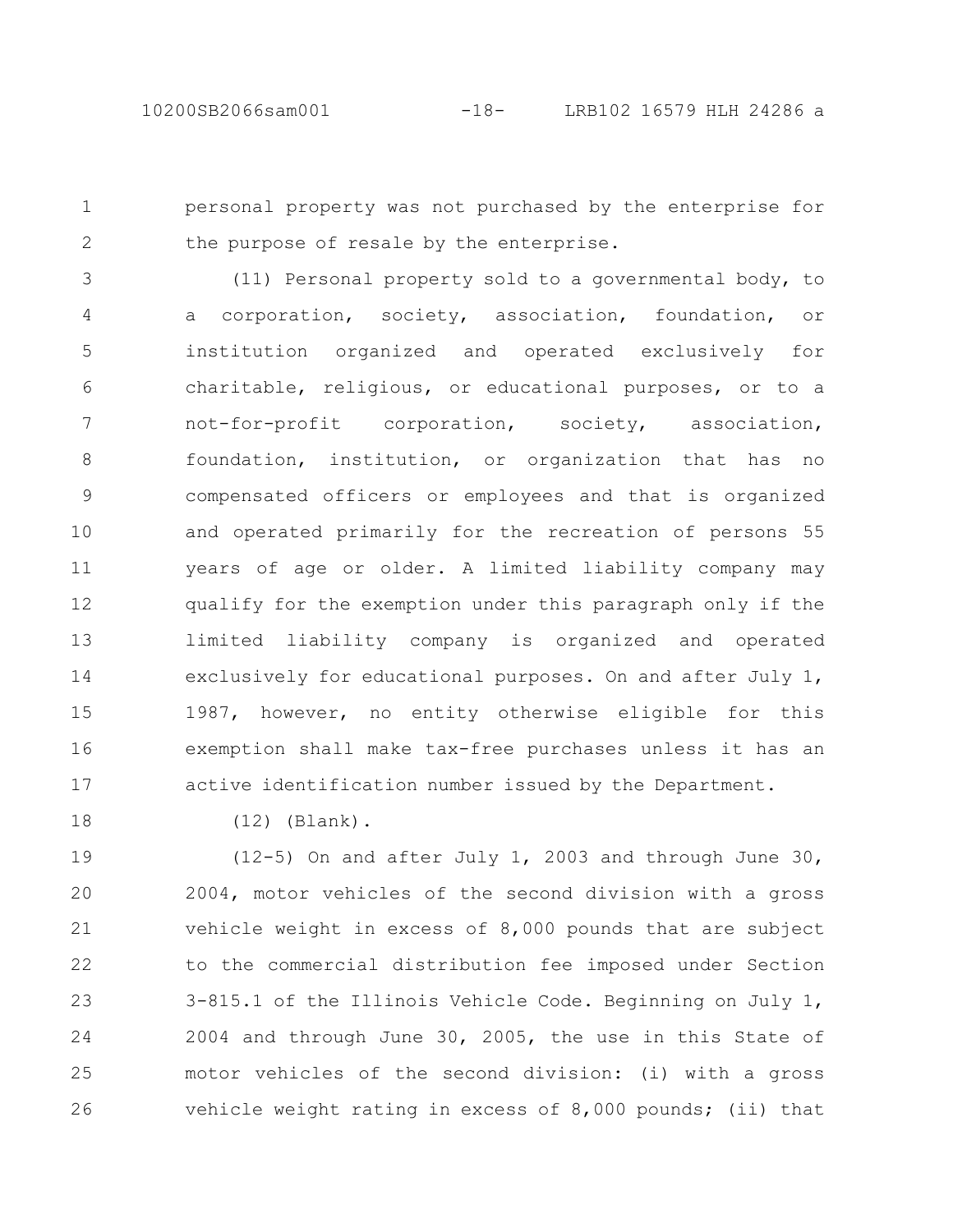10200SB2066sam001 -19- LRB102 16579 HLH 24286 a

are subject to the commercial distribution fee imposed under Section 3-815.1 of the Illinois Vehicle Code; and (iii) that are primarily used for commercial purposes. Through June 30, 2005, this exemption applies to repair and replacement parts added after the initial purchase of such a motor vehicle if that motor vehicle is used in a manner that would qualify for the rolling stock exemption otherwise provided for in this Act. For purposes of this paragraph, "used for commercial purposes" means the transportation of persons or property in furtherance of any commercial or industrial enterprise whether for-hire or not. 1 2 3 4 5 6 7 8 9 10 11 12

(13) Proceeds from sales to owners, lessors, or shippers of tangible personal property that is utilized by interstate carriers for hire for use as rolling stock moving in interstate commerce and equipment operated by a telecommunications provider, licensed as a common carrier by the Federal Communications Commission, which is permanently installed in or affixed to aircraft moving in interstate commerce. 13 14 15 16 17 18 19 20

(14) Machinery and equipment that will be used by the purchaser, or a lessee of the purchaser, primarily in the process of manufacturing or assembling tangible personal property for wholesale or retail sale or lease, whether the sale or lease is made directly by the manufacturer or by some other person, whether the materials used in the 21 22 23 24 25 26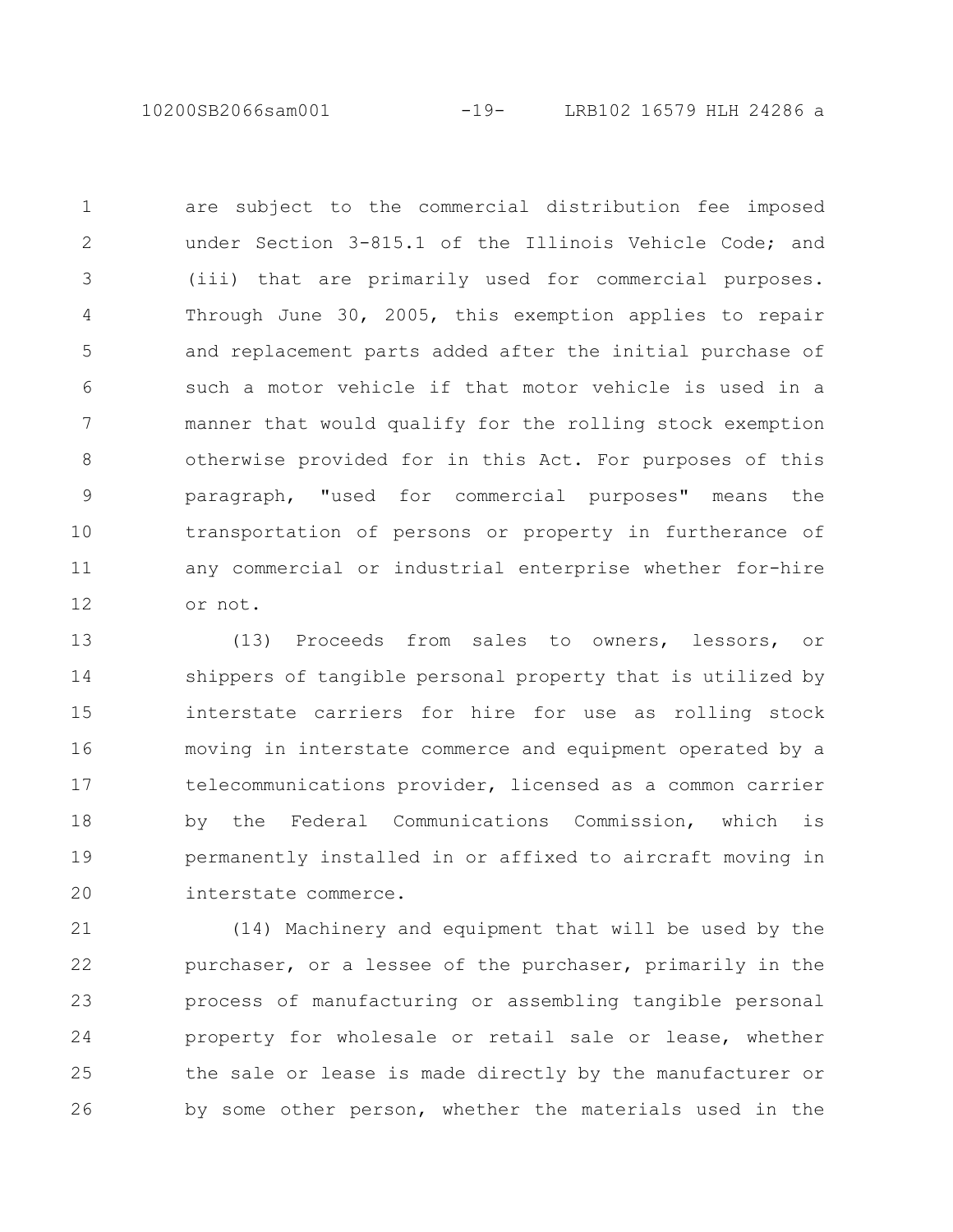10200SB2066sam001 -20- LRB102 16579 HLH 24286 a

process are owned by the manufacturer or some other person, or whether the sale or lease is made apart from or as an incident to the seller's engaging in the service occupation of producing machines, tools, dies, jigs, patterns, gauges, or other similar items of no commercial value on special order for a particular purchaser. The exemption provided by this paragraph (14) does not include machinery and equipment used in (i) the generation of electricity for wholesale or retail sale; (ii) the generation or treatment of natural or artificial gas for wholesale or retail sale that is delivered to customers through pipes, pipelines, or mains; or (iii) the treatment of water for wholesale or retail sale that is delivered to customers through pipes, pipelines, or mains. The provisions of Public Act 98-583 are declaratory of existing law as to the meaning and scope of this exemption. Beginning on July 1, 2017, the exemption provided by this paragraph (14) includes, but is not limited to, graphic arts machinery and equipment, as defined in paragraph (4) of this Section. 1 2 3 4 5 6 7 8 9 10 11 12 13 14 15 16 17 18 19 20

(15) Proceeds of mandatory service charges separately stated on customers' bills for purchase and consumption of food and beverages, to the extent that the proceeds of the service charge are in fact turned over as tips or as a substitute for tips to the employees who participate directly in preparing, serving, hosting or cleaning up the 21 22 23 24 25 26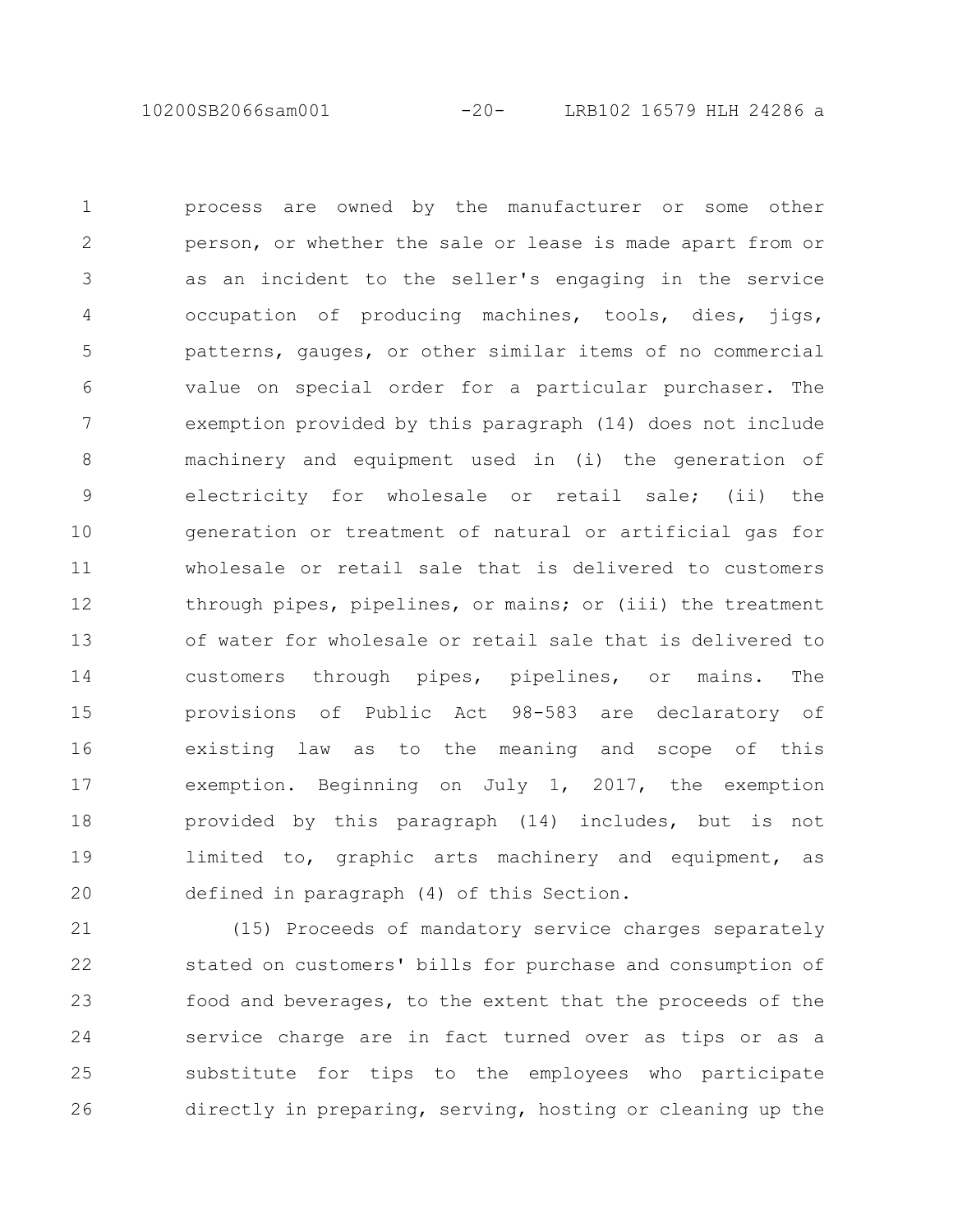food or beverage function with respect to which the service charge is imposed. 1 2

(16) Tangible personal property sold to a purchaser if the purchaser is exempt from use tax by operation of federal law. This paragraph is exempt from the provisions of Section 2-70. 3 4 5 6

(17) Tangible personal property sold to a common carrier by rail or motor that receives the physical possession of the property in Illinois and that transports the property, or shares with another common carrier in the transportation of the property, out of Illinois on a standard uniform bill of lading showing the seller of the property as the shipper or consignor of the property to a destination outside Illinois, for use outside Illinois. 7 8 9 10 11 12 13 14

(18) Legal tender, currency, medallions, or gold or silver coinage issued by the State of Illinois, the government of the United States of America, or the government of any foreign country, and bullion. 15 16 17 18

(19) Until July 1, 2003, oil field exploration, drilling, and production equipment, including (i) rigs and parts of rigs, rotary rigs, cable tool rigs, and workover rigs, (ii) pipe and tubular goods, including casing and drill strings, (iii) pumps and pump-jack units, (iv) storage tanks and flow lines, (v) any individual replacement part for oil field exploration, drilling, and production equipment, and (vi) machinery and equipment 19 20 21 22 23 24 25 26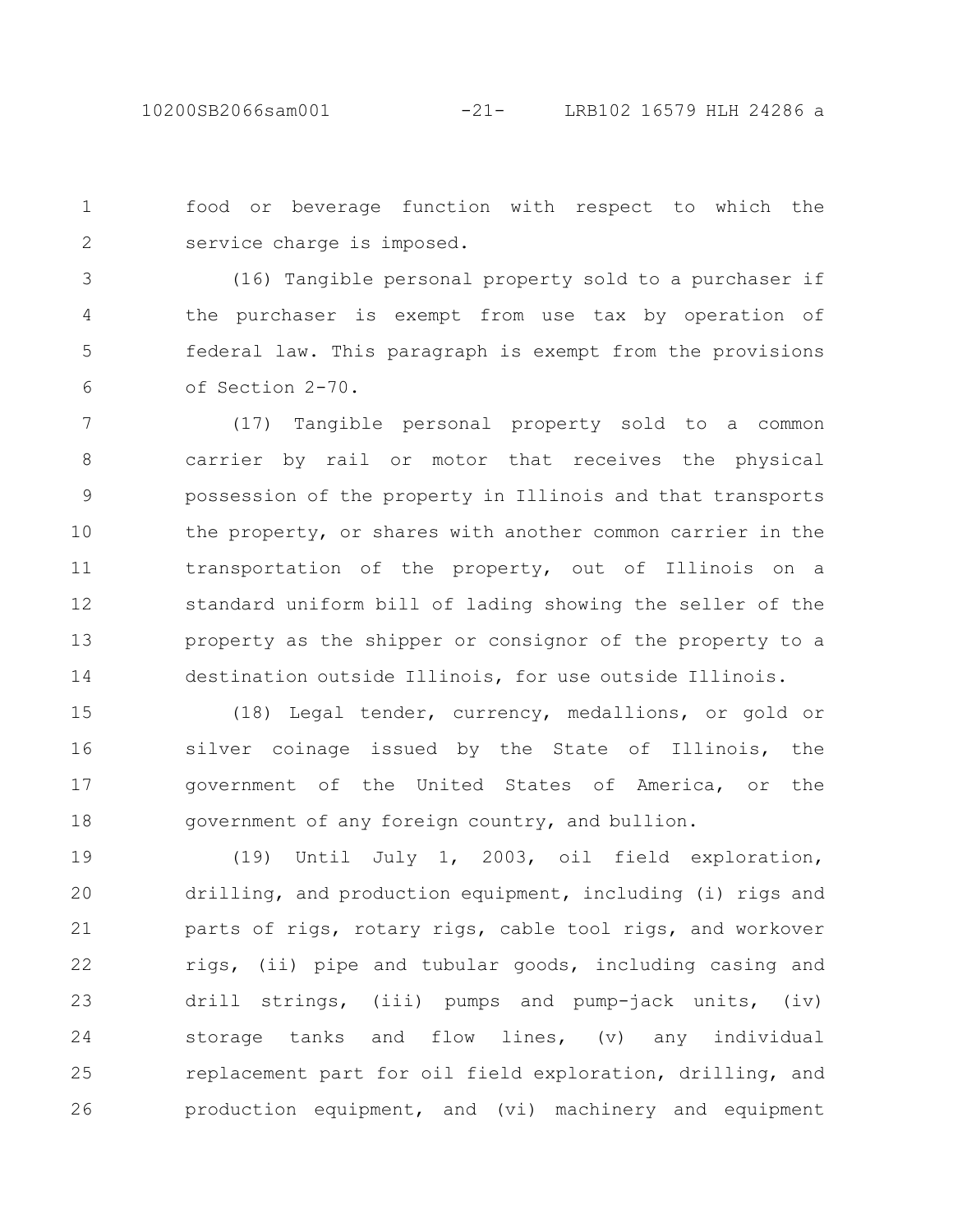1

2

purchased for lease; but excluding motor vehicles required to be registered under the Illinois Vehicle Code.

(20) Photoprocessing machinery and equipment, including repair and replacement parts, both new and used, including that manufactured on special order, certified by the purchaser to be used primarily for photoprocessing, and including photoprocessing machinery and equipment purchased for lease. 3 4 5 6 7 8

(21) Until July 1, 2023, coal and aggregate exploration, mining, off-highway hauling, processing, maintenance, and reclamation equipment, including replacement parts and equipment, and including equipment purchased for lease, but excluding motor vehicles required to be registered under the Illinois Vehicle Code. The changes made to this Section by Public Act 97-767 apply on and after July 1, 2003, but no claim for credit or refund is allowed on or after August 16, 2013 (the effective date of Public Act 98-456) for such taxes paid during the period beginning July 1, 2003 and ending on August 16, 2013 (the effective date of Public Act 98-456). 9 10 11 12 13 14 15 16 17 18 19 20

(22) Until June 30, 2013, fuel and petroleum products sold to or used by an air carrier, certified by the carrier to be used for consumption, shipment, or storage in the conduct of its business as an air common carrier, for a flight destined for or returning from a location or locations outside the United States without regard to 21 22 23 24 25 26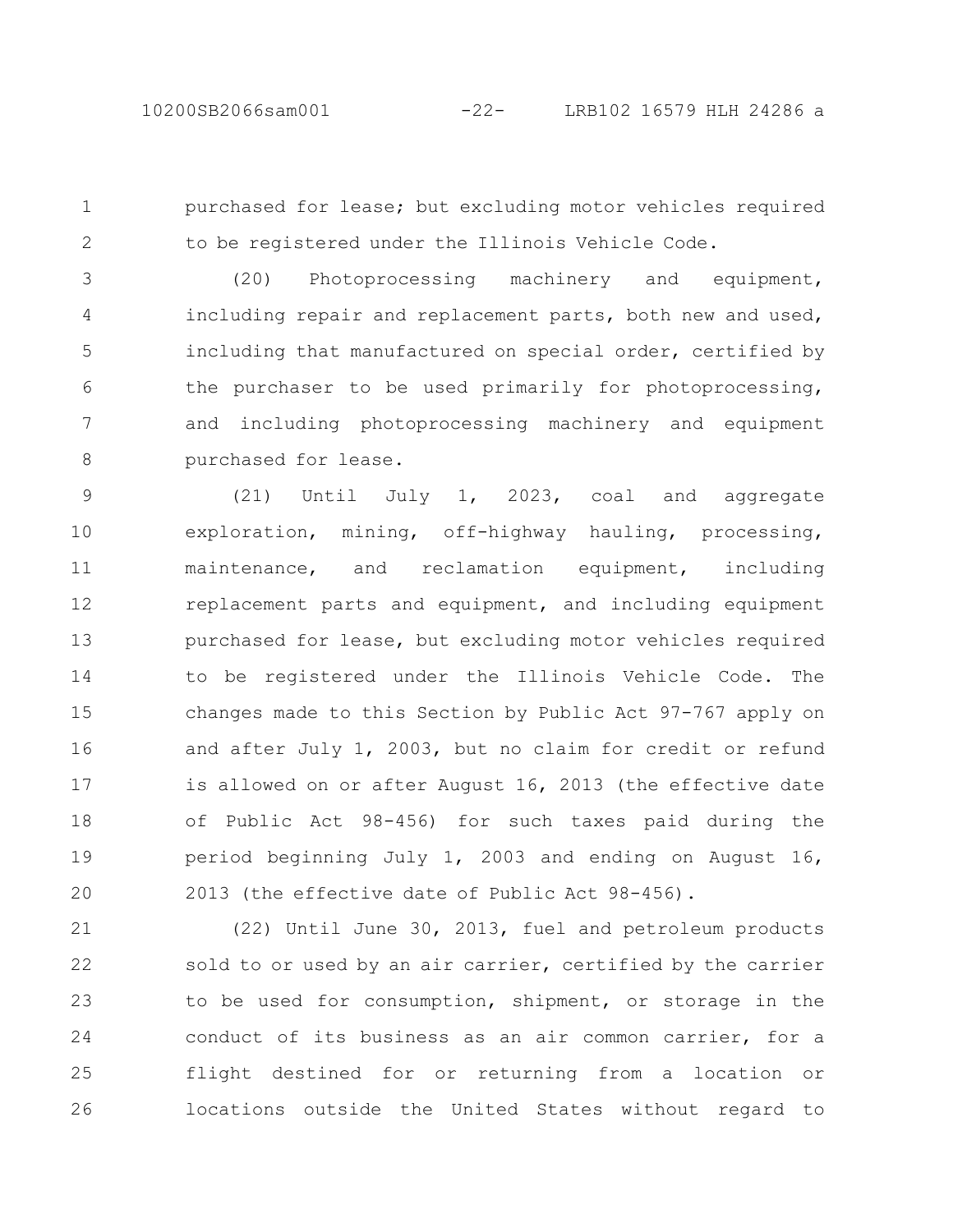1

previous or subsequent domestic stopovers.

Beginning July 1, 2013, fuel and petroleum products sold to or used by an air carrier, certified by the carrier to be used for consumption, shipment, or storage in the conduct of its business as an air common carrier, for a flight that (i) is engaged in foreign trade or is engaged in trade between the United States and any of its possessions and (ii) transports at least one individual or package for hire from the city of origination to the city of final destination on the same aircraft, without regard to a change in the flight number of that aircraft. 2 3 4 5 6 7 8 9 10 11

(23) A transaction in which the purchase order is received by a florist who is located outside Illinois, but who has a florist located in Illinois deliver the property to the purchaser or the purchaser's donee in Illinois. 12 13 14 15

(24) Fuel consumed or used in the operation of ships, barges, or vessels that are used primarily in or for the transportation of property or the conveyance of persons for hire on rivers bordering on this State if the fuel is delivered by the seller to the purchaser's barge, ship, or vessel while it is afloat upon that bordering river. 16 17 18 19 20 21

(25) Except as provided in item (25-5) of this Section, a motor vehicle sold in this State to a nonresident even though the motor vehicle is delivered to the nonresident in this State, if the motor vehicle is not to be titled in this State, and if a drive-away permit is 22 23 24 25 26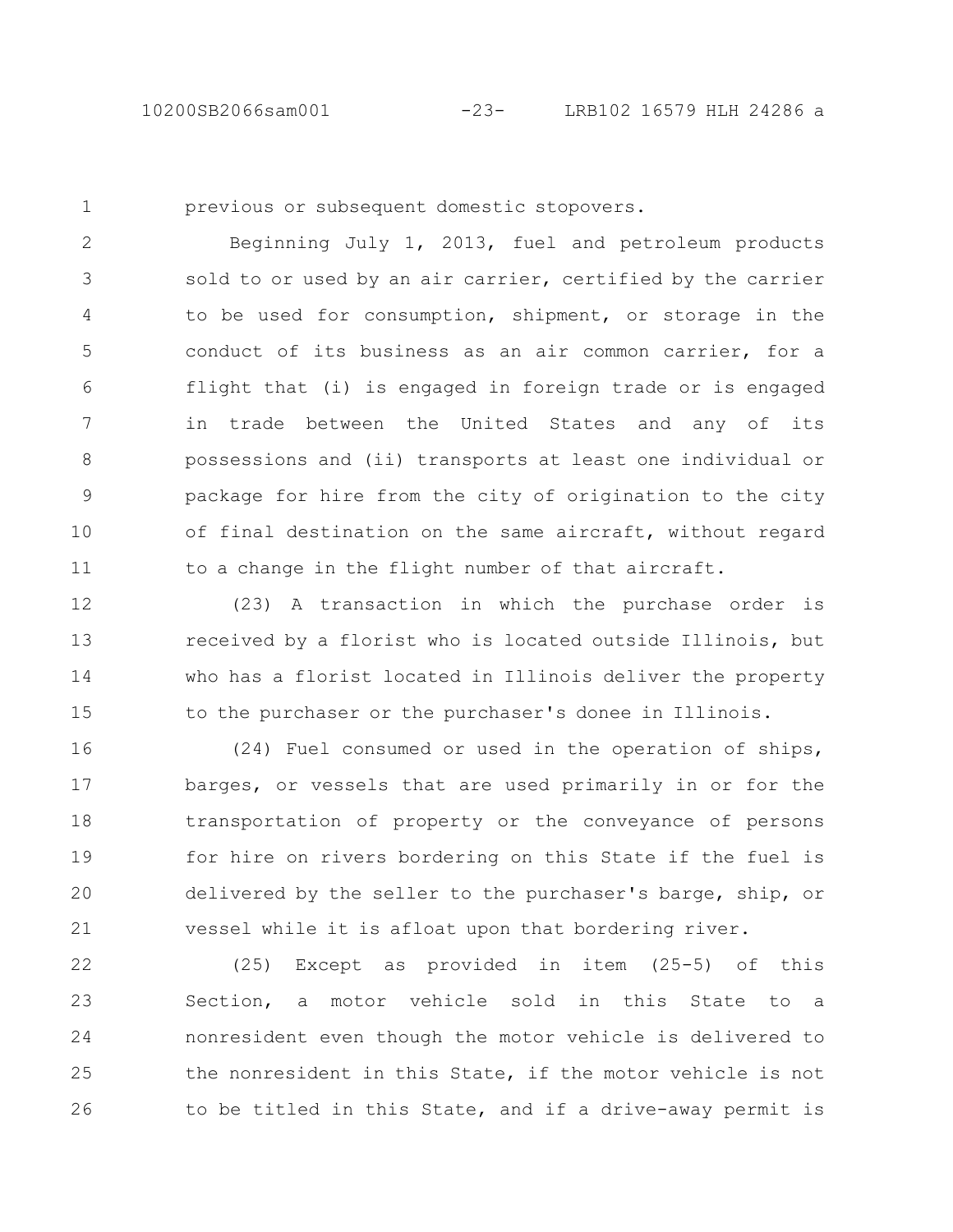10200SB2066sam001 -24- LRB102 16579 HLH 24286 a

issued to the motor vehicle as provided in Section 3-603 of the Illinois Vehicle Code or if the nonresident purchaser has vehicle registration plates to transfer to the motor vehicle upon returning to his or her home state. The issuance of the drive-away permit or having the out-of-state registration plates to be transferred is prima facie evidence that the motor vehicle will not be titled in this State. 1 2 3 4 5 6 7 8

(25-5) The exemption under item (25) does not apply if the state in which the motor vehicle will be titled does not allow a reciprocal exemption for a motor vehicle sold and delivered in that state to an Illinois resident but titled in Illinois. The tax collected under this Act on the sale of a motor vehicle in this State to a resident of another state that does not allow a reciprocal exemption shall be imposed at a rate equal to the state's rate of tax on taxable property in the state in which the purchaser is a resident, except that the tax shall not exceed the tax that would otherwise be imposed under this Act. At the time of the sale, the purchaser shall execute a statement, signed under penalty of perjury, of his or her intent to title the vehicle in the state in which the purchaser is a resident within 30 days after the sale and of the fact of the payment to the State of Illinois of tax in an amount equivalent to the state's rate of tax on taxable property in his or her state of residence and shall submit the 9 10 11 12 13 14 15 16 17 18 19 20 21 22 23 24 25 26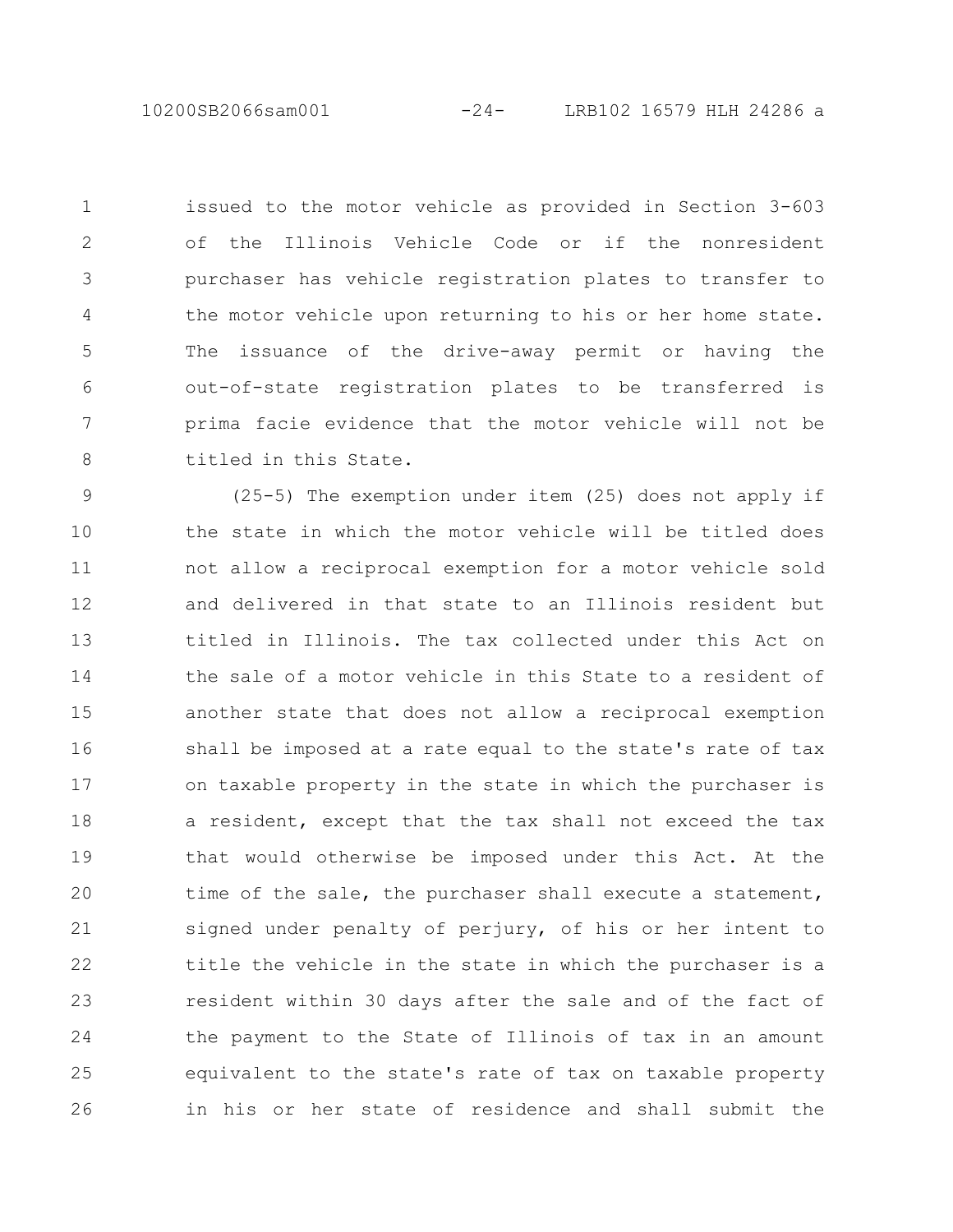10200SB2066sam001 -25- LRB102 16579 HLH 24286 a

statement to the appropriate tax collection agency in his or her state of residence. In addition, the retailer must retain a signed copy of the statement in his or her records. Nothing in this item shall be construed to require the removal of the vehicle from this state following the filing of an intent to title the vehicle in the purchaser's state of residence if the purchaser titles the vehicle in his or her state of residence within 30 days after the date of sale. The tax collected under this Act in accordance with this item (25-5) shall be proportionately distributed as if the tax were collected at the 6.25% general rate imposed under this Act. 1 2 3 4 5 6 7 8 9 10 11 12

(25-7) Beginning on July 1, 2007, no tax is imposed under this Act on the sale of an aircraft, as defined in Section 3 of the Illinois Aeronautics Act, if all of the following conditions are met: 13 14 15 16

(1) the aircraft leaves this State within 15 days after the later of either the issuance of the final billing for the sale of the aircraft, or the authorized approval for return to service, completion of the maintenance record entry, and completion of the test flight and ground test for inspection, as required by 14 C.F.R. 91.407; 17 18 19 20 21 22 23

(2) the aircraft is not based or registered in this State after the sale of the aircraft; and 24 25

26

(3) the seller retains in his or her books and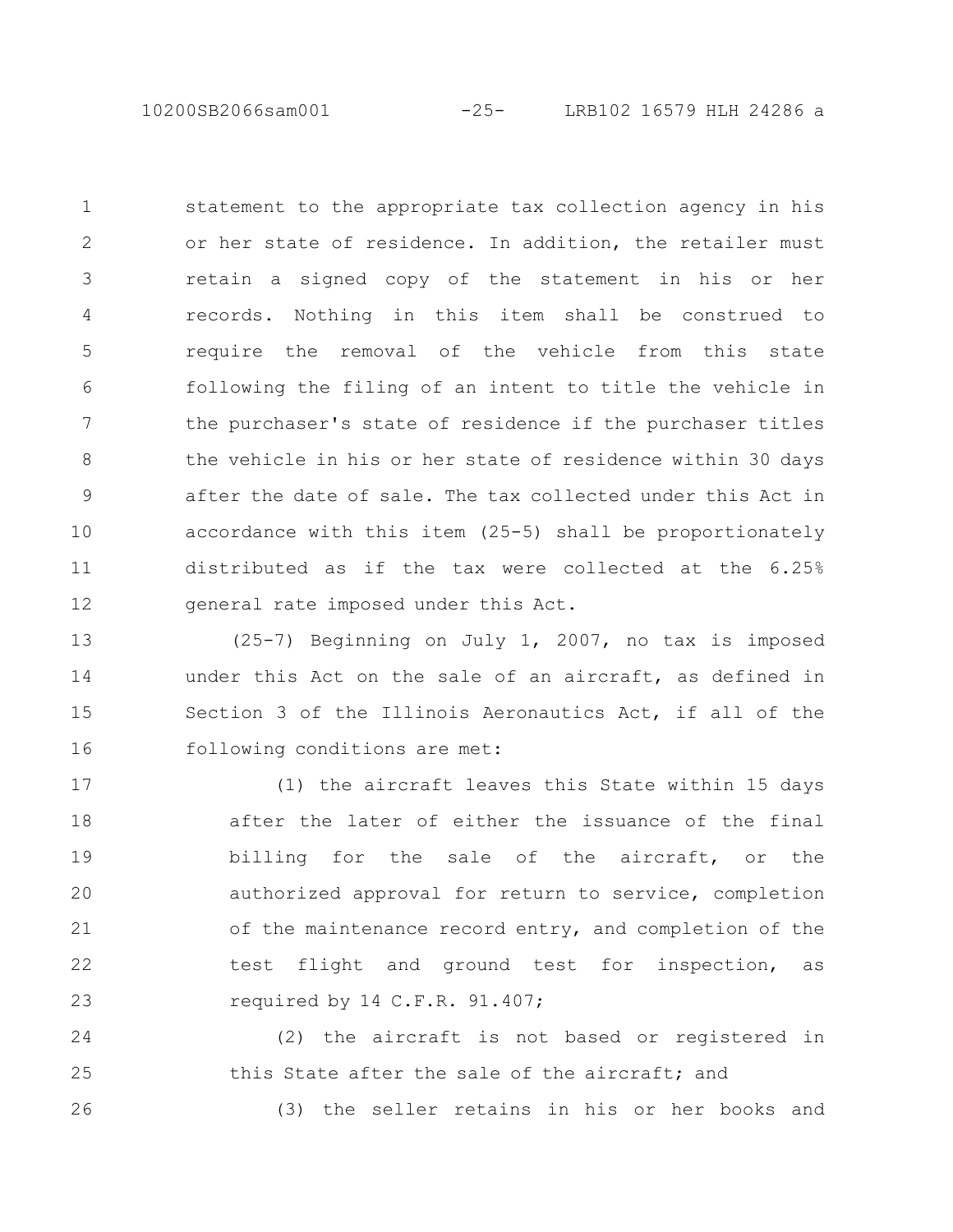10200SB2066sam001 -26- LRB102 16579 HLH 24286 a

records and provides to the Department a signed and dated certification from the purchaser, on a form prescribed by the Department, certifying that the requirements of this item (25-7) are met. The certificate must also include the name and address of the purchaser, the address of the location where the aircraft is to be titled or registered, the address of the primary physical location of the aircraft, and other information that the Department may reasonably require. 1 2 3 4 5 6 7 8 9 10

For purposes of this item (25-7): 11

"Based in this State" means hangared, stored, or otherwise used, excluding post-sale customizations as defined in this Section, for 10 or more days in each 12-month period immediately following the date of the sale of the aircraft. 12 13 14 15 16

"Registered in this State" means an aircraft registered with the Department of Transportation, Aeronautics Division, or titled or registered with the Federal Aviation Administration to an address located in this State. 17 18 19 20 21

This paragraph (25-7) is exempt from the provisions of Section 2-70. 22 23

(26) Semen used for artificial insemination of livestock for direct agricultural production. 24 25

26

(27) Horses, or interests in horses, registered with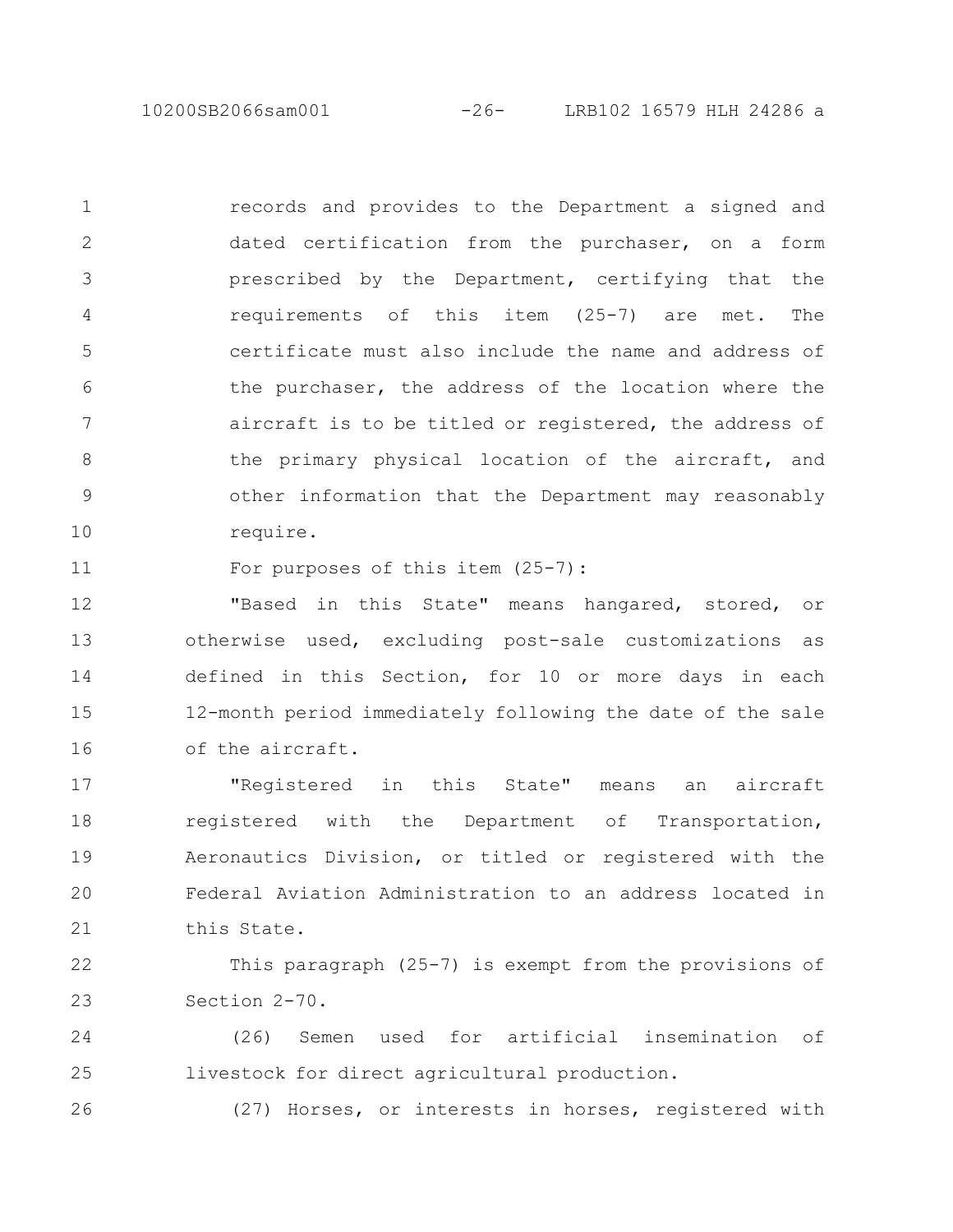10200SB2066sam001 -27- LRB102 16579 HLH 24286 a

and meeting the requirements of any of the Arabian Horse Club Registry of America, Appaloosa Horse Club, American Quarter Horse Association, United States Trotting Association, or Jockey Club, as appropriate, used for purposes of breeding or racing for prizes. This item (27) is exempt from the provisions of Section 2-70, and the exemption provided for under this item (27) applies for all periods beginning May 30, 1995, but no claim for credit or refund is allowed on or after January 1, 2008 (the effective date of Public Act 95-88) for such taxes paid during the period beginning May 30, 2000 and ending on January 1, 2008 (the effective date of Public Act 95-88). 1 2 3 4 5 6 7 8 9 10 11 12 13

(28) Computers and communications equipment utilized for any hospital purpose and equipment used in the diagnosis, analysis, or treatment of hospital patients sold to a lessor who leases the equipment, under a lease of one year or longer executed or in effect at the time of the purchase, to a hospital that has been issued an active tax exemption identification number by the Department under Section 1g of this Act. 14 15 16 17 18 19 20 21

(29) Personal property sold to a lessor who leases the property, under a lease of one year or longer executed or in effect at the time of the purchase, to a governmental body that has been issued an active tax exemption identification number by the Department under Section 1g 22 23 24 25 26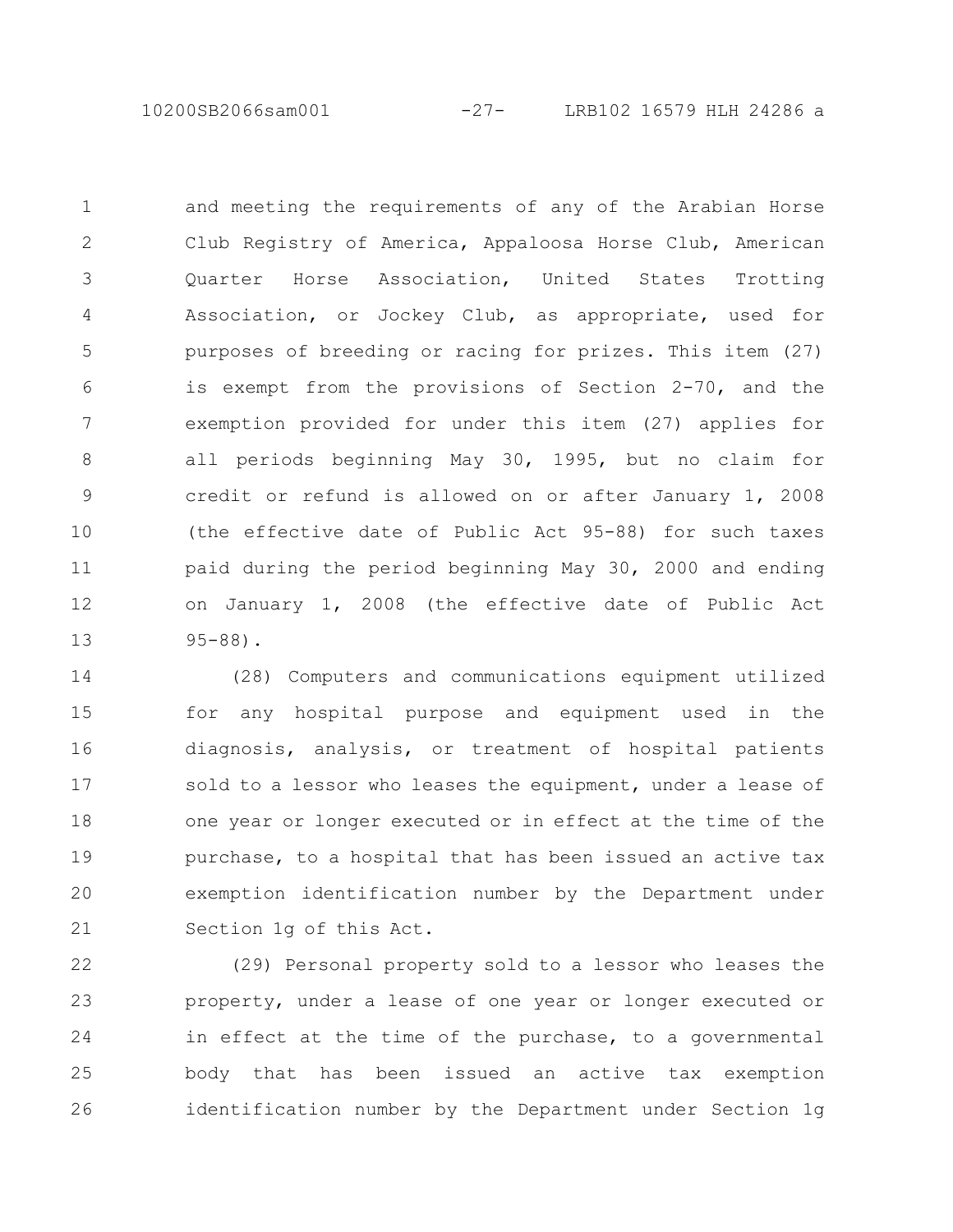of this Act.

1

(30) Beginning with taxable years ending on or after December 31, 1995 and ending with taxable years ending on or before December 31, 2004, personal property that is donated for disaster relief to be used in a State or federally declared disaster area in Illinois or bordering Illinois by a manufacturer or retailer that is registered in this State to a corporation, society, association, foundation, or institution that has been issued a sales tax exemption identification number by the Department that assists victims of the disaster who reside within the declared disaster area. 2 3 4 5 6 7 8 9 10 11 12

(31) Beginning with taxable years ending on or after December 31, 1995 and ending with taxable years ending on or before December 31, 2004, personal property that is used in the performance of infrastructure repairs in this State, including but not limited to municipal roads and streets, access roads, bridges, sidewalks, waste disposal systems, water and sewer line extensions, water distribution and purification facilities, storm water drainage and retention facilities, and sewage treatment facilities, resulting from a State or federally declared disaster in Illinois or bordering Illinois when such repairs are initiated on facilities located in the declared disaster area within 6 months after the disaster. (32) Beginning July 1, 1999, game or game birds sold 13 14 15 16 17 18 19 20 21 22 23 24 25 26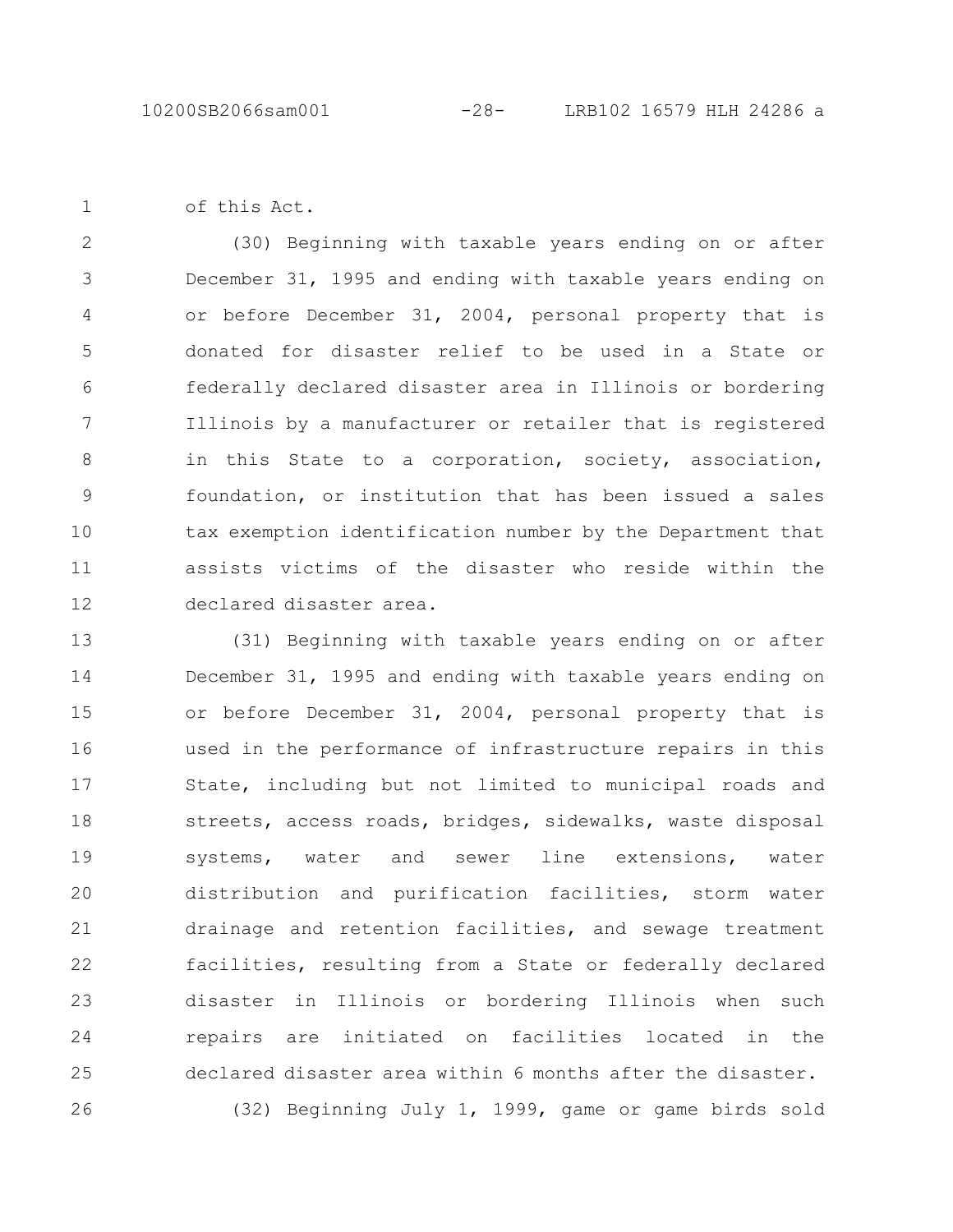10200SB2066sam001 -29- LRB102 16579 HLH 24286 a

1

2

3

at a "game breeding and hunting preserve area" as that term is used in the Wildlife Code. This paragraph is exempt from the provisions of Section 2-70.

(33) A motor vehicle, as that term is defined in Section 1-146 of the Illinois Vehicle Code, that is donated to a corporation, limited liability company, society, association, foundation, or institution that is determined by the Department to be organized and operated exclusively for educational purposes. For purposes of this exemption, "a corporation, limited liability company, society, association, foundation, or institution organized and operated exclusively for educational purposes" means all tax-supported public schools, private schools that offer systematic instruction in useful branches of learning by methods common to public schools and that compare favorably in their scope and intensity with the course of study presented in tax-supported schools, and vocational or technical schools or institutes organized and operated exclusively to provide a course of study of not less than 6 weeks duration and designed to prepare individuals to follow a trade or to pursue a manual, technical, mechanical, industrial, business, or commercial occupation. 4 5 6 7 8 9 10 11 12 13 14 15 16 17 18 19 20 21 22 23

(34) Beginning January 1, 2000, personal property, including food, purchased through fundraising events for the benefit of a public or private elementary or secondary 24 25 26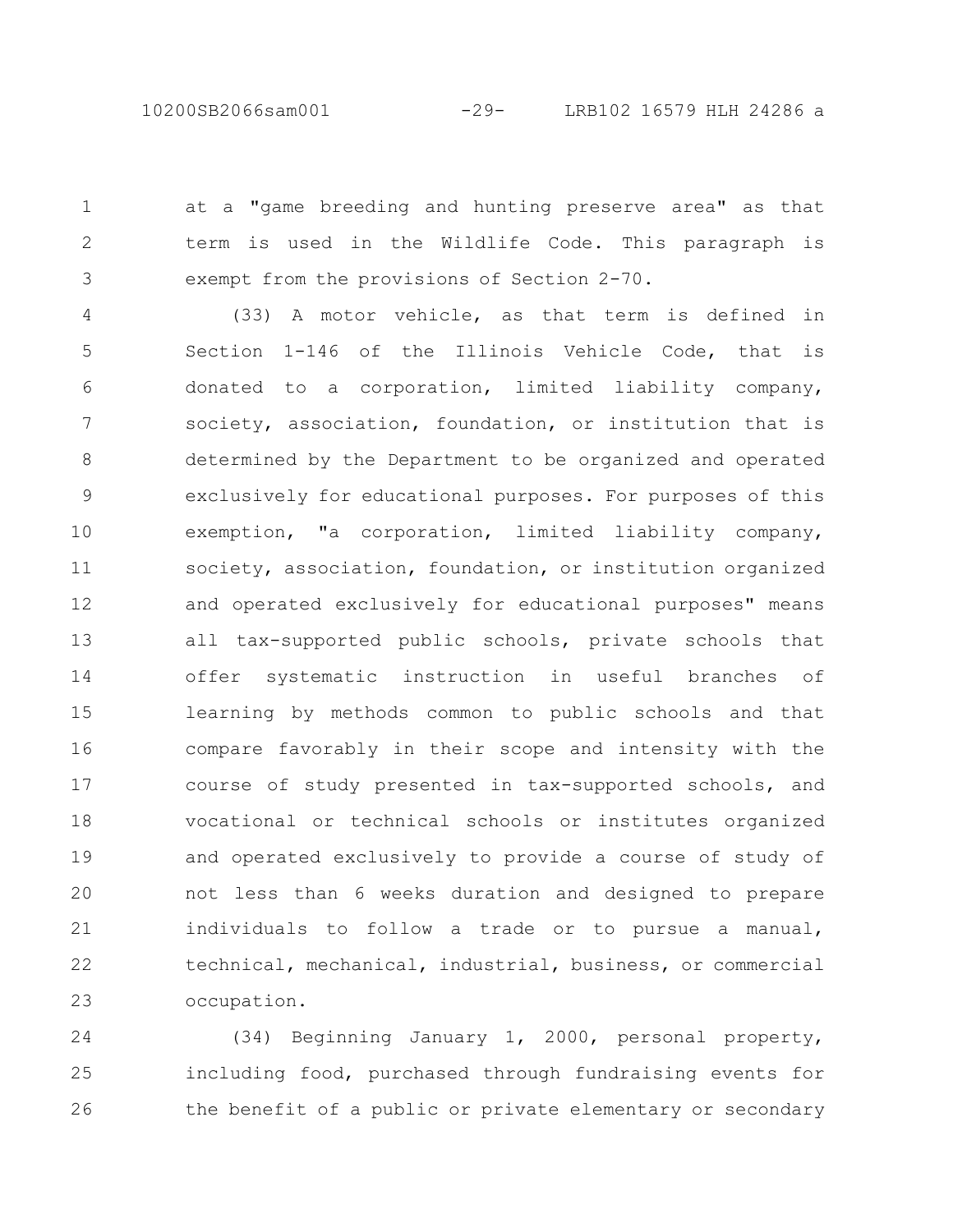10200SB2066sam001 -30- LRB102 16579 HLH 24286 a

school, a group of those schools, or one or more school districts if the events are sponsored by an entity recognized by the school district that consists primarily of volunteers and includes parents and teachers of the school children. This paragraph does not apply to fundraising events (i) for the benefit of private home instruction or (ii) for which the fundraising entity purchases the personal property sold at the events from another individual or entity that sold the property for the purpose of resale by the fundraising entity and that profits from the sale to the fundraising entity. This paragraph is exempt from the provisions of Section 2-70. 1 2 3 4 5 6 7 8 9 10 11 12

(35) Beginning January 1, 2000 and through December 31, 2001, new or used automatic vending machines that prepare and serve hot food and beverages, including coffee, soup, and other items, and replacement parts for these machines. Beginning January 1, 2002 and through June 30, 2003, machines and parts for machines used in commercial, coin-operated amusement and vending business if a use or occupation tax is paid on the gross receipts derived from the use of the commercial, coin-operated amusement and vending machines. This paragraph is exempt from the provisions of Section 2-70. 13 14 15 16 17 18 19 20 21 22 23

(35-5) Beginning August 23, 2001 and through June 30, 2016, food for human consumption that is to be consumed off the premises where it is sold (other than alcoholic 24 25 26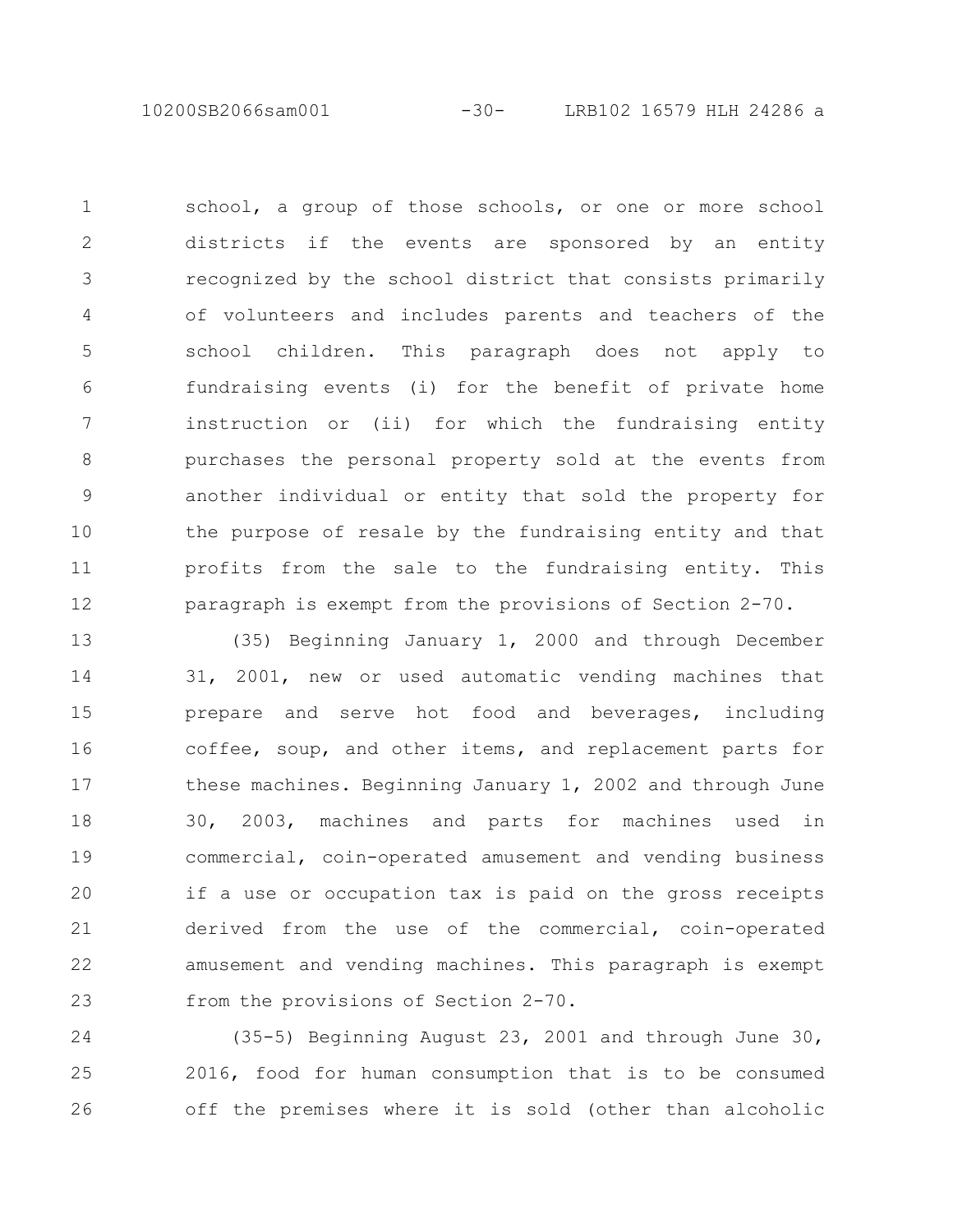10200SB2066sam001 -31- LRB102 16579 HLH 24286 a

beverages, soft drinks, and food that has been prepared for immediate consumption) and prescription and nonprescription medicines, drugs, medical appliances, and insulin, urine testing materials, syringes, and needles used by diabetics, for human use, when purchased for use by a person receiving medical assistance under Article V of the Illinois Public Aid Code who resides in a licensed long-term care facility, as defined in the Nursing Home Care Act, or a licensed facility as defined in the ID/DD Community Care Act, the MC/DD Act, or the Specialized Mental Health Rehabilitation Act of 2013. 1 2 3 4 5 6 7 8 9 10 11

(36) Beginning August 2, 2001, computers and communications equipment utilized for any hospital purpose and equipment used in the diagnosis, analysis, or treatment of hospital patients sold to a lessor who leases the equipment, under a lease of one year or longer executed or in effect at the time of the purchase, to a hospital that has been issued an active tax exemption identification number by the Department under Section 1g of this Act. This paragraph is exempt from the provisions of Section 2-70. 12 13 14 15 16 17 18 19 20 21

(37) Beginning August 2, 2001, personal property sold to a lessor who leases the property, under a lease of one year or longer executed or in effect at the time of the purchase, to a governmental body that has been issued an active tax exemption identification number by the 22 23 24 25 26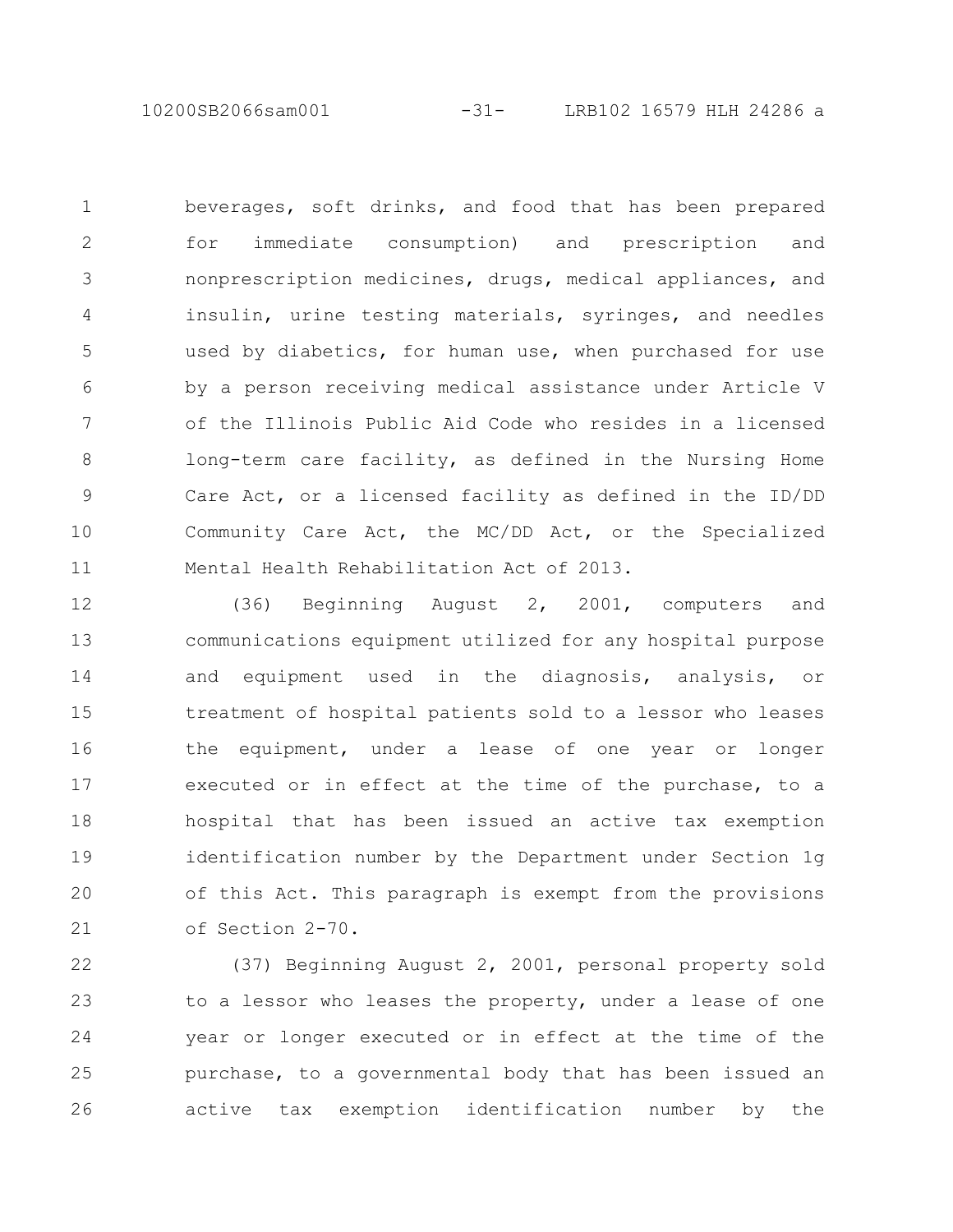1

2

Department under Section 1g of this Act. This paragraph is exempt from the provisions of Section 2-70.

(38) Beginning on January 1, 2002 and through June 30, 2016, tangible personal property purchased from an Illinois retailer by a taxpayer engaged in centralized purchasing activities in Illinois who will, upon receipt of the property in Illinois, temporarily store the property in Illinois (i) for the purpose of subsequently transporting it outside this State for use or consumption thereafter solely outside this State or (ii) for the purpose of being processed, fabricated, or manufactured into, attached to, or incorporated into other tangible personal property to be transported outside this State and thereafter used or consumed solely outside this State. The Director of Revenue shall, pursuant to rules adopted in accordance with the Illinois Administrative Procedure Act, issue a permit to any taxpayer in good standing with the Department who is eligible for the exemption under this paragraph (38). The permit issued under this paragraph (38) shall authorize the holder, to the extent and in the manner specified in the rules adopted under this Act, to purchase tangible personal property from a retailer exempt from the taxes imposed by this Act. Taxpayers shall maintain all necessary books and records to substantiate the use and consumption of all such tangible personal property outside of the State of Illinois. 3 4 5 6 7 8 9 10 11 12 13 14 15 16 17 18 19 20 21 22 23 24 25 26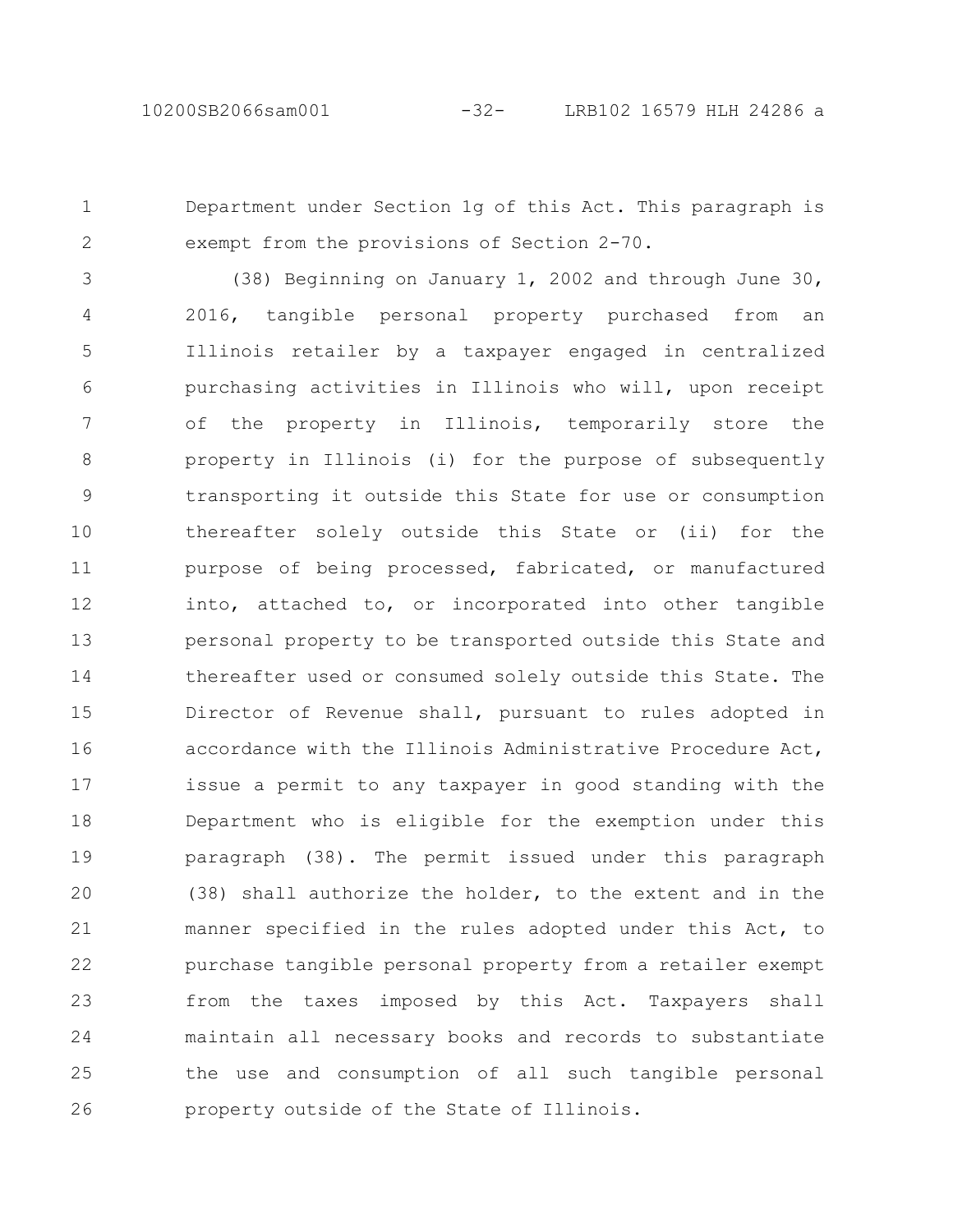(39) Beginning January 1, 2008, tangible personal property used in the construction or maintenance of a community water supply, as defined under Section 3.145 of the Environmental Protection Act, that is operated by a not-for-profit corporation that holds a valid water supply permit issued under Title IV of the Environmental Protection Act. This paragraph is exempt from the provisions of Section 2-70. 1 2 3 4 5 6 7 8

(40) Beginning January 1, 2010 and continuing through December 31, 2024, materials, parts, equipment, components, and furnishings incorporated into or upon an aircraft as part of the modification, refurbishment, completion, replacement, repair, or maintenance of the aircraft. This exemption includes consumable supplies used in the modification, refurbishment, completion, replacement, repair, and maintenance of aircraft, but excludes any materials, parts, equipment, components, and consumable supplies used in the modification, replacement, repair, and maintenance of aircraft engines or power plants, whether such engines or power plants are installed or uninstalled upon any such aircraft. "Consumable supplies" include, but are not limited to, adhesive, tape, sandpaper, general purpose lubricants, cleaning solution, latex gloves, and protective films. This exemption applies only to the sale of qualifying tangible personal property to persons who modify, refurbish, complete, replace, or 9 10 11 12 13 14 15 16 17 18 19 20 21 22 23 24 25 26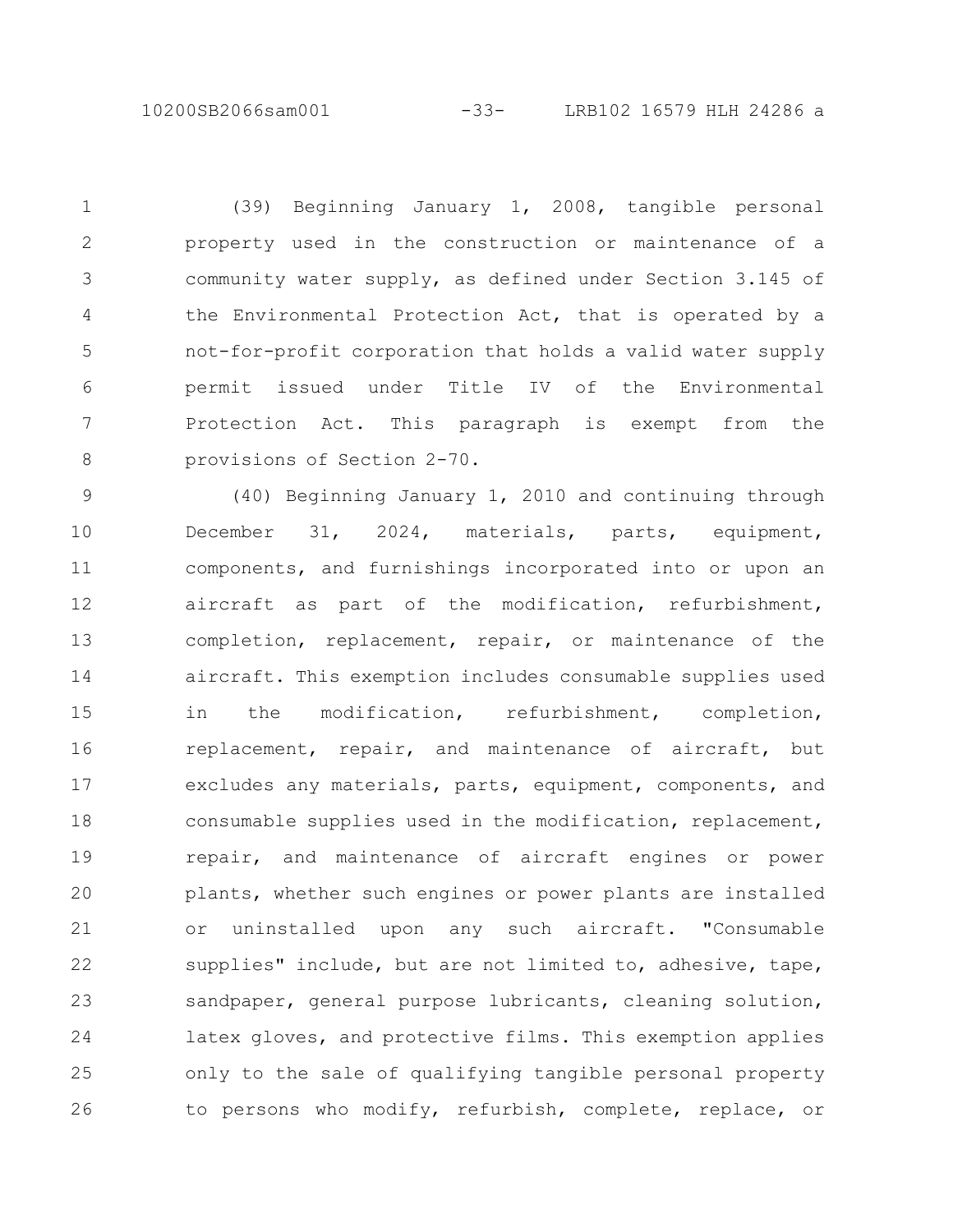10200SB2066sam001 -34- LRB102 16579 HLH 24286 a

maintain an aircraft and who (i) hold an Air Agency Certificate and are empowered to operate an approved repair station by the Federal Aviation Administration, (ii) have a Class IV Rating, and (iii) conduct operations in accordance with Part 145 of the Federal Aviation Regulations. The exemption does not include aircraft operated by a commercial air carrier providing scheduled passenger air service pursuant to authority issued under Part 121 or Part 129 of the Federal Aviation Regulations. The changes made to this paragraph (40) by Public Act 98-534 are declarative of existing law. It is the intent of the General Assembly that the exemption under this paragraph (40) applies continuously from January 1, 2010 through December 31, 2024; however, no claim for credit or refund is allowed for taxes paid as a result of the disallowance of this exemption on or after January 1, 2015 and prior to the effective date of this amendatory Act of the 101st General Assembly. 1 2 3 4 5 6 7 8 9 10 11 12 13 14 15 16 17 18

(41) Tangible personal property sold to a public-facilities corporation, as described in Section 11-65-10 of the Illinois Municipal Code, for purposes of constructing or furnishing a municipal convention hall, but only if the legal title to the municipal convention hall is transferred to the municipality without any further consideration by or on behalf of the municipality at the time of the completion of the municipal convention 19 20 21 22 23 24 25 26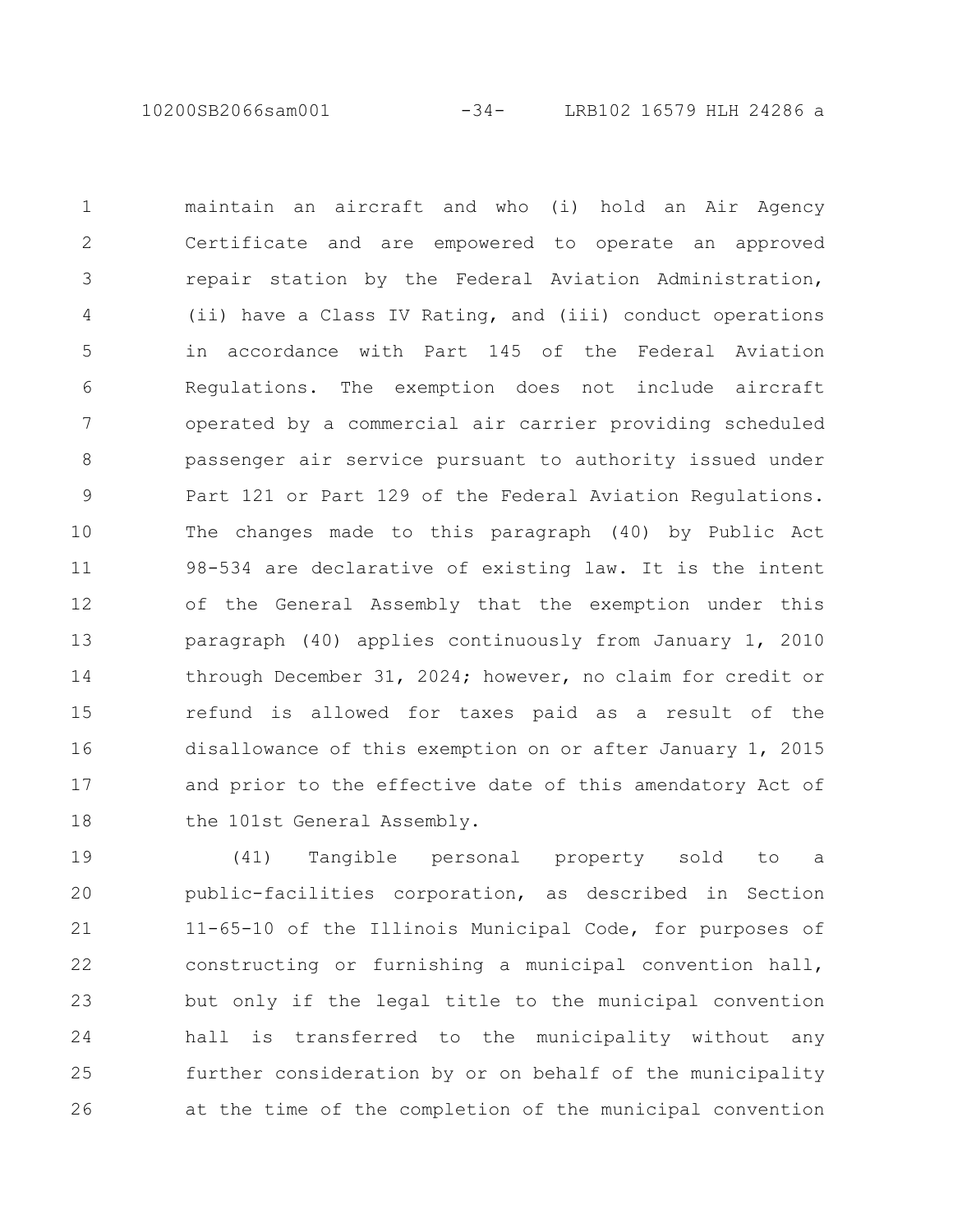hall or upon the retirement or redemption of any bonds or other debt instruments issued by the public-facilities corporation in connection with the development of the municipal convention hall. This exemption includes existing public-facilities corporations as provided in Section 11-65-25 of the Illinois Municipal Code. This paragraph is exempt from the provisions of Section 2-70. 1 2 3 4 5 6 7

(42) Beginning January 1, 2017, menstrual pads, tampons, and menstrual cups. 8 9

(43) Merchandise that is subject to the Rental Purchase Agreement Occupation and Use Tax. The purchaser must certify that the item is purchased to be rented subject to a rental purchase agreement, as defined in the Rental Purchase Agreement Act, and provide proof of registration under the Rental Purchase Agreement Occupation and Use Tax Act. This paragraph is exempt from the provisions of Section 2-70. 10 11 12 13 14 15 16 17

(44) Qualified tangible personal property used in the construction or operation of a data center that has been granted a certificate of exemption by the Department of Commerce and Economic Opportunity, whether that tangible personal property is purchased by the owner, operator, or tenant of the data center or by a contractor or subcontractor of the owner, operator, or tenant. Data centers that would have qualified for a certificate of exemption prior to January 1, 2020 had this amendatory Act 18 19 20 21 22 23 24 25 26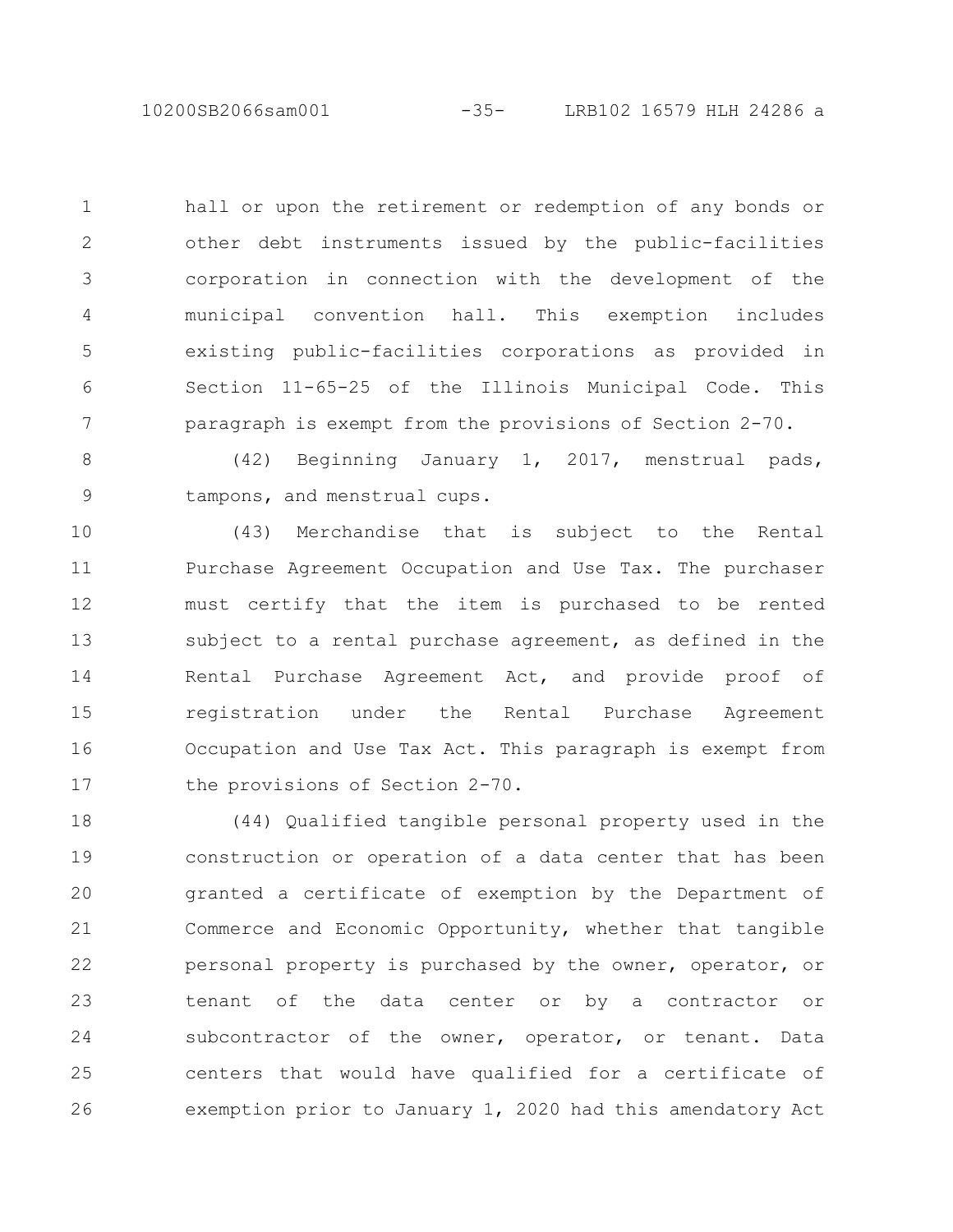10200SB2066sam001 -36- LRB102 16579 HLH 24286 a

of the 101st General Assembly been in effect, may apply for and obtain an exemption for subsequent purchases of computer equipment or enabling software purchased or leased to upgrade, supplement, or replace computer equipment or enabling software purchased or leased in the original investment that would have qualified. 1 2 3 4 5 6

The Department of Commerce and Economic Opportunity shall grant a certificate of exemption under this item (44) to qualified data centers as defined by Section 605-1025 of the Department of Commerce and Economic Opportunity Law of the Civil Administrative Code of Illinois. 7 8 9 10 11 12

13

For the purposes of this item (44):

"Data center" means a building or a series of buildings rehabilitated or constructed to house working servers in one physical location or multiple sites within the State of Illinois. 14 15 16 17

"Qualified tangible personal property" means: electrical systems and equipment; climate control and chilling equipment and systems; mechanical systems and equipment; monitoring and secure systems; emergency generators; hardware; computers; servers; data storage devices; network connectivity equipment; racks; cabinets; telecommunications cabling infrastructure; raised floor systems; peripheral components or systems; software; mechanical, electrical, or plumbing 18 19 20 21 22 23 24 25 26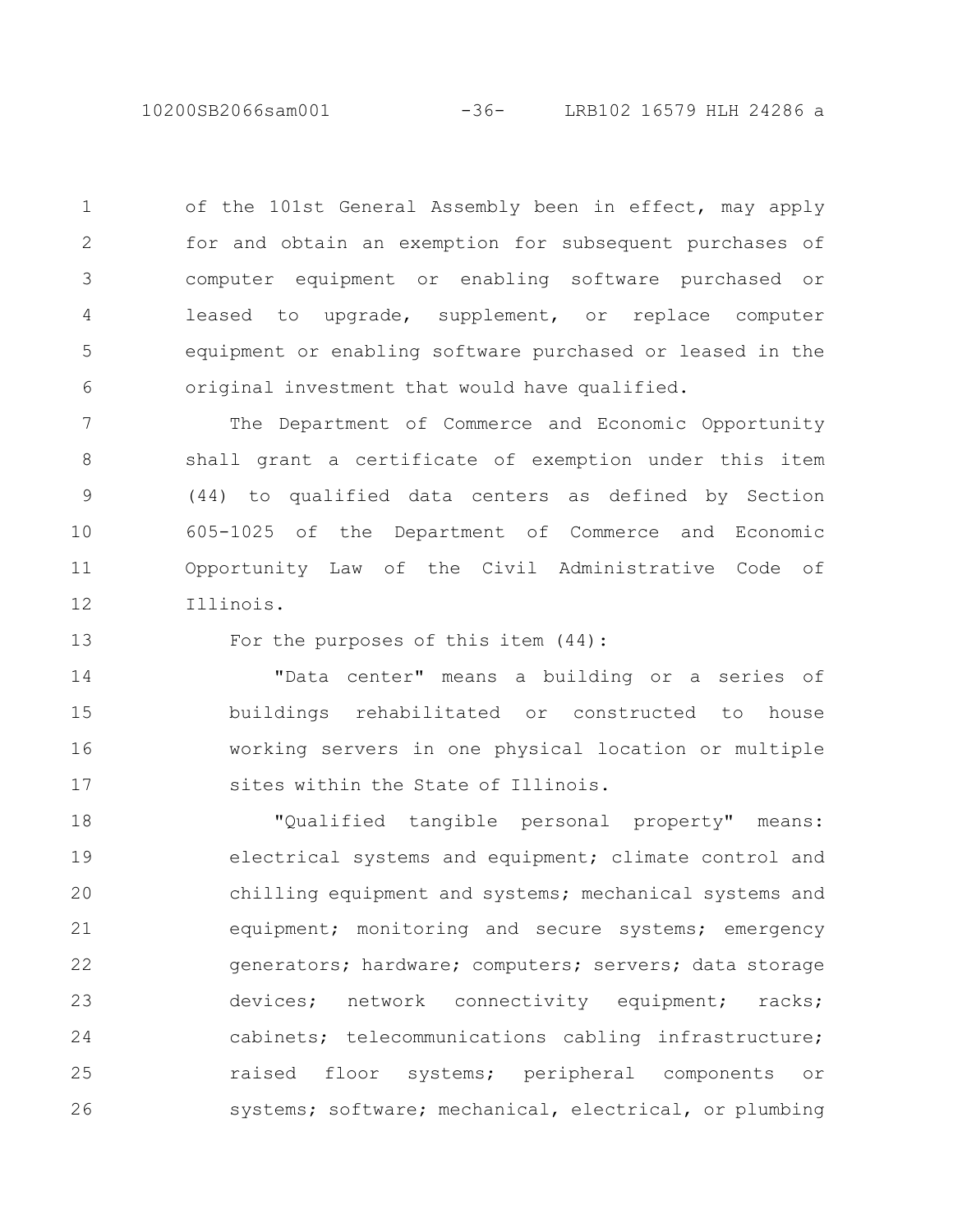10200SB2066sam001 -37- LRB102 16579 HLH 24286 a

systems; battery systems; cooling systems and towers; temperature control systems; other cabling; and other data center infrastructure equipment and systems necessary to operate qualified tangible personal property, including fixtures; and component parts of any of the foregoing, including installation, maintenance, repair, refurbishment, and replacement of qualified tangible personal property to generate, transform, transmit, distribute, or manage electricity necessary to operate qualified tangible personal property; and all other tangible personal property that is essential to the operations of a computer data center. The term "qualified tangible personal property" also includes building materials physically incorporated in to the qualifying data center. To document the exemption allowed under this Section, the retailer must obtain from the purchaser a copy of the certificate of eligibility issued by the Department of Commerce and Economic Opportunity. 1 2 3 4 5 6 7 8 9 10 11 12 13 14 15 16 17 18 19

This item (44) is exempt from the provisions of Section 2-70. 20 21

(45) Beginning January 1, 2020 and through December 31, 2020, sales of tangible personal property made by a marketplace seller over a marketplace for which tax is due under this Act but for which use tax has been collected and remitted to the Department by a marketplace facilitator 22 23 24 25 26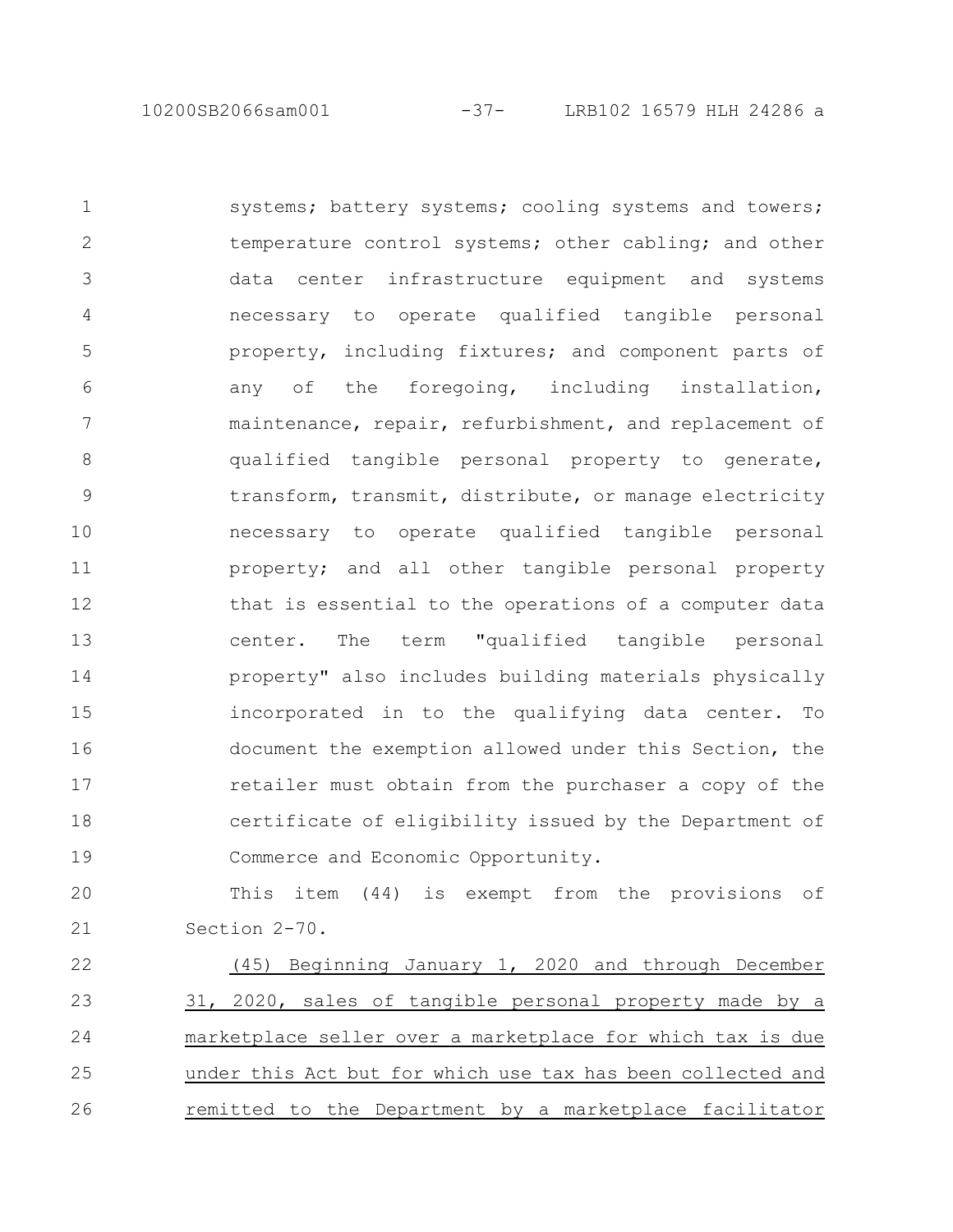under Section 2d of the Use Tax Act are exempt from tax under this Act. A marketplace seller claiming this exemption shall maintain books and records demonstrating that the use tax on such sales has been collected and remitted by a marketplace facilitator. Marketplace sellers that have properly remitted tax under this Act on such sales may file a claim for credit as provided in Section 6 of this Act. No claim is allowed, however, for such taxes for which a credit or refund has been issued to the marketplace facilitator under the Use Tax Act, or for which the marketplace facilitator has filed a claim for credit or refund under the Use Tax Act. 1 2 3 4 5 6 7 8 9 10 11 12

(Source: P.A. 100-22, eff. 7-6-17; 100-321, eff. 8-24-17; 100-437, eff. 1-1-18; 100-594, eff. 6-29-18; 100-863, eff. 8-14-18; 100-1171, eff. 1-4-19; 101-31, eff. 6-28-19; 101-81, eff. 7-12-19; 101-629, eff. 2-5-20.) 13 14 15 16

(35 ILCS 120/3) (from Ch. 120, par. 442) 17

Sec. 3. Except as provided in this Section, on or before the twentieth day of each calendar month, every person engaged in the business of selling tangible personal property at retail in this State during the preceding calendar month shall file a return with the Department, stating: 18 19 20 21 22

23

1. The name of the seller;

2. His residence address and the address of his principal place of business and the address of the 24 25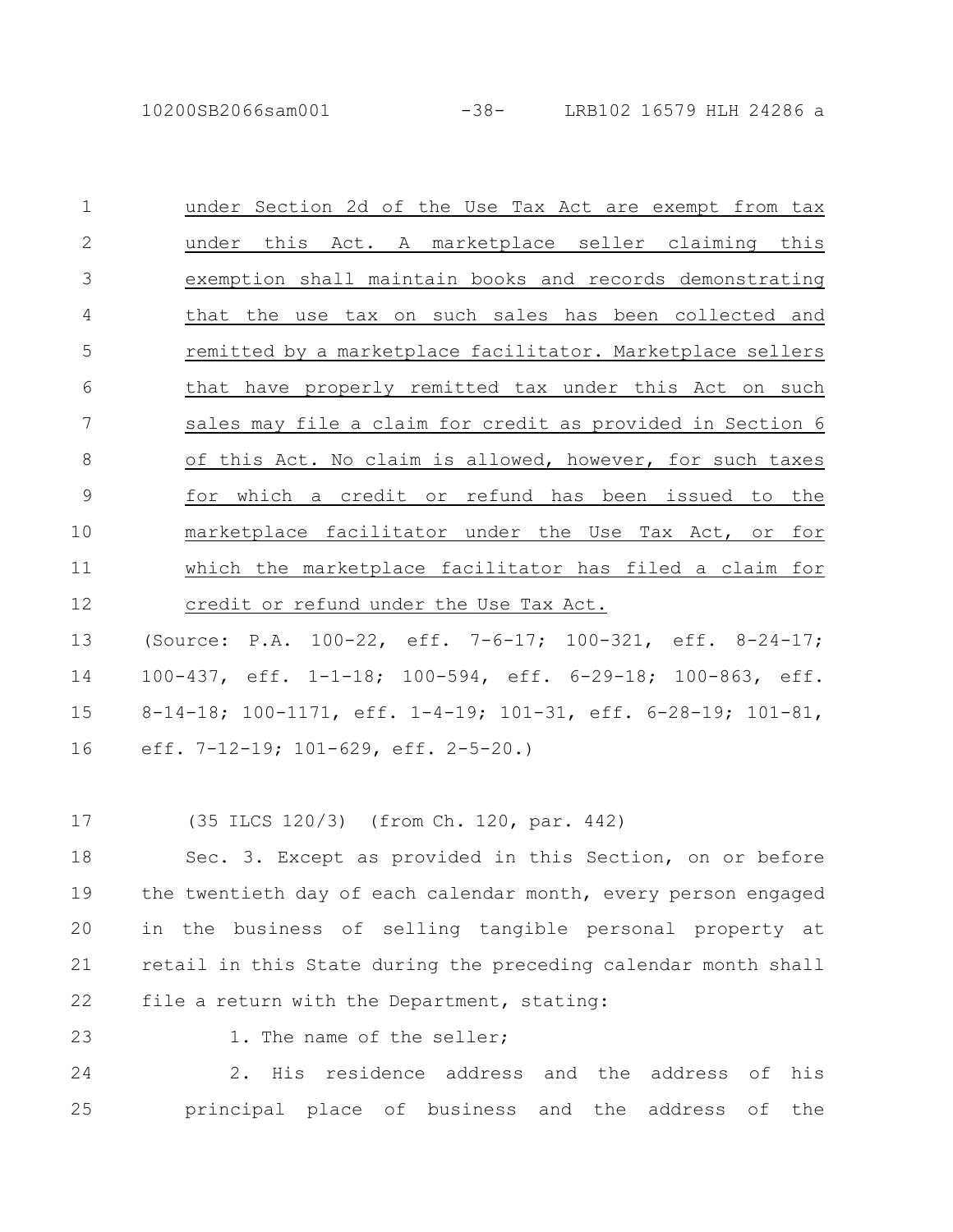10200SB2066sam001 -39- LRB102 16579 HLH 24286 a

principal place of business (if that is a different address) from which he engages in the business of selling tangible personal property at retail in this State;

3. Total amount of receipts received by him during the preceding calendar month or quarter, as the case may be, from sales of tangible personal property, and from services furnished, by him during such preceding calendar month or quarter; 4 5 6 7 8

4. Total amount received by him during the preceding calendar month or quarter on charge and time sales of tangible personal property, and from services furnished, by him prior to the month or quarter for which the return is filed; 9 10 11 12 13

14

1

2

3

5. Deductions allowed by law;

6. Gross receipts which were received by him during the preceding calendar month or quarter and upon the basis of which the tax is imposed; 15 16 17

7. The amount of credit provided in Section 2d of this Act; 18 19

20 21 8. The amount of tax due;

9. The signature of the taxpayer; and

10. Such other reasonable information as the Department may require. 22 23

On and after January 1, 2018, except for returns for motor vehicles, watercraft, aircraft, and trailers that are required to be registered with an agency of this State, with respect to 24 25 26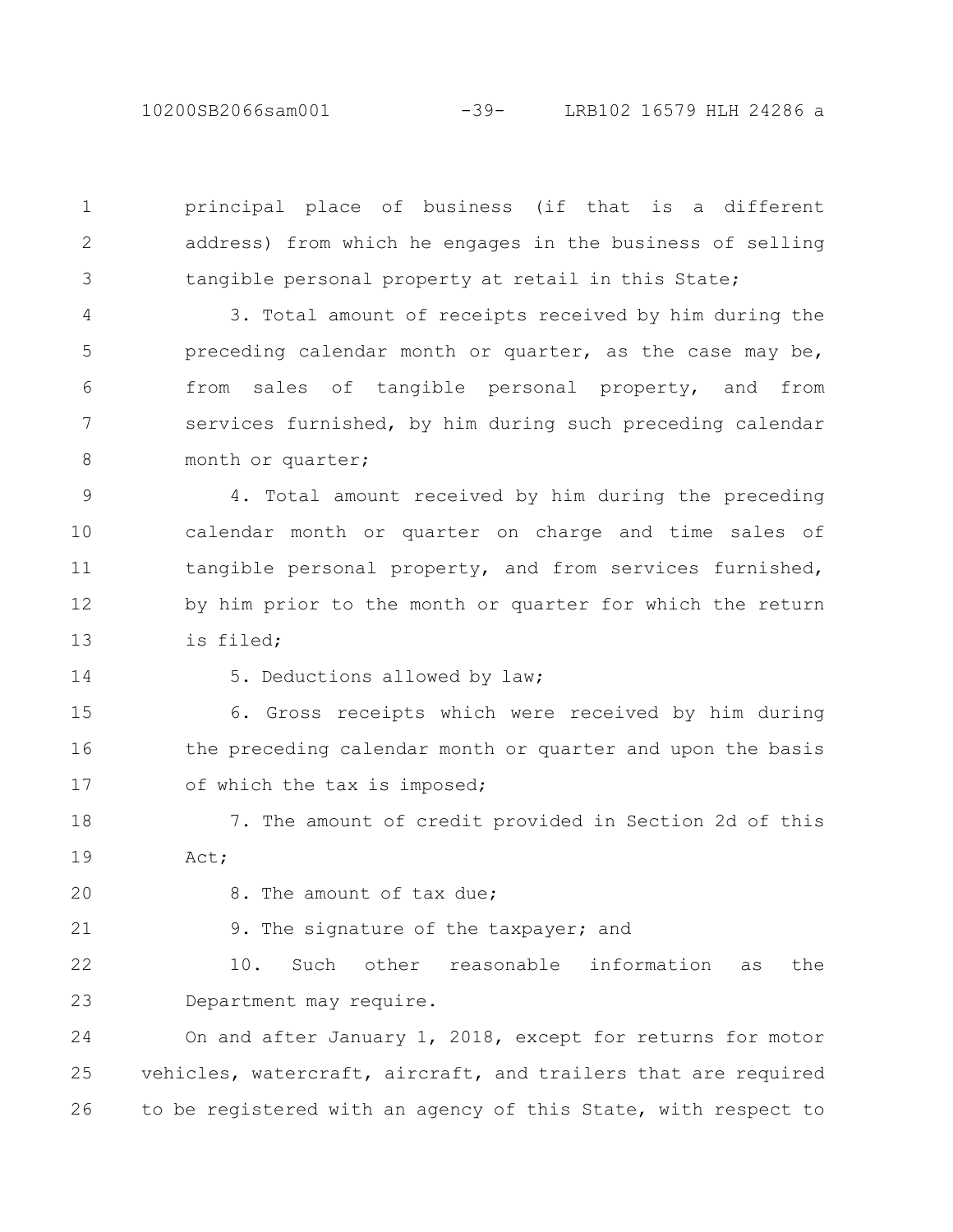10200SB2066sam001 -40- LRB102 16579 HLH 24286 a

retailers whose annual gross receipts average \$20,000 or more, all returns required to be filed pursuant to this Act shall be filed electronically. Retailers who demonstrate that they do not have access to the Internet or demonstrate hardship in filing electronically may petition the Department to waive the electronic filing requirement. 1 2 3 4 5 6

If a taxpayer fails to sign a return within 30 days after the proper notice and demand for signature by the Department, the return shall be considered valid and any amount shown to be due on the return shall be deemed assessed. 7 8 9 10

Each return shall be accompanied by the statement of prepaid tax issued pursuant to Section 2e for which credit is claimed. 11 12 13

Prior to October 1, 2003, and on and after September 1, 2004 a retailer may accept a Manufacturer's Purchase Credit certification from a purchaser in satisfaction of Use Tax as provided in Section 3-85 of the Use Tax Act if the purchaser provides the appropriate documentation as required by Section 3-85 of the Use Tax Act. A Manufacturer's Purchase Credit certification, accepted by a retailer prior to October 1, 2003 and on and after September 1, 2004 as provided in Section 3-85 of the Use Tax Act, may be used by that retailer to satisfy Retailers' Occupation Tax liability in the amount claimed in the certification, not to exceed 6.25% of the receipts subject to tax from a qualifying purchase. A Manufacturer's Purchase Credit reported on any original or amended return filed under 14 15 16 17 18 19 20 21 22 23 24 25 26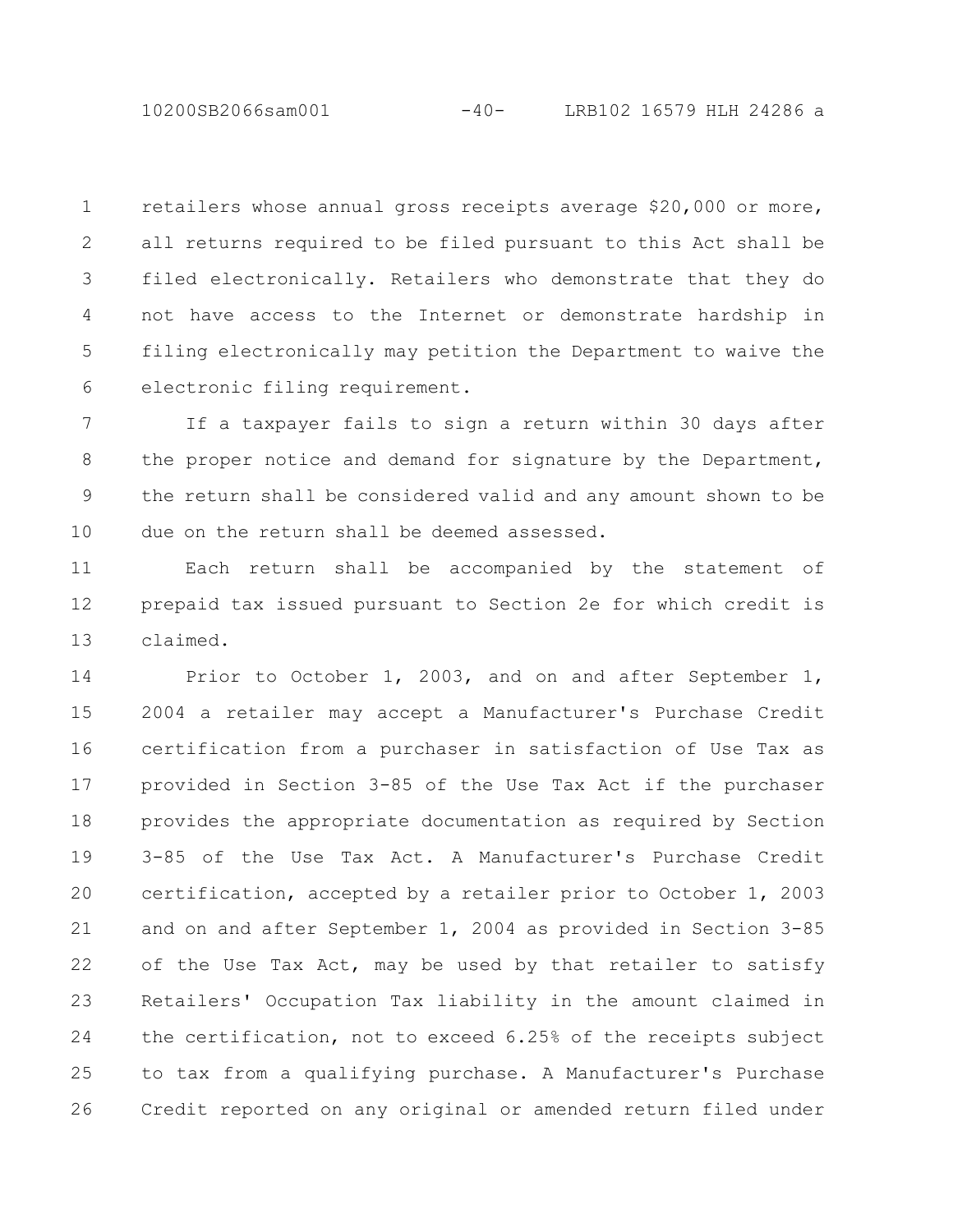10200SB2066sam001 -41- LRB102 16579 HLH 24286 a

this Act after October 20, 2003 for reporting periods prior to September 1, 2004 shall be disallowed. Manufacturer's Purchaser Credit reported on annual returns due on or after January 1, 2005 will be disallowed for periods prior to September 1, 2004. No Manufacturer's Purchase Credit may be used after September 30, 2003 through August 31, 2004 to satisfy any tax liability imposed under this Act, including any audit liability. 1 2 3 4 5 6 7 8

The Department may require returns to be filed on a quarterly basis. If so required, a return for each calendar quarter shall be filed on or before the twentieth day of the calendar month following the end of such calendar quarter. The taxpayer shall also file a return with the Department for each of the first two months of each calendar quarter, on or before the twentieth day of the following calendar month, stating: 9 10 11 12 13 14 15

16

1. The name of the seller;

2. The address of the principal place of business from which he engages in the business of selling tangible personal property at retail in this State; 17 18 19

3. The total amount of taxable receipts received by him during the preceding calendar month from sales of tangible personal property by him during such preceding calendar month, including receipts from charge and time sales, but less all deductions allowed by law; 20 21 22 23 24

4. The amount of credit provided in Section 2d of this Act; 25 26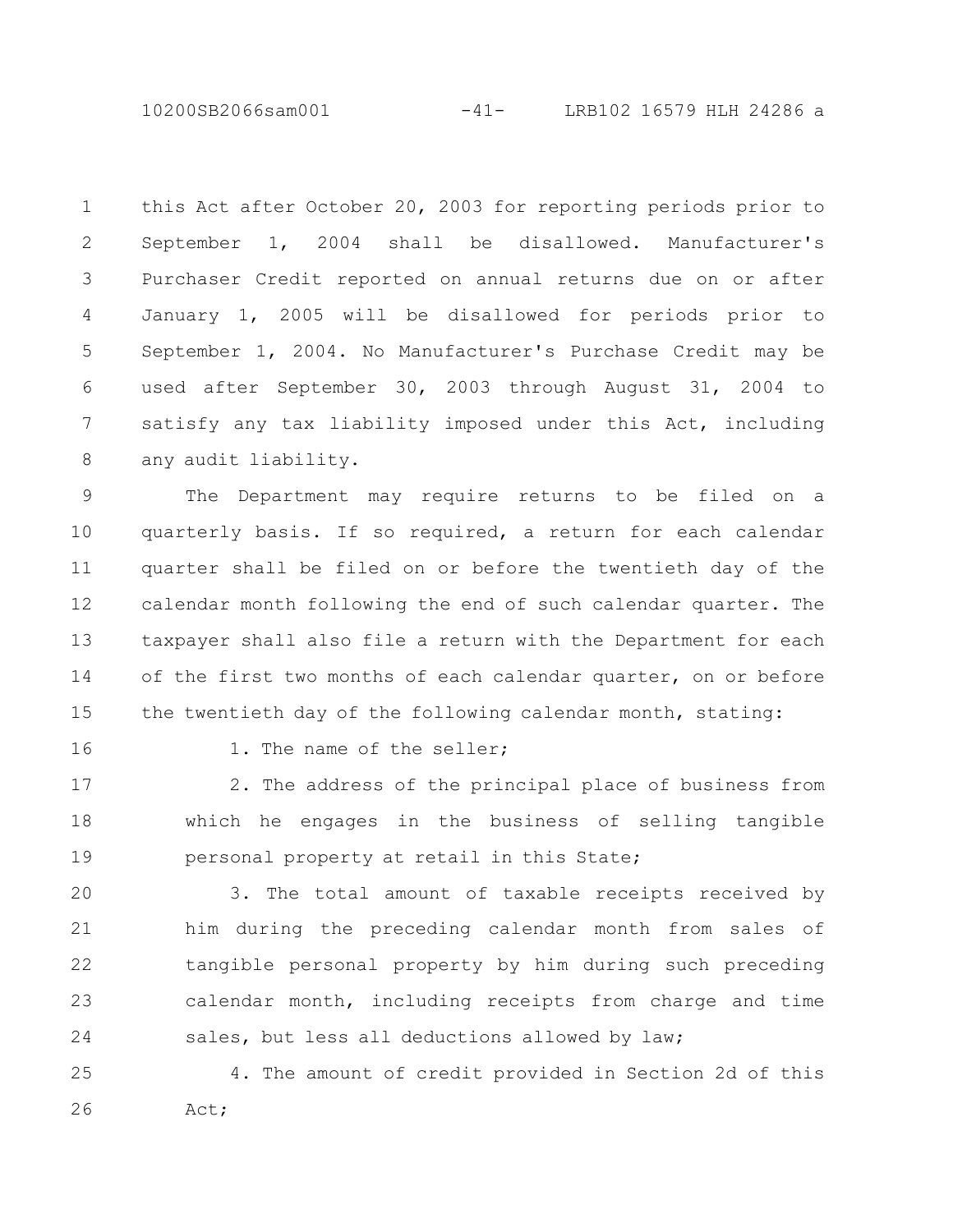1

5. The amount of tax due; and

6. Such other reasonable information as the Department may require. 2 3

Every person engaged in the business of selling aviation fuel at retail in this State during the preceding calendar month shall, instead of reporting and paying tax as otherwise required by this Section, report and pay such tax on a separate aviation fuel tax return. The requirements related to the return shall be as otherwise provided in this Section. Notwithstanding any other provisions of this Act to the contrary, retailers selling aviation fuel shall file all aviation fuel tax returns and shall make all aviation fuel tax payments by electronic means in the manner and form required by the Department. For purposes of this Section, "aviation fuel" means jet fuel and aviation gasoline. 4 5 6 7 8 9 10 11 12 13 14 15

Beginning on October 1, 2003, any person who is not a licensed distributor, importing distributor, or manufacturer, as defined in the Liquor Control Act of 1934, but is engaged in the business of selling, at retail, alcoholic liquor shall file a statement with the Department of Revenue, in a format and at a time prescribed by the Department, showing the total amount paid for alcoholic liquor purchased during the preceding month and such other information as is reasonably required by the Department. The Department may adopt rules to require that this statement be filed in an electronic or telephonic format. Such rules may provide for exceptions from 16 17 18 19 20 21 22 23 24 25 26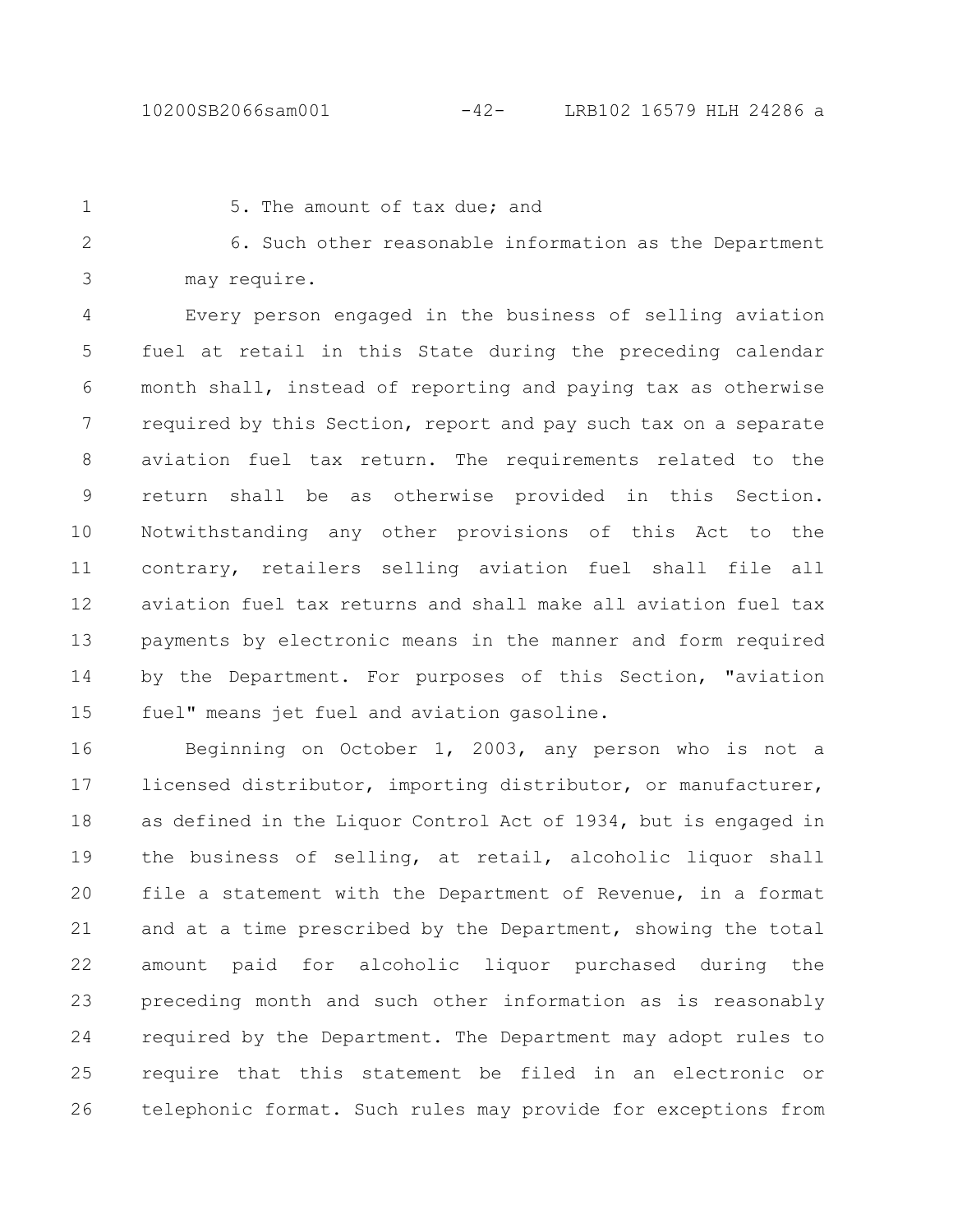the filing requirements of this paragraph. For the purposes of this paragraph, the term "alcoholic liquor" shall have the meaning prescribed in the Liquor Control Act of 1934. 1 2 3

Beginning on October 1, 2003, every distributor, importing distributor, and manufacturer of alcoholic liquor as defined in the Liquor Control Act of 1934, shall file a statement with the Department of Revenue, no later than the 10th day of the month for the preceding month during which transactions occurred, by electronic means, showing the total amount of gross receipts from the sale of alcoholic liquor sold or distributed during the preceding month to purchasers; identifying the purchaser to whom it was sold or distributed; the purchaser's tax registration number; and such other information reasonably required by the Department. A distributor, importing distributor, or manufacturer of alcoholic liquor must personally deliver, mail, or provide by electronic means to each retailer listed on the monthly statement a report containing a cumulative total of that distributor's, importing distributor's, or manufacturer's total sales of alcoholic liquor to that retailer no later than the 10th day of the month for the preceding month during which the transaction occurred. The distributor, importing distributor, or manufacturer shall notify the retailer as to the method by which the distributor, importing distributor, or manufacturer will provide the sales information. If the retailer is unable to receive the sales information by 4 5 6 7 8 9 10 11 12 13 14 15 16 17 18 19 20 21 22 23 24 25 26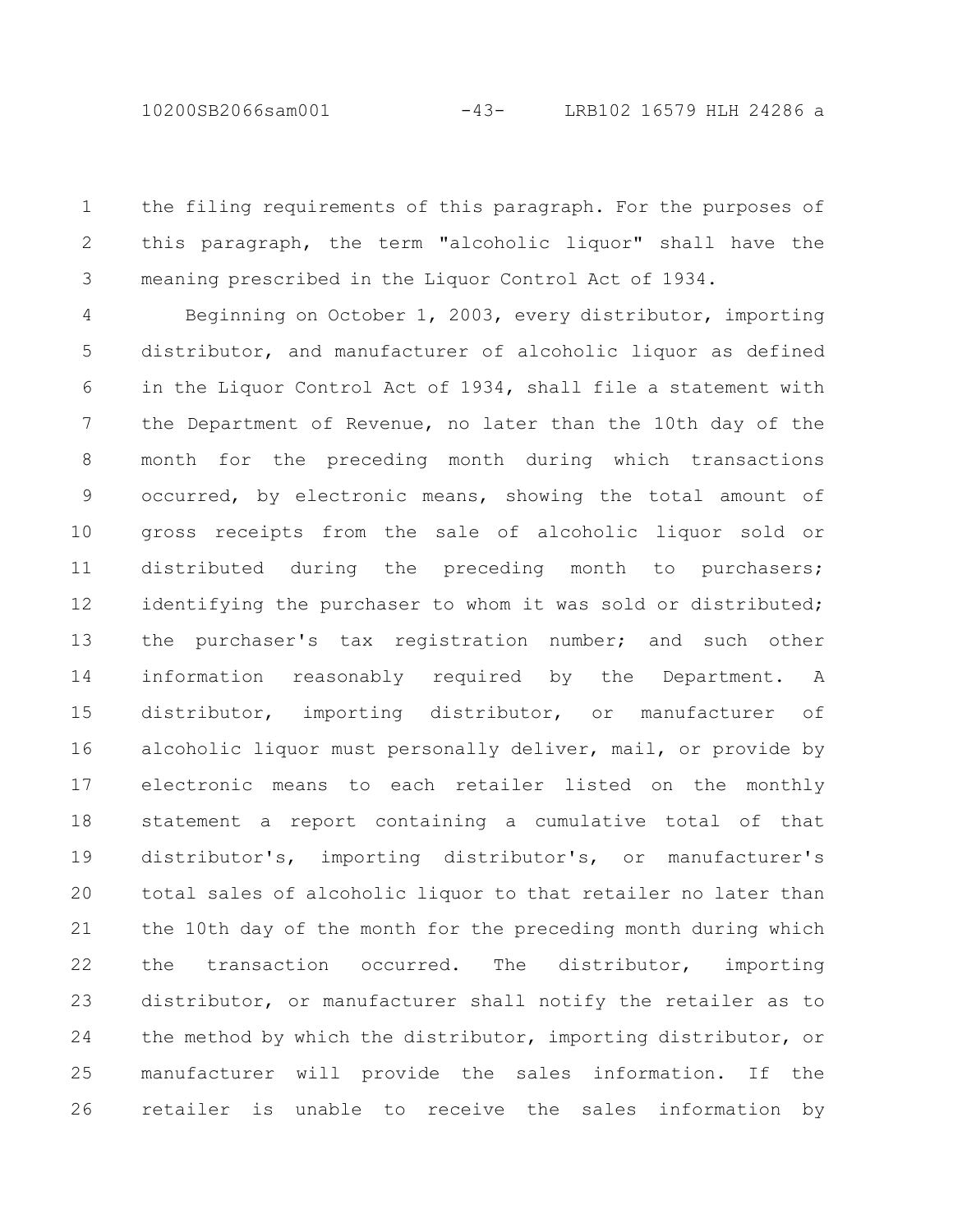10200SB2066sam001 -44- LRB102 16579 HLH 24286 a

electronic means, the distributor, importing distributor, or manufacturer shall furnish the sales information by personal delivery or by mail. For purposes of this paragraph, the term "electronic means" includes, but is not limited to, the use of a secure Internet website, e-mail, or facsimile. 1 2 3 4 5

If a total amount of less than \$1 is payable, refundable or creditable, such amount shall be disregarded if it is less than 50 cents and shall be increased to \$1 if it is 50 cents or more. 6 7 8 9

Notwithstanding any other provision of this Act to the contrary, retailers subject to tax on cannabis shall file all cannabis tax returns and shall make all cannabis tax payments by electronic means in the manner and form required by the Department. 10 11 12 13 14

Beginning October 1, 1993, a taxpayer who has an average monthly tax liability of \$150,000 or more shall make all payments required by rules of the Department by electronic funds transfer. Beginning October 1, 1994, a taxpayer who has an average monthly tax liability of \$100,000 or more shall make all payments required by rules of the Department by electronic funds transfer. Beginning October 1, 1995, a taxpayer who has an average monthly tax liability of \$50,000 or more shall make all payments required by rules of the Department by electronic funds transfer. Beginning October 1, 2000, a taxpayer who has an annual tax liability of \$200,000 or more shall make all payments required by rules of the 15 16 17 18 19 20 21 22 23 24 25 26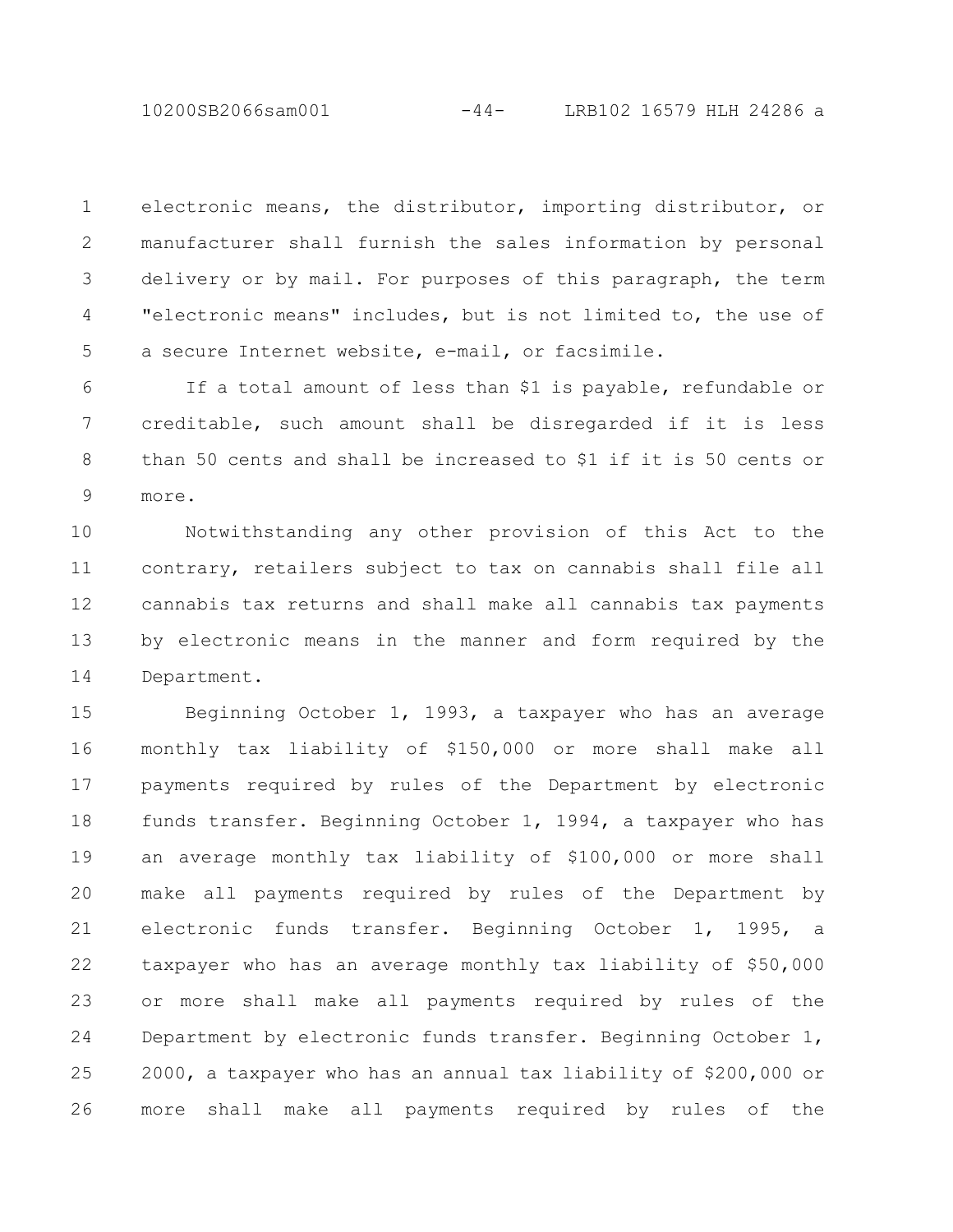10200SB2066sam001 -45- LRB102 16579 HLH 24286 a

Department by electronic funds transfer. The term "annual tax liability" shall be the sum of the taxpayer's liabilities under this Act, and under all other State and local occupation and use tax laws administered by the Department, for the immediately preceding calendar year. The term "average monthly tax liability" shall be the sum of the taxpayer's liabilities under this Act, and under all other State and local occupation and use tax laws administered by the Department, for the immediately preceding calendar year divided by 12. Beginning on October 1, 2002, a taxpayer who has a tax liability in the amount set forth in subsection (b) of Section 2505-210 of the Department of Revenue Law shall make all payments required by rules of the Department by electronic funds transfer. 1 2 3 4 5 6 7 8 9 10 11 12 13

Before August 1 of each year beginning in 1993, the Department shall notify all taxpayers required to make payments by electronic funds transfer. All taxpayers required to make payments by electronic funds transfer shall make those payments for a minimum of one year beginning on October 1. 14 15 16 17 18

Any taxpayer not required to make payments by electronic funds transfer may make payments by electronic funds transfer with the permission of the Department. 19 20 21

All taxpayers required to make payment by electronic funds transfer and any taxpayers authorized to voluntarily make payments by electronic funds transfer shall make those payments in the manner authorized by the Department. 22 23 24 25

The Department shall adopt such rules as are necessary to 26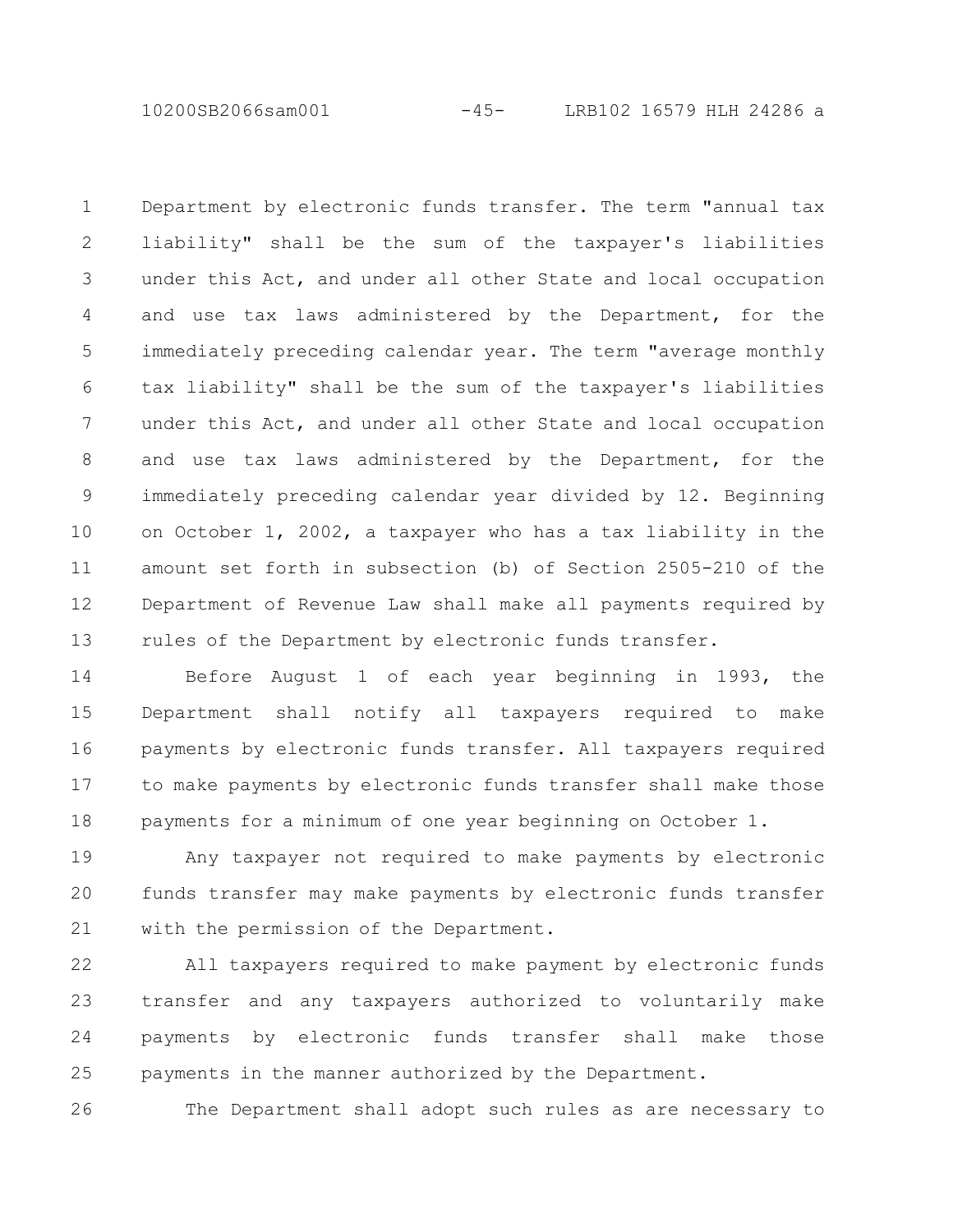effectuate a program of electronic funds transfer and the requirements of this Section. 1 2

Any amount which is required to be shown or reported on any return or other document under this Act shall, if such amount is not a whole-dollar amount, be increased to the nearest whole-dollar amount in any case where the fractional part of a dollar is 50 cents or more, and decreased to the nearest whole-dollar amount where the fractional part of a dollar is less than 50 cents. 3 4 5 6 7 8 9

If the retailer is otherwise required to file a monthly return and if the retailer's average monthly tax liability to the Department does not exceed \$200, the Department may authorize his returns to be filed on a quarter annual basis, with the return for January, February and March of a given year being due by April 20 of such year; with the return for April, May and June of a given year being due by July 20 of such year; with the return for July, August and September of a given year being due by October 20 of such year, and with the return for October, November and December of a given year being due by January 20 of the following year. 10 11 12 13 14 15 16 17 18 19 20

If the retailer is otherwise required to file a monthly or quarterly return and if the retailer's average monthly tax liability with the Department does not exceed \$50, the Department may authorize his returns to be filed on an annual basis, with the return for a given year being due by January 20 of the following year. 21 22 23 24 25 26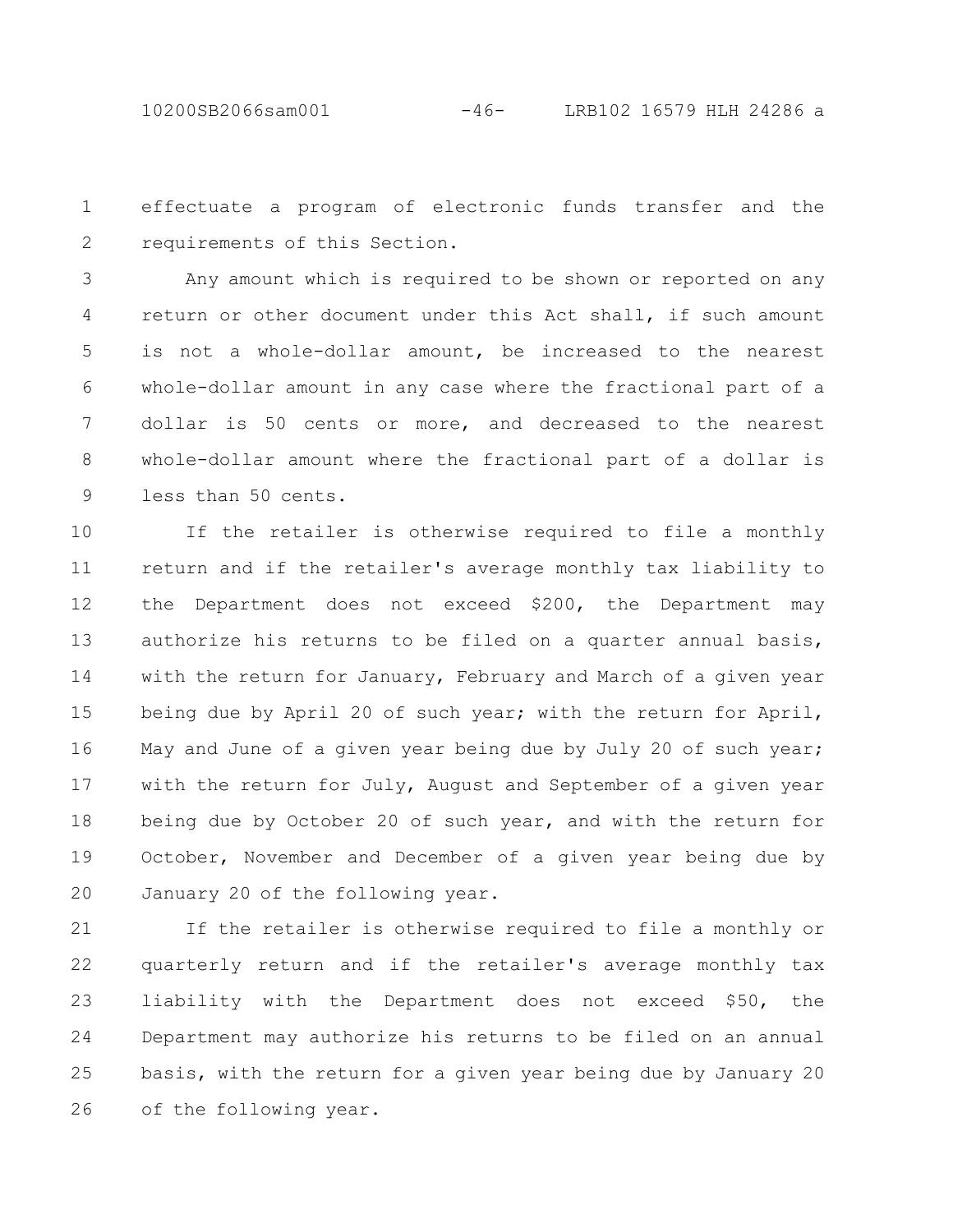10200SB2066sam001 -47- LRB102 16579 HLH 24286 a

Such quarter annual and annual returns, as to form and substance, shall be subject to the same requirements as monthly returns. 1 2 3

Notwithstanding any other provision in this Act concerning the time within which a retailer may file his return, in the case of any retailer who ceases to engage in a kind of business which makes him responsible for filing returns under this Act, such retailer shall file a final return under this Act with the Department not more than one month after discontinuing such business. 4 5 6 7 8 9 10

Where the same person has more than one business registered with the Department under separate registrations under this Act, such person may not file each return that is due as a single return covering all such registered businesses, but shall file separate returns for each such registered business. 11 12 13 14 15 16

In addition, with respect to motor vehicles, watercraft, aircraft, and trailers that are required to be registered with an agency of this State, except as otherwise provided in this Section, every retailer selling this kind of tangible personal property shall file, with the Department, upon a form to be prescribed and supplied by the Department, a separate return for each such item of tangible personal property which the retailer sells, except that if, in the same transaction, (i) a retailer of aircraft, watercraft, motor vehicles or trailers transfers more than one aircraft, watercraft, motor vehicle or 17 18 19 20 21 22 23 24 25 26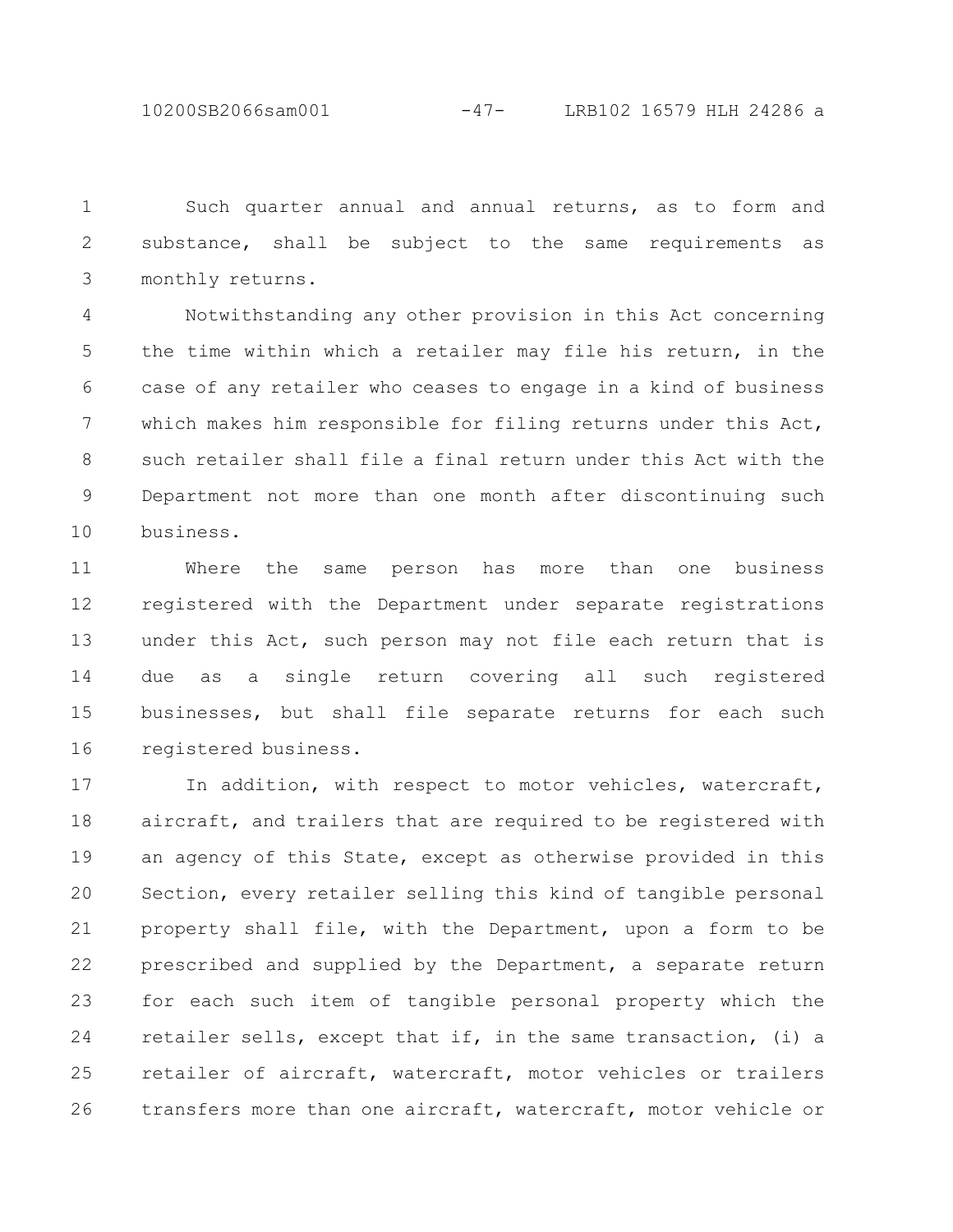10200SB2066sam001 -48- LRB102 16579 HLH 24286 a

trailer to another aircraft, watercraft, motor vehicle retailer or trailer retailer for the purpose of resale or (ii) a retailer of aircraft, watercraft, motor vehicles, or trailers transfers more than one aircraft, watercraft, motor vehicle, or trailer to a purchaser for use as a qualifying rolling stock as provided in Section 2-5 of this Act, then that seller may report the transfer of all aircraft, watercraft, motor vehicles or trailers involved in that transaction to the Department on the same uniform invoice-transaction reporting return form. For purposes of this Section, "watercraft" means a Class 2, Class 3, or Class 4 watercraft as defined in Section 3-2 of the Boat Registration and Safety Act, a personal watercraft, or any boat equipped with an inboard motor. 1 2 3 4 5 6 7 8 9 10 11 12 13

In addition, with respect to motor vehicles, watercraft, aircraft, and trailers that are required to be registered with an agency of this State, every person who is engaged in the business of leasing or renting such items and who, in connection with such business, sells any such item to a retailer for the purpose of resale is, notwithstanding any other provision of this Section to the contrary, authorized to meet the return-filing requirement of this Act by reporting the transfer of all the aircraft, watercraft, motor vehicles, or trailers transferred for resale during a month to the Department on the same uniform invoice-transaction reporting return form on or before the 20th of the month following the month in which the transfer takes place. Notwithstanding any 14 15 16 17 18 19 20 21 22 23 24 25 26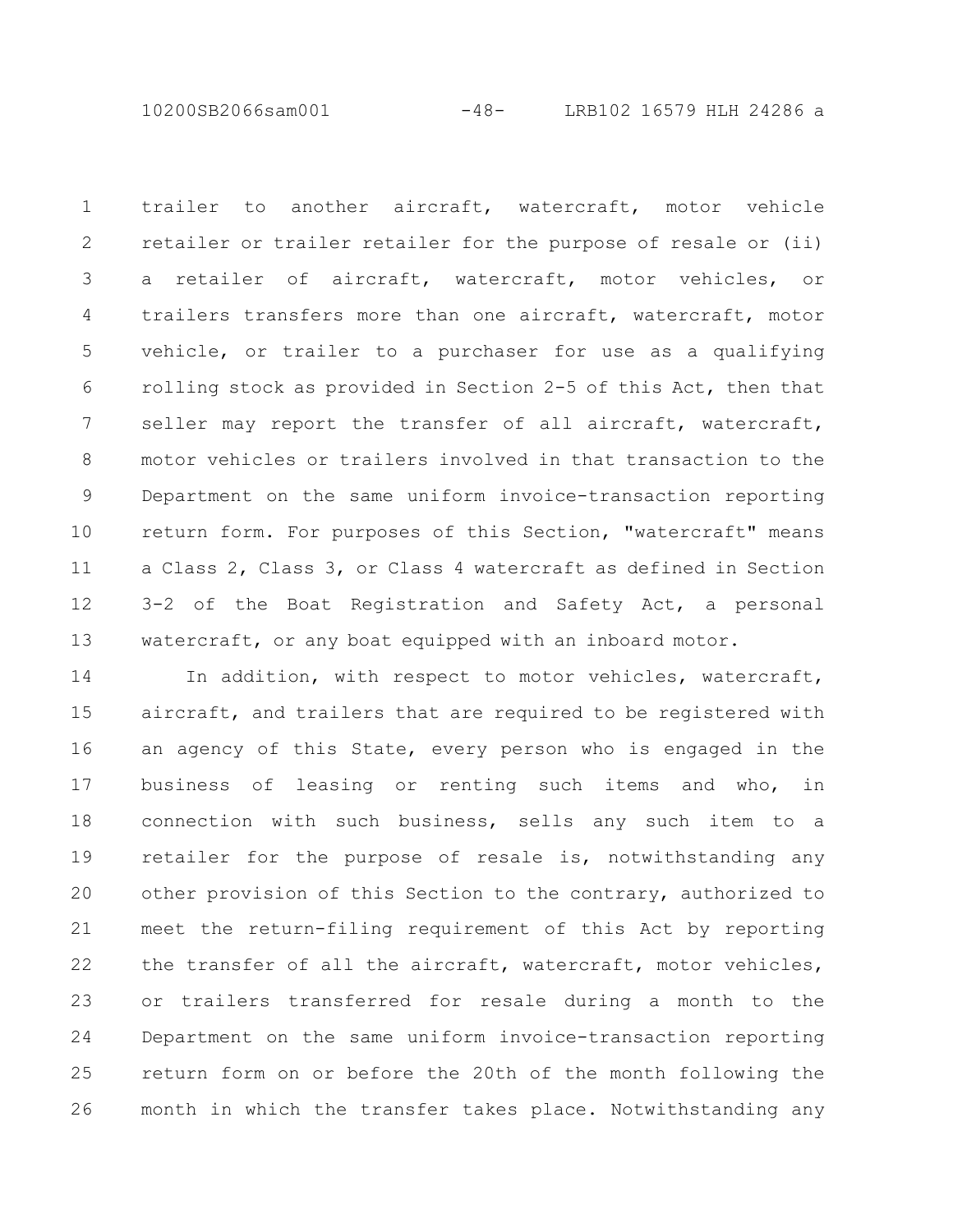10200SB2066sam001 -49- LRB102 16579 HLH 24286 a

other provision of this Act to the contrary, all returns filed under this paragraph must be filed by electronic means in the manner and form as required by the Department. 1 2 3

Any retailer who sells only motor vehicles, watercraft, aircraft, or trailers that are required to be registered with an agency of this State, so that all retailers' occupation tax liability is required to be reported, and is reported, on such transaction reporting returns and who is not otherwise required to file monthly or quarterly returns, need not file monthly or quarterly returns. However, those retailers shall be required to file returns on an annual basis. 4 5 6 7 8 9 10 11

The transaction reporting return, in the case of motor vehicles or trailers that are required to be registered with an agency of this State, shall be the same document as the Uniform Invoice referred to in Section 5-402 of the Illinois Vehicle Code and must show the name and address of the seller; the name and address of the purchaser; the amount of the selling price including the amount allowed by the retailer for traded-in property, if any; the amount allowed by the retailer for the traded-in tangible personal property, if any, to the extent to which Section 1 of this Act allows an exemption for the value of traded-in property; the balance payable after deducting such trade-in allowance from the total selling price; the amount of tax due from the retailer with respect to such transaction; the amount of tax collected from the purchaser by the retailer on such transaction (or satisfactory 12 13 14 15 16 17 18 19 20 21 22 23 24 25 26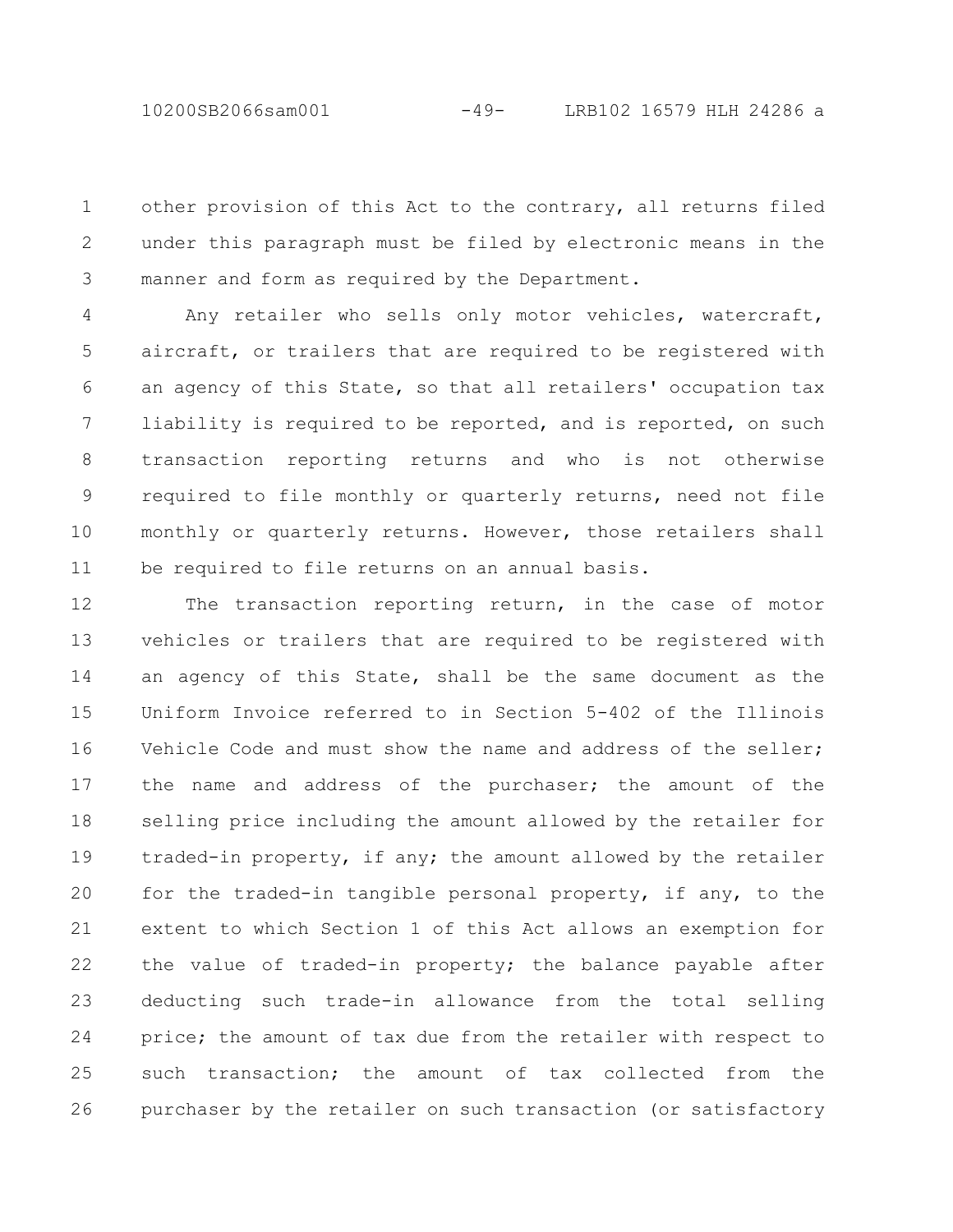10200SB2066sam001 -50- LRB102 16579 HLH 24286 a

evidence that such tax is not due in that particular instance, if that is claimed to be the fact); the place and date of the sale; a sufficient identification of the property sold; such other information as is required in Section 5-402 of the Illinois Vehicle Code, and such other information as the Department may reasonably require. 1 2 3 4 5 6

The transaction reporting return in the case of watercraft or aircraft must show the name and address of the seller; the name and address of the purchaser; the amount of the selling price including the amount allowed by the retailer for traded-in property, if any; the amount allowed by the retailer for the traded-in tangible personal property, if any, to the extent to which Section 1 of this Act allows an exemption for the value of traded-in property; the balance payable after deducting such trade-in allowance from the total selling price; the amount of tax due from the retailer with respect to such transaction; the amount of tax collected from the purchaser by the retailer on such transaction (or satisfactory evidence that such tax is not due in that particular instance, if that is claimed to be the fact); the place and date of the sale, a sufficient identification of the property sold, and such other information as the Department may reasonably require. 7 8 9 10 11 12 13 14 15 16 17 18 19 20 21 22 23

Such transaction reporting return shall be filed not later than 20 days after the day of delivery of the item that is being sold, but may be filed by the retailer at any time sooner 24 25 26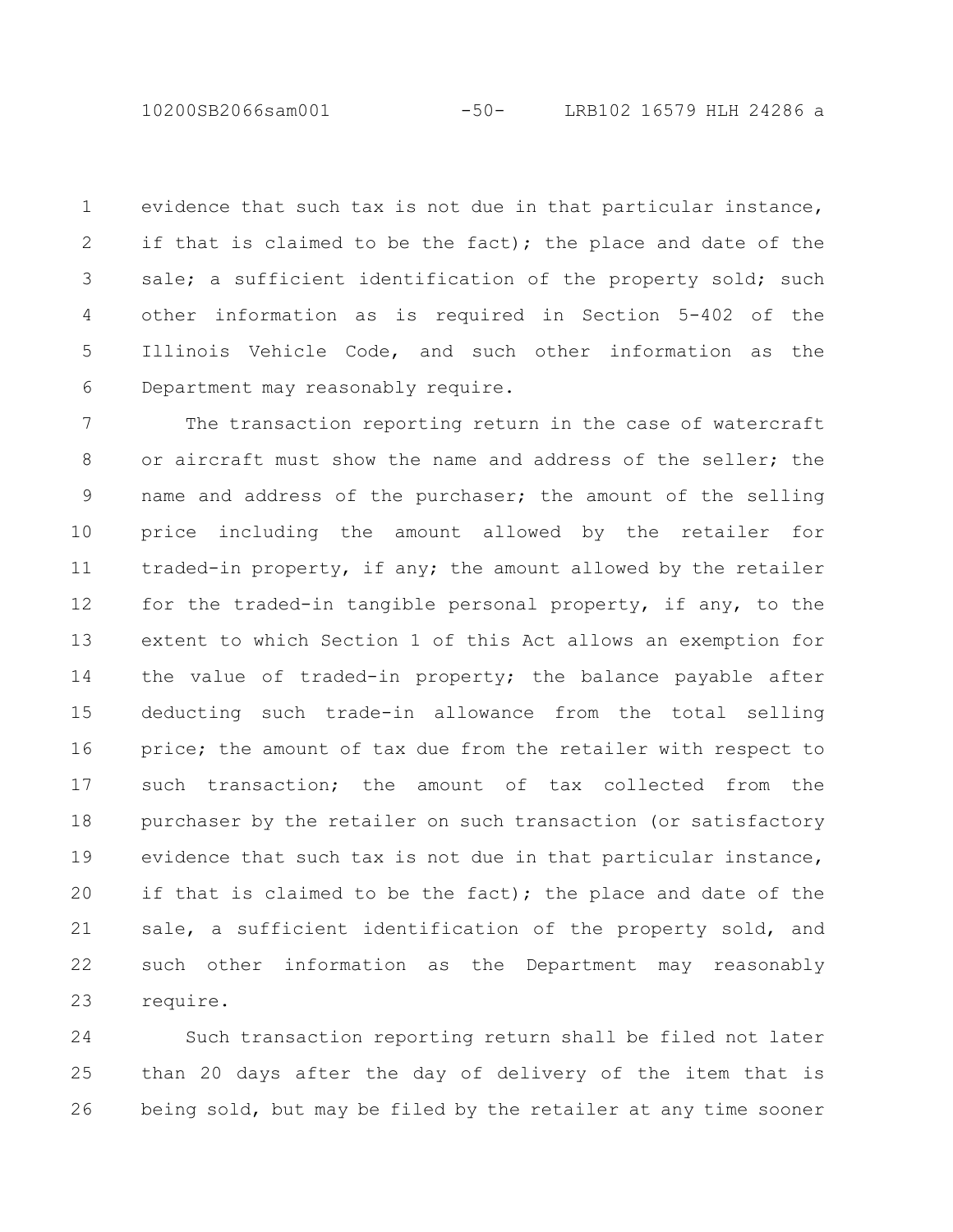10200SB2066sam001 -51- LRB102 16579 HLH 24286 a

than that if he chooses to do so. The transaction reporting return and tax remittance or proof of exemption from the Illinois use tax may be transmitted to the Department by way of the State agency with which, or State officer with whom the tangible personal property must be titled or registered (if titling or registration is required) if the Department and such agency or State officer determine that this procedure will expedite the processing of applications for title or registration. 1 2 3 4 5 6 7 8 9

With each such transaction reporting return, the retailer shall remit the proper amount of tax due (or shall submit satisfactory evidence that the sale is not taxable if that is the case), to the Department or its agents, whereupon the Department shall issue, in the purchaser's name, a use tax receipt (or a certificate of exemption if the Department is satisfied that the particular sale is tax exempt) which such purchaser may submit to the agency with which, or State officer with whom, he must title or register the tangible personal property that is involved (if titling or registration is required) in support of such purchaser's application for an Illinois certificate or other evidence of title or registration to such tangible personal property. 10 11 12 13 14 15 16 17 18 19 20 21 22

No retailer's failure or refusal to remit tax under this Act precludes a user, who has paid the proper tax to the retailer, from obtaining his certificate of title or other evidence of title or registration (if titling or registration 23 24 25 26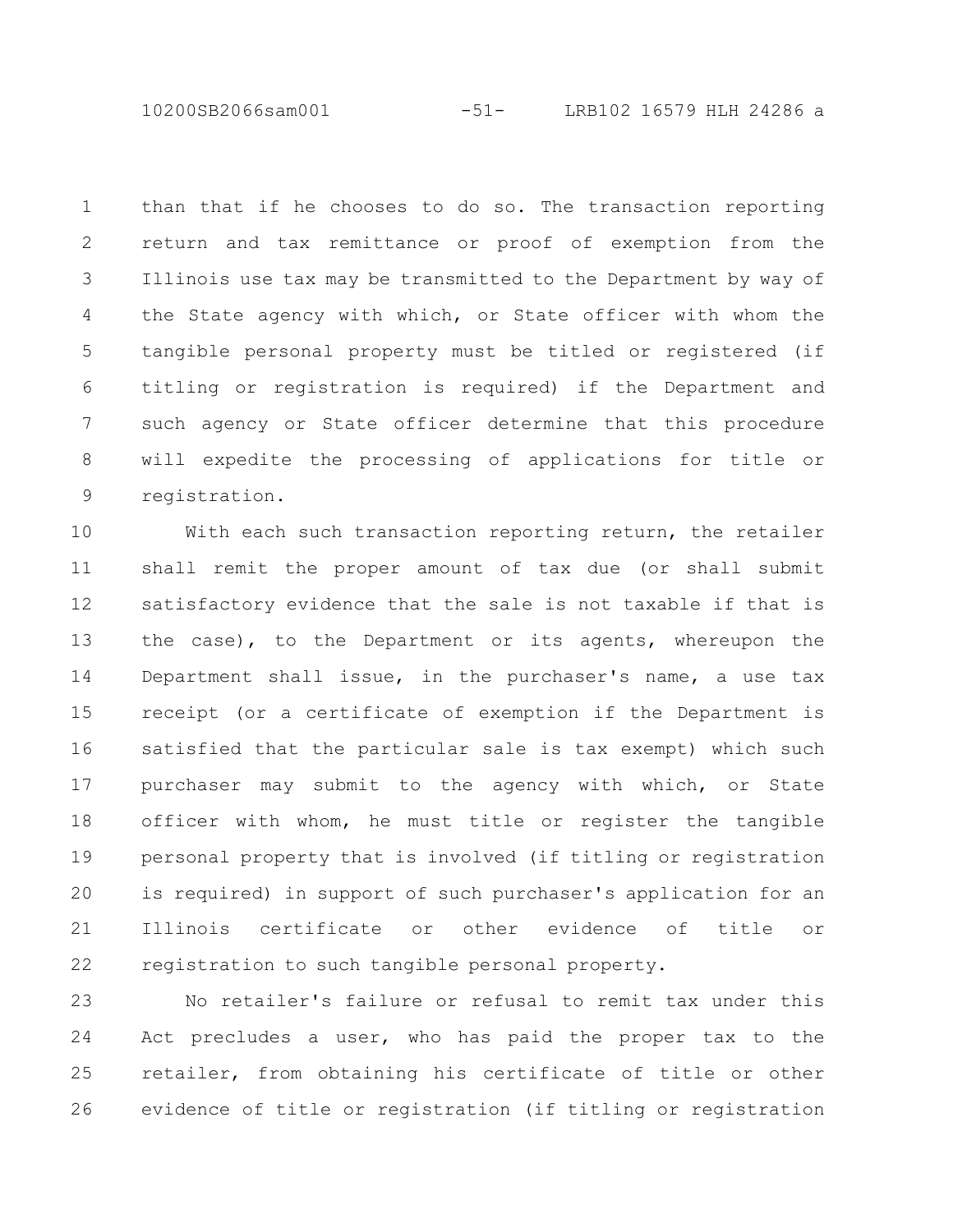10200SB2066sam001 -52- LRB102 16579 HLH 24286 a

is required) upon satisfying the Department that such user has paid the proper tax (if tax is due) to the retailer. The Department shall adopt appropriate rules to carry out the mandate of this paragraph. 1 2 3 4

If the user who would otherwise pay tax to the retailer wants the transaction reporting return filed and the payment of the tax or proof of exemption made to the Department before the retailer is willing to take these actions and such user has not paid the tax to the retailer, such user may certify to the fact of such delay by the retailer and may (upon the Department being satisfied of the truth of such certification) transmit the information required by the transaction reporting return and the remittance for tax or proof of exemption directly to the Department and obtain his tax receipt or exemption determination, in which event the transaction reporting return and tax remittance (if a tax payment was required) shall be credited by the Department to the proper retailer's account with the Department, but without the 2.1% or 1.75% discount provided for in this Section being allowed. When the user pays the tax directly to the Department, he shall pay the tax in the same amount and in the same form in which it would be remitted if the tax had been remitted to the Department by the retailer. 5 6 7 8 9 10 11 12 13 14 15 16 17 18 19 20 21 22

Refunds made by the seller during the preceding return period to purchasers, on account of tangible personal property returned to the seller, shall be allowed as a deduction under subdivision 5 of his monthly or quarterly return, as the case 23 24 25 26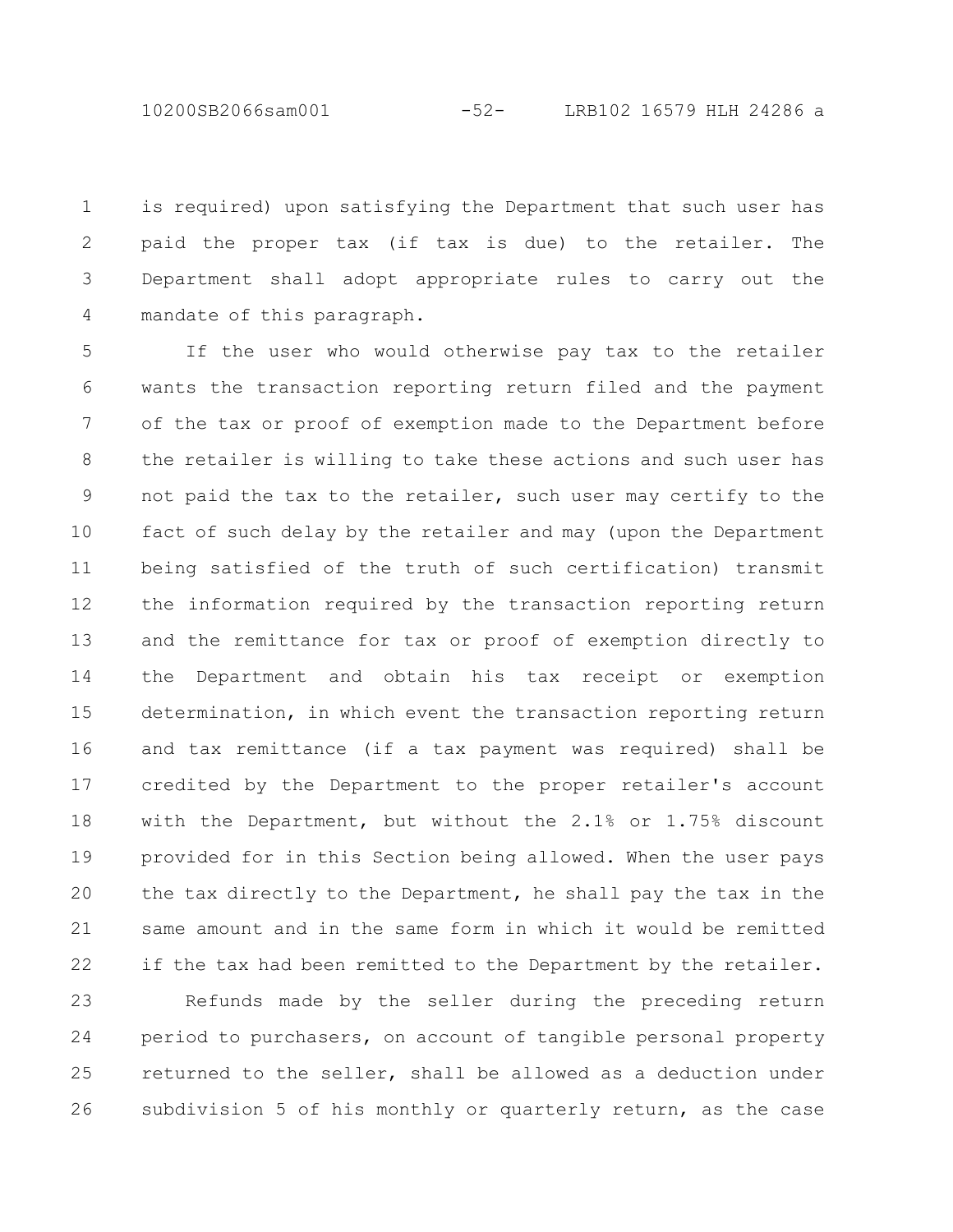10200SB2066sam001 -53- LRB102 16579 HLH 24286 a

may be, in case the seller had theretofore included the receipts from the sale of such tangible personal property in a return filed by him and had paid the tax imposed by this Act with respect to such receipts. 1 2 3 4

Where the seller is a corporation, the return filed on behalf of such corporation shall be signed by the president, vice-president, secretary or treasurer or by the properly accredited agent of such corporation. 5 6 7 8

Where the seller is a limited liability company, the return filed on behalf of the limited liability company shall be signed by a manager, member, or properly accredited agent of the limited liability company. 9 10 11 12

Except as provided in this Section, the retailer filing the return under this Section shall, at the time of filing such return, pay to the Department the amount of tax imposed by this Act less a discount of 2.1% prior to January 1, 1990 and 1.75% on and after January 1, 1990, or \$5 per calendar year, whichever is greater, which is allowed to reimburse the retailer for the expenses incurred in keeping records, preparing and filing returns, remitting the tax and supplying data to the Department on request. On and after January 1, 2021, a certified service provider, as defined in the Leveling the Playing Field for Illinois Retail Act, filing the return under this Section on behalf of a remote retailer shall, at the time of such return, pay to the Department the amount of tax imposed by this Act less a discount of 1.75%. A remote retailer 13 14 15 16 17 18 19 20 21 22 23 24 25 26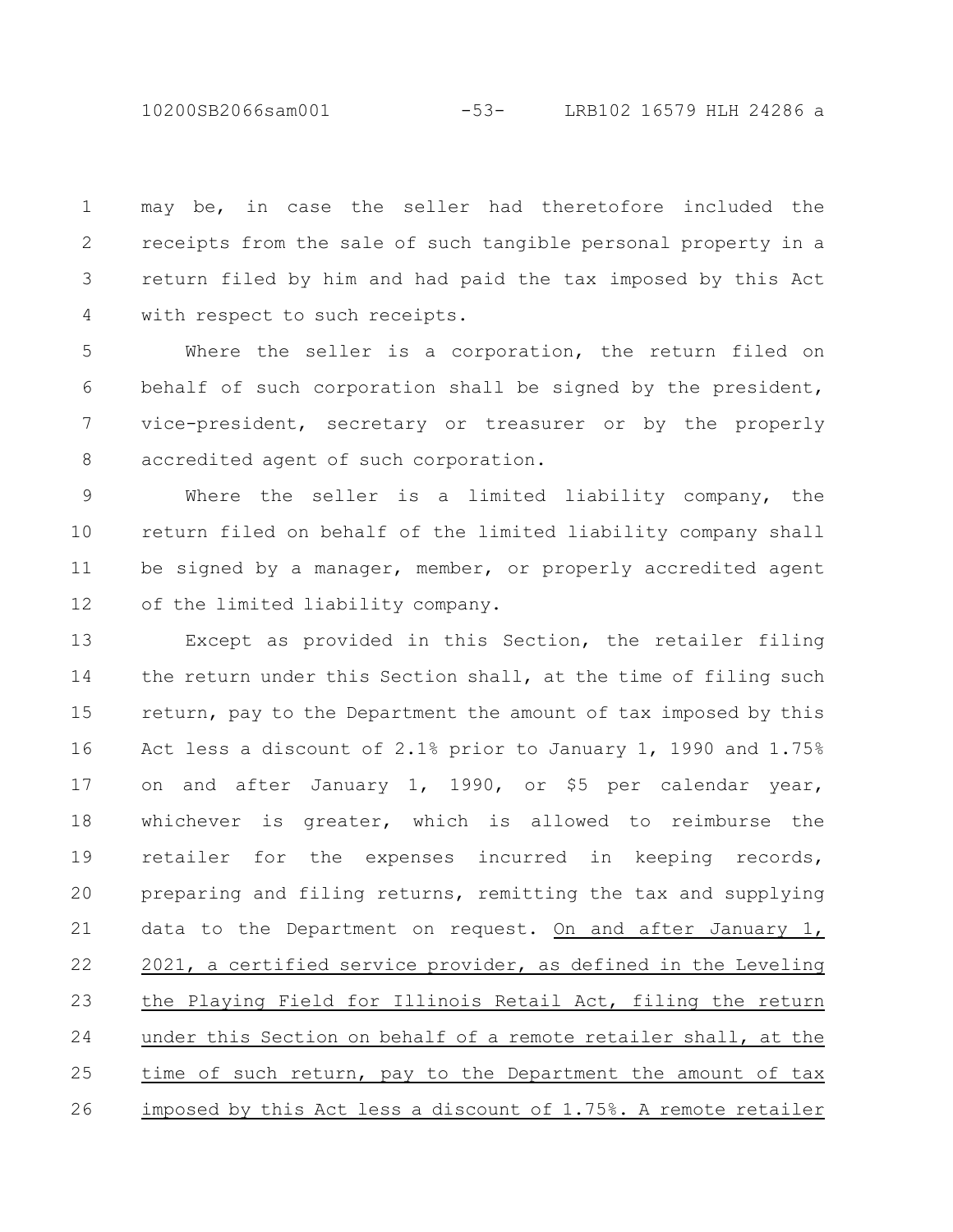10200SB2066sam001 -54- LRB102 16579 HLH 24286 a

using a certified service provider to file a return on its behalf, as provided in the Leveling the Playing Field for Illinois Retail Act, is not eligible for the discount. The discount under this Section is not allowed for the 1.25% portion of taxes paid on aviation fuel that is subject to the revenue use requirements of 49 U.S.C. 47107(b) and 49 U.S.C. 47133. Any prepayment made pursuant to Section 2d of this Act shall be included in the amount on which such 2.1% or 1.75% discount is computed. In the case of retailers who report and pay the tax on a transaction by transaction basis, as provided in this Section, such discount shall be taken with each such tax remittance instead of when such retailer files his periodic return. The discount allowed under this Section is allowed only for returns that are filed in the manner required by this Act. The Department may disallow the discount for retailers whose certificate of registration is revoked at the time the return is filed, but only if the Department's decision to revoke the certificate of registration has become final. 1 2 3 4 5 6 7 8 9 10 11 12 13 14 15 16 17 18 19

Before October 1, 2000, if the taxpayer's average monthly tax liability to the Department under this Act, the Use Tax Act, the Service Occupation Tax Act, and the Service Use Tax Act, excluding any liability for prepaid sales tax to be remitted in accordance with Section 2d of this Act, was \$10,000 or more during the preceding 4 complete calendar quarters, he shall file a return with the Department each 20 21 22 23 24 25 26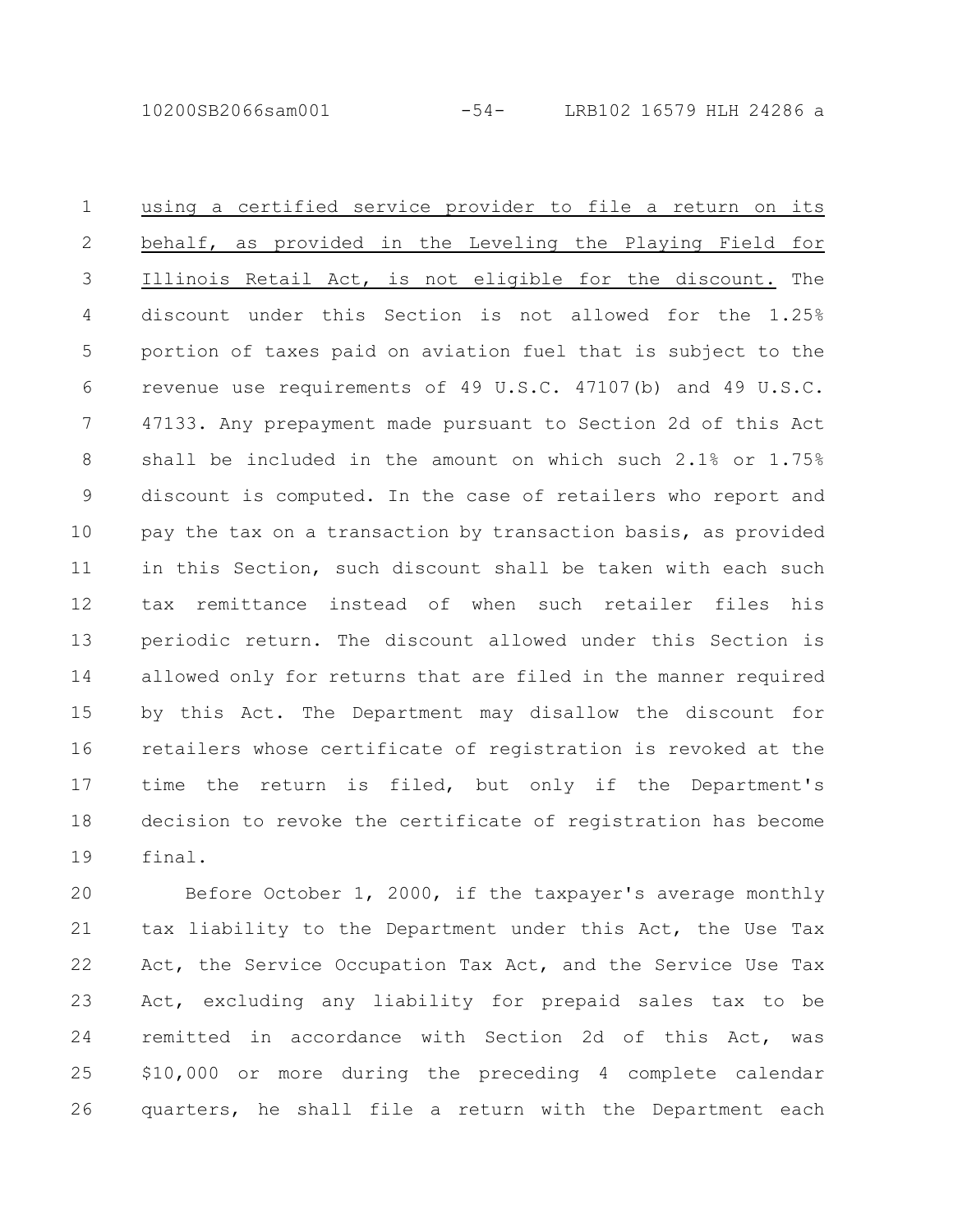10200SB2066sam001 -55- LRB102 16579 HLH 24286 a

month by the 20th day of the month next following the month during which such tax liability is incurred and shall make payments to the Department on or before the 7th, 15th, 22nd and last day of the month during which such liability is incurred. On and after October 1, 2000, if the taxpayer's average monthly tax liability to the Department under this Act, the Use Tax Act, the Service Occupation Tax Act, and the Service Use Tax Act, excluding any liability for prepaid sales tax to be remitted in accordance with Section 2d of this Act, was \$20,000 or more during the preceding 4 complete calendar quarters, he shall file a return with the Department each month by the 20th day of the month next following the month during which such tax liability is incurred and shall make payment to the Department on or before the 7th, 15th, 22nd and last day of the month during which such liability is incurred. If the month during which such tax liability is incurred began prior to January 1, 1985, each payment shall be in an amount equal to 1/4 of the taxpayer's actual liability for the month or an amount set by the Department not to exceed 1/4 of the average monthly liability of the taxpayer to the Department for the preceding 4 complete calendar quarters (excluding the month of highest liability and the month of lowest liability in such 4 quarter period). If the month during which such tax liability is incurred begins on or after January 1, 1985 and prior to January 1, 1987, each payment shall be in an amount equal to 22.5% of the taxpayer's actual liability for the 1 2 3 4 5 6 7 8 9 10 11 12 13 14 15 16 17 18 19 20 21 22 23 24 25 26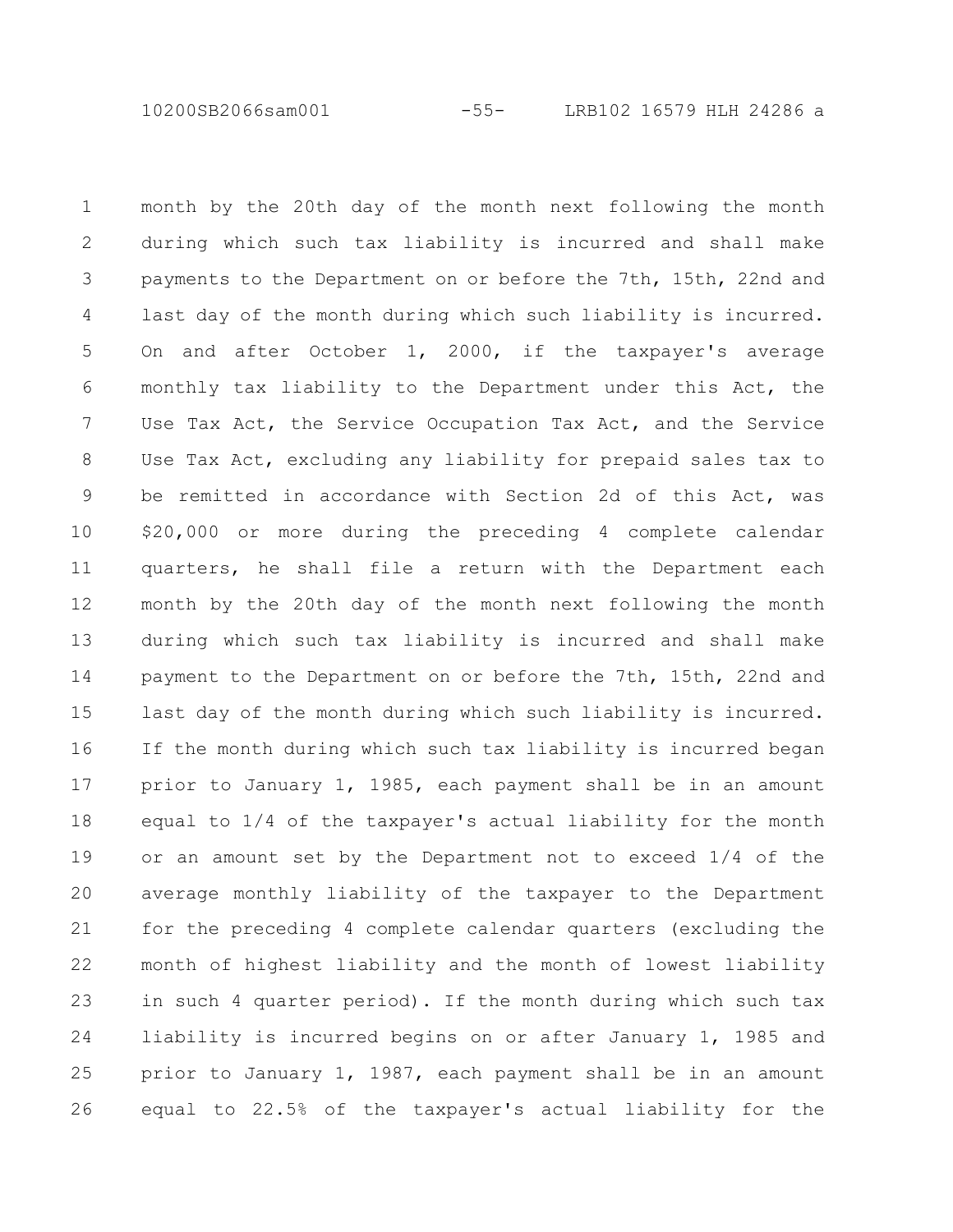10200SB2066sam001 -56- LRB102 16579 HLH 24286 a

month or 27.5% of the taxpayer's liability for the same calendar month of the preceding year. If the month during which such tax liability is incurred begins on or after January 1, 1987 and prior to January 1, 1988, each payment shall be in an amount equal to 22.5% of the taxpayer's actual liability for the month or 26.25% of the taxpayer's liability for the same calendar month of the preceding year. If the month during which such tax liability is incurred begins on or after January 1, 1988, and prior to January 1, 1989, or begins on or after January 1, 1996, each payment shall be in an amount equal to 22.5% of the taxpayer's actual liability for the month or 25% of the taxpayer's liability for the same calendar month of the preceding year. If the month during which such tax liability is incurred begins on or after January 1, 1989, and prior to January 1, 1996, each payment shall be in an amount equal to 22.5% of the taxpayer's actual liability for the month or 25% of the taxpayer's liability for the same calendar month of the preceding year or 100% of the taxpayer's actual liability for the quarter monthly reporting period. The amount of such quarter monthly payments shall be credited against the final tax liability of the taxpayer's return for that month. Before October 1, 2000, once applicable, the requirement of the making of quarter monthly payments to the Department by taxpayers having an average monthly tax liability of \$10,000 or more as determined in the manner provided above shall continue until such taxpayer's average monthly liability to 1 2 3 4 5 6 7 8 9 10 11 12 13 14 15 16 17 18 19 20 21 22 23 24 25 26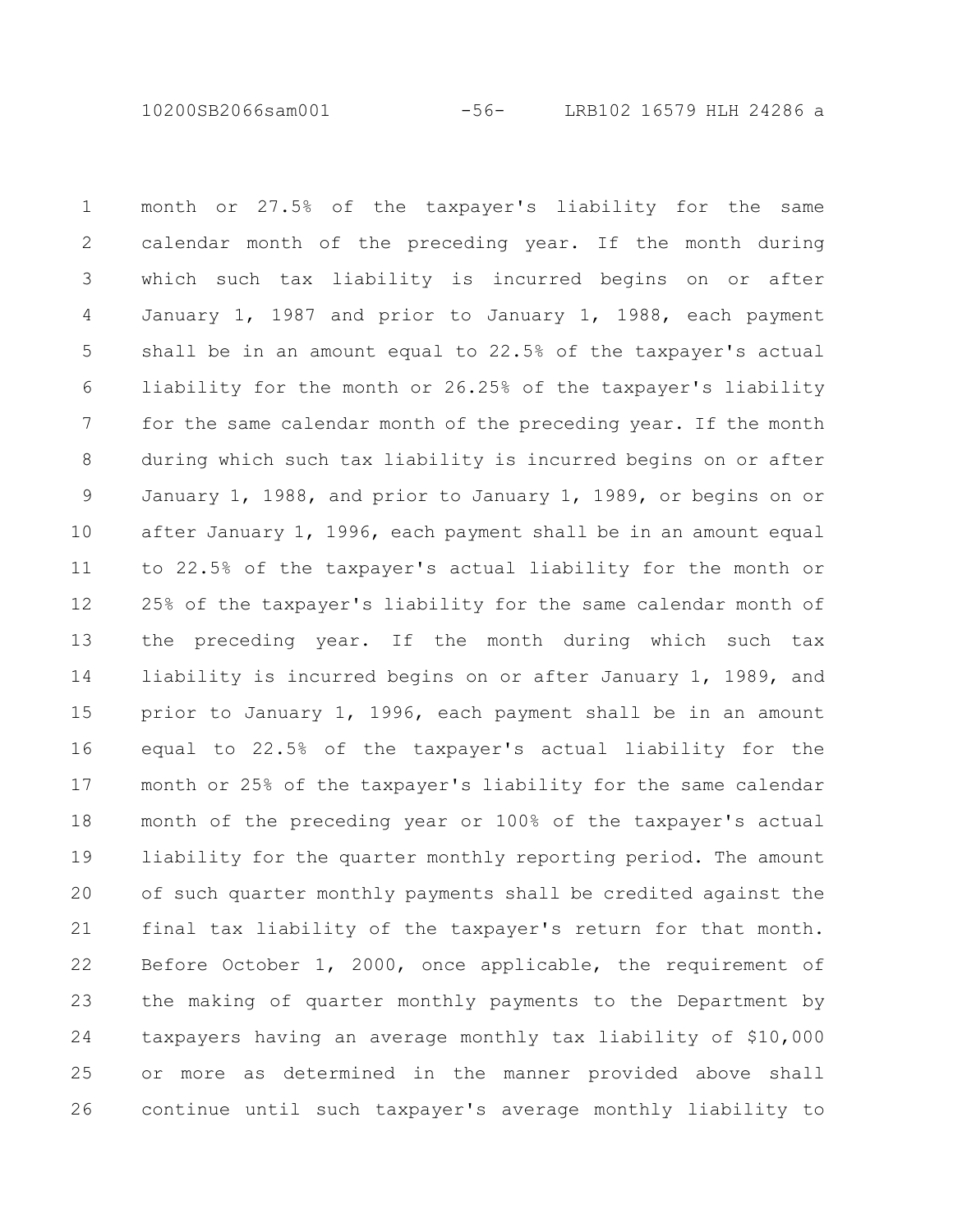10200SB2066sam001 -57- LRB102 16579 HLH 24286 a

the Department during the preceding 4 complete calendar quarters (excluding the month of highest liability and the month of lowest liability) is less than \$9,000, or until such taxpayer's average monthly liability to the Department as computed for each calendar quarter of the 4 preceding complete calendar quarter period is less than \$10,000. However, if a taxpayer can show the Department that a substantial change in the taxpayer's business has occurred which causes the taxpayer to anticipate that his average monthly tax liability for the reasonably foreseeable future will fall below the \$10,000 threshold stated above, then such taxpayer may petition the Department for a change in such taxpayer's reporting status. On and after October 1, 2000, once applicable, the requirement of the making of quarter monthly payments to the Department by taxpayers having an average monthly tax liability of \$20,000 or more as determined in the manner provided above shall continue until such taxpayer's average monthly liability to the Department during the preceding 4 complete calendar quarters (excluding the month of highest liability and the month of lowest liability) is less than \$19,000 or until such taxpayer's average monthly liability to the Department as computed for each calendar quarter of the 4 preceding complete calendar quarter period is less than \$20,000. However, if a taxpayer can show the Department that a substantial change in the taxpayer's business has occurred which causes the taxpayer to anticipate that his average monthly tax liability for the 1 2 3 4 5 6 7 8 9 10 11 12 13 14 15 16 17 18 19 20 21 22 23 24 25 26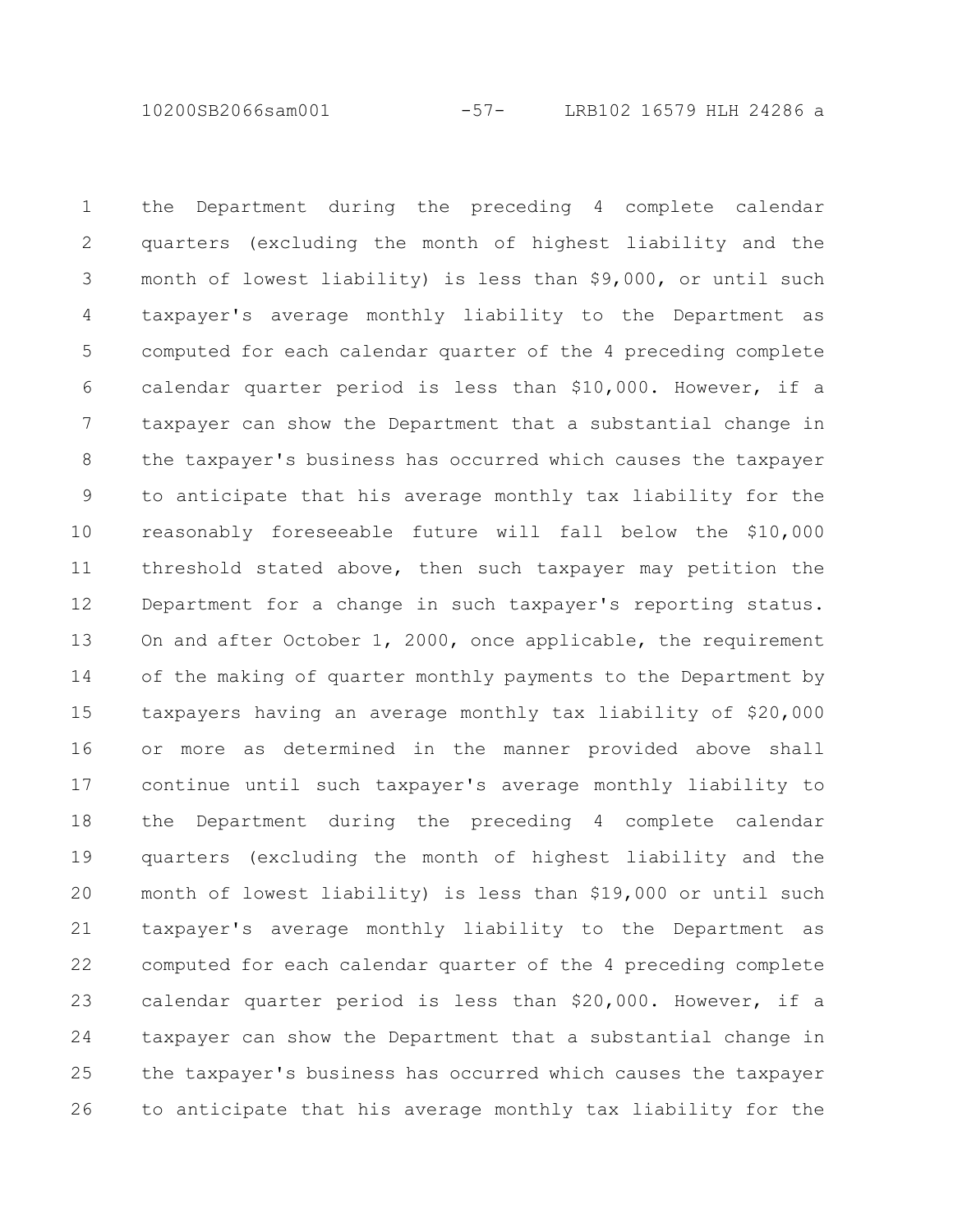10200SB2066sam001 -58- LRB102 16579 HLH 24286 a

reasonably foreseeable future will fall below the \$20,000 threshold stated above, then such taxpayer may petition the Department for a change in such taxpayer's reporting status. The Department shall change such taxpayer's reporting status unless it finds that such change is seasonal in nature and not likely to be long term. If any such quarter monthly payment is not paid at the time or in the amount required by this Section, then the taxpayer shall be liable for penalties and interest on the difference between the minimum amount due as a payment and the amount of such quarter monthly payment actually and timely paid, except insofar as the taxpayer has previously made payments for that month to the Department in excess of the minimum payments previously due as provided in this Section. The Department shall make reasonable rules and regulations to govern the quarter monthly payment amount and quarter monthly payment dates for taxpayers who file on other than a calendar monthly basis. 1 2 3 4 5 6 7 8 9 10 11 12 13 14 15 16 17

The provisions of this paragraph apply before October 1, 2001. Without regard to whether a taxpayer is required to make quarter monthly payments as specified above, any taxpayer who is required by Section 2d of this Act to collect and remit prepaid taxes and has collected prepaid taxes which average in excess of \$25,000 per month during the preceding 2 complete calendar quarters, shall file a return with the Department as required by Section 2f and shall make payments to the Department on or before the 7th, 15th, 22nd and last day of the 18 19 20 21 22 23 24 25 26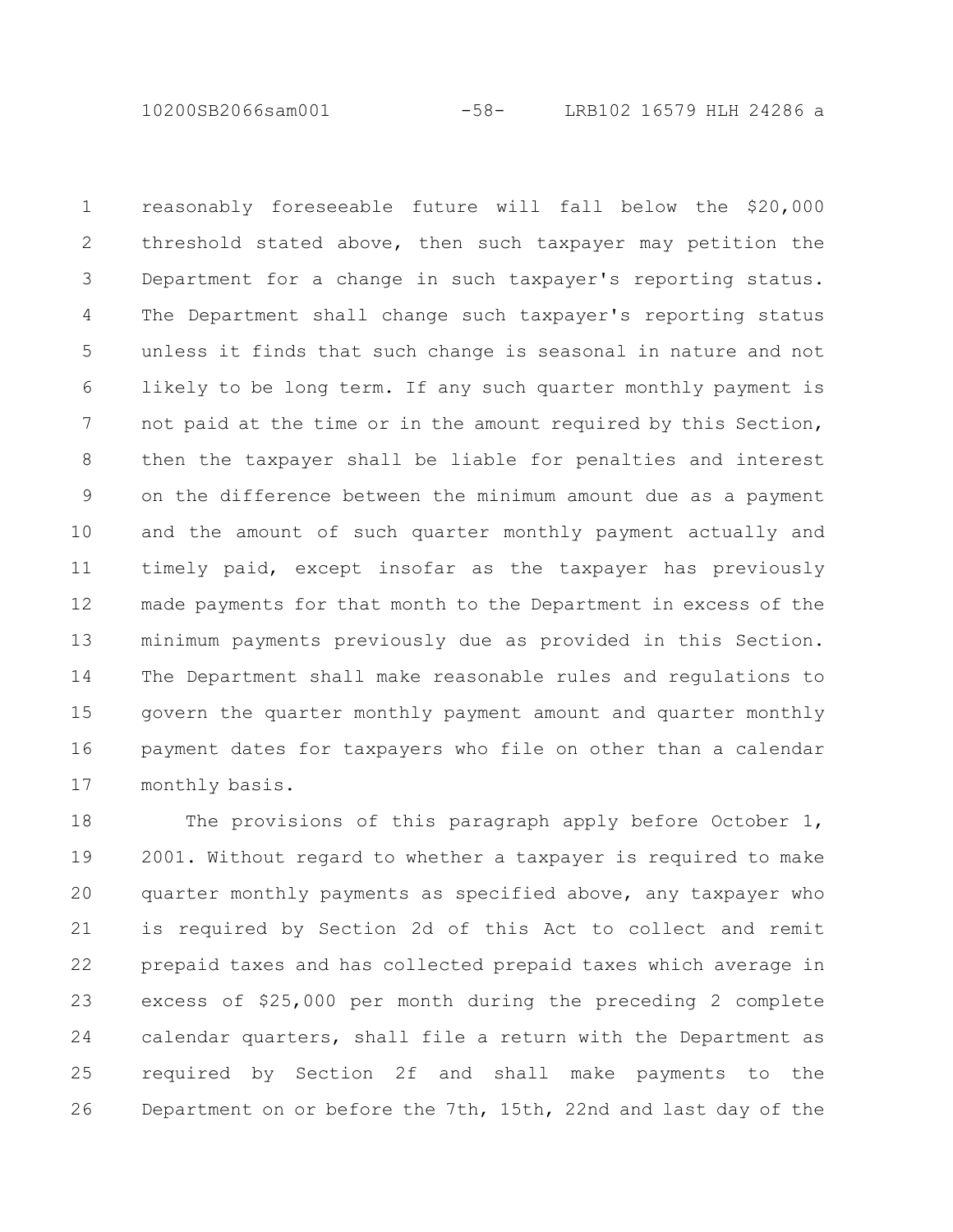10200SB2066sam001 -59- LRB102 16579 HLH 24286 a

month during which such liability is incurred. If the month during which such tax liability is incurred began prior to September 1, 1985 (the effective date of Public Act 84-221), each payment shall be in an amount not less than 22.5% of the taxpayer's actual liability under Section 2d. If the month during which such tax liability is incurred begins on or after January 1, 1986, each payment shall be in an amount equal to 22.5% of the taxpayer's actual liability for the month or 27.5% of the taxpayer's liability for the same calendar month of the preceding calendar year. If the month during which such tax liability is incurred begins on or after January 1, 1987, each payment shall be in an amount equal to 22.5% of the taxpayer's actual liability for the month or 26.25% of the taxpayer's liability for the same calendar month of the preceding year. The amount of such quarter monthly payments shall be credited against the final tax liability of the taxpayer's return for that month filed under this Section or Section 2f, as the case may be. Once applicable, the requirement of the making of quarter monthly payments to the Department pursuant to this paragraph shall continue until such taxpayer's average monthly prepaid tax collections during the preceding 2 complete calendar quarters is \$25,000 or less. If any such quarter monthly payment is not paid at the time or in the amount required, the taxpayer shall be liable for penalties and interest on such difference, except insofar as the taxpayer has previously made payments for that month in 1 2 3 4 5 6 7 8 9 10 11 12 13 14 15 16 17 18 19 20 21 22 23 24 25 26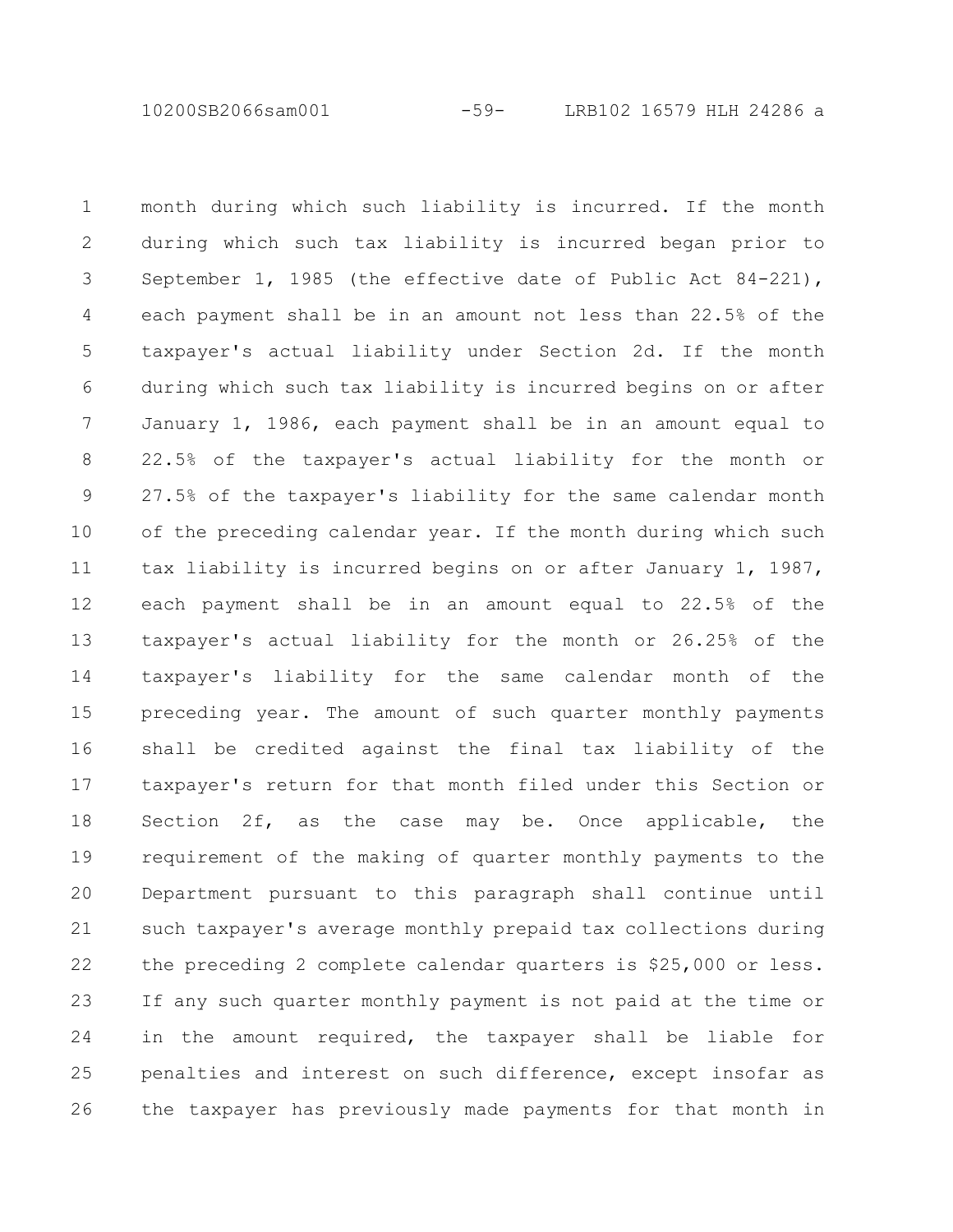10200SB2066sam001 -60- LRB102 16579 HLH 24286 a

1

excess of the minimum payments previously due.

The provisions of this paragraph apply on and after October 1, 2001. Without regard to whether a taxpayer is required to make quarter monthly payments as specified above, any taxpayer who is required by Section 2d of this Act to collect and remit prepaid taxes and has collected prepaid taxes that average in excess of \$20,000 per month during the preceding 4 complete calendar quarters shall file a return with the Department as required by Section 2f and shall make payments to the Department on or before the 7th, 15th, 22nd and last day of the month during which the liability is incurred. Each payment shall be in an amount equal to 22.5% of the taxpayer's actual liability for the month or 25% of the taxpayer's liability for the same calendar month of the preceding year. The amount of the quarter monthly payments shall be credited against the final tax liability of the taxpayer's return for that month filed under this Section or Section 2f, as the case may be. Once applicable, the requirement of the making of quarter monthly payments to the Department pursuant to this paragraph shall continue until the taxpayer's average monthly prepaid tax collections during the preceding 4 complete calendar quarters (excluding the month of highest liability and the month of lowest liability) is less than \$19,000 or until such taxpayer's average monthly liability to the Department as computed for each calendar quarter of the 4 preceding complete calendar quarters is less 2 3 4 5 6 7 8 9 10 11 12 13 14 15 16 17 18 19 20 21 22 23 24 25 26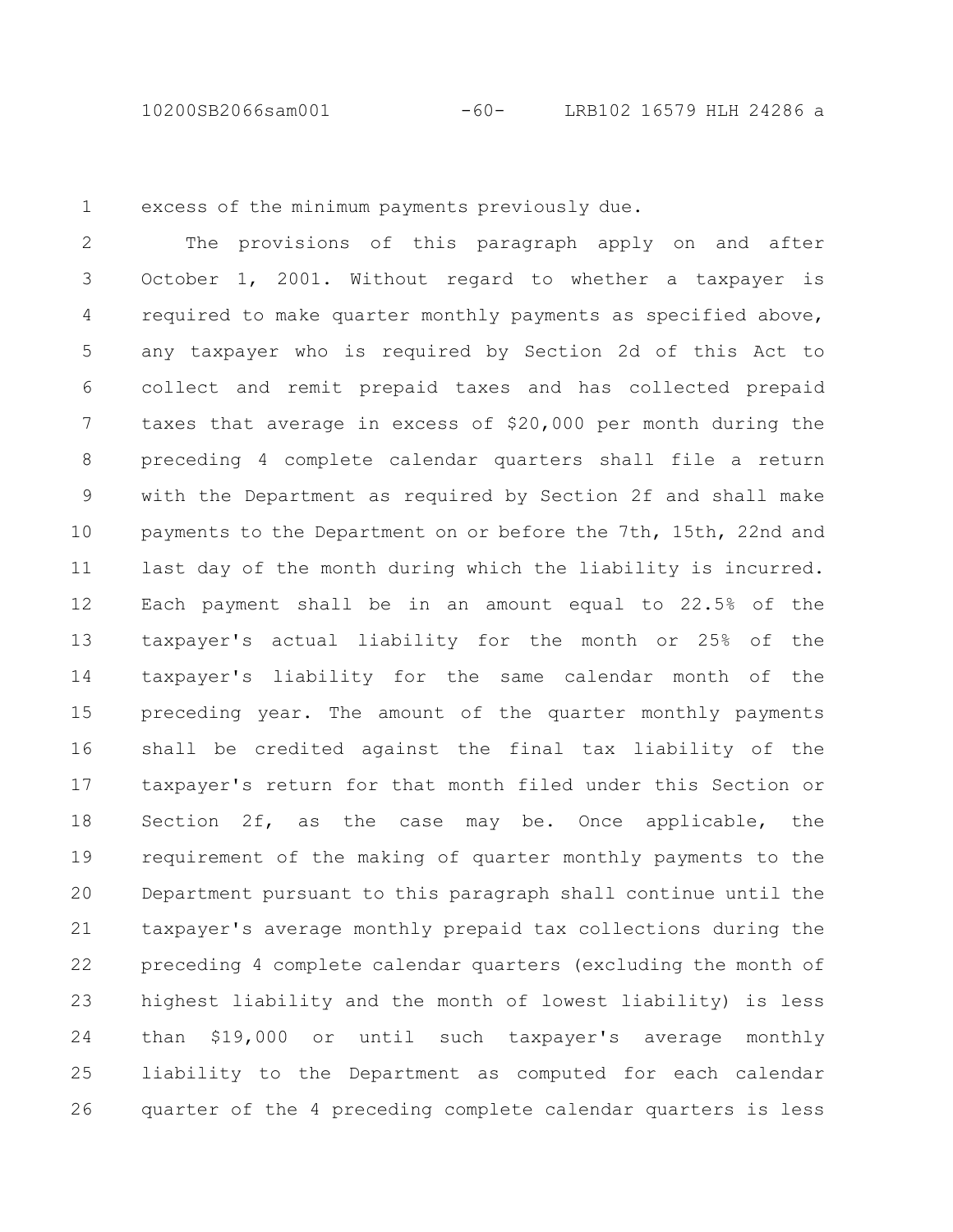10200SB2066sam001 -61- LRB102 16579 HLH 24286 a

than \$20,000. If any such quarter monthly payment is not paid at the time or in the amount required, the taxpayer shall be liable for penalties and interest on such difference, except insofar as the taxpayer has previously made payments for that month in excess of the minimum payments previously due. 1 2 3 4 5

If any payment provided for in this Section exceeds the taxpayer's liabilities under this Act, the Use Tax Act, the Service Occupation Tax Act and the Service Use Tax Act, as shown on an original monthly return, the Department shall, if requested by the taxpayer, issue to the taxpayer a credit memorandum no later than 30 days after the date of payment. The credit evidenced by such credit memorandum may be assigned by the taxpayer to a similar taxpayer under this Act, the Use Tax Act, the Service Occupation Tax Act or the Service Use Tax Act, in accordance with reasonable rules and regulations to be prescribed by the Department. If no such request is made, the taxpayer may credit such excess payment against tax liability subsequently to be remitted to the Department under this Act, the Use Tax Act, the Service Occupation Tax Act or the Service Use Tax Act, in accordance with reasonable rules and regulations prescribed by the Department. If the Department subsequently determined that all or any part of the credit taken was not actually due to the taxpayer, the taxpayer's 2.1% and 1.75% vendor's discount shall be reduced by 2.1% or 1.75% of the difference between the credit taken and that actually due, and that taxpayer shall be liable for penalties 6 7 8 9 10 11 12 13 14 15 16 17 18 19 20 21 22 23 24 25 26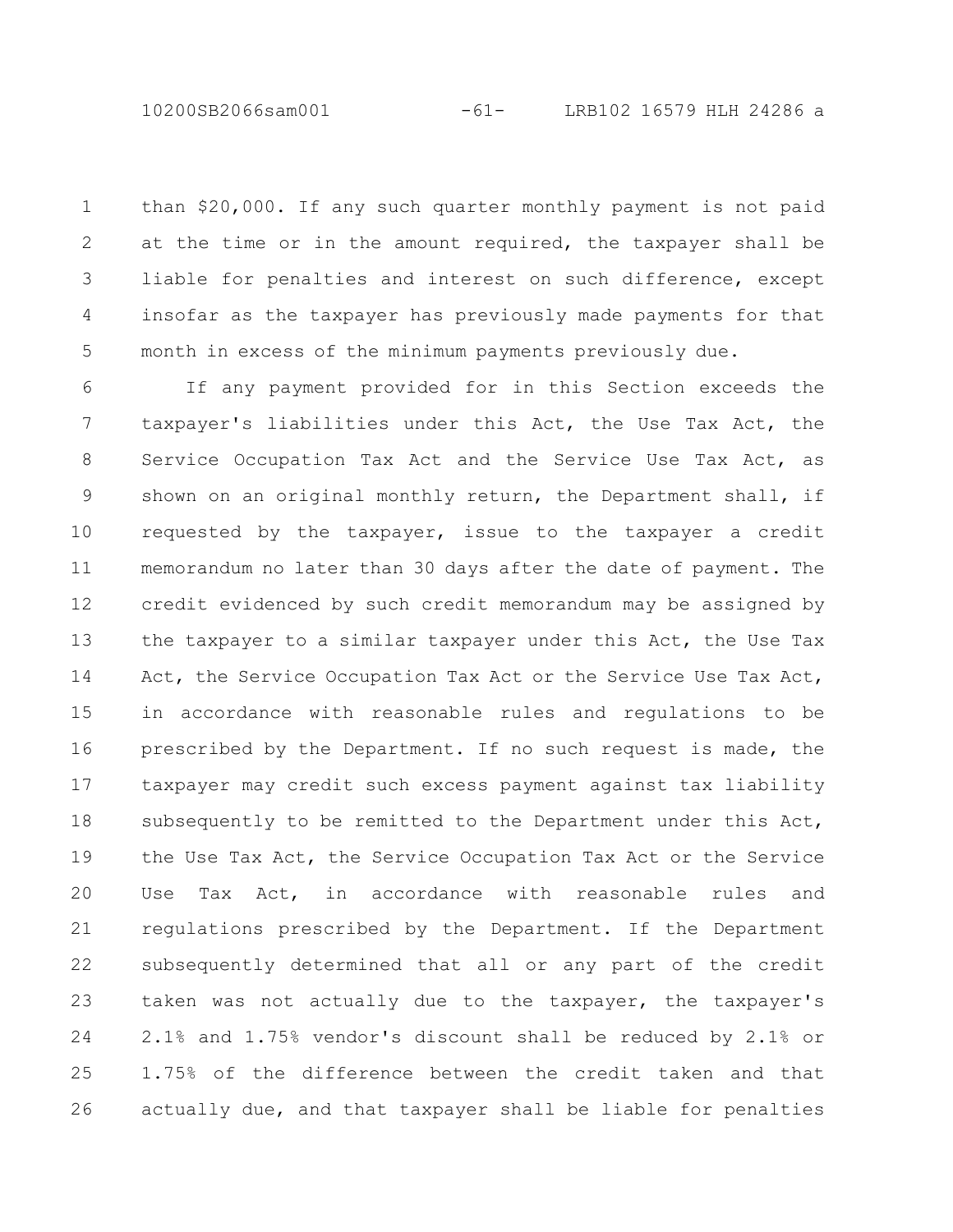10200SB2066sam001 -62- LRB102 16579 HLH 24286 a

and interest on such difference. 1

If a retailer of motor fuel is entitled to a credit under Section 2d of this Act which exceeds the taxpayer's liability to the Department under this Act for the month which the taxpayer is filing a return, the Department shall issue the taxpayer a credit memorandum for the excess. 2 3 4 5 6

Beginning January 1, 1990, each month the Department shall pay into the Local Government Tax Fund, a special fund in the State treasury which is hereby created, the net revenue realized for the preceding month from the 1% tax imposed under this Act. 7 8 9 10 11

Beginning January 1, 1990, each month the Department shall pay into the County and Mass Transit District Fund, a special fund in the State treasury which is hereby created, 4% of the net revenue realized for the preceding month from the 6.25% general rate other than aviation fuel sold on or after December 1, 2019. This exception for aviation fuel only applies for so long as the revenue use requirements of 49 U.S.C. 47107(b) and 49 U.S.C. 47133 are binding on the State. 12 13 14 15 16 17 18 19

Beginning August 1, 2000, each month the Department shall pay into the County and Mass Transit District Fund 20% of the net revenue realized for the preceding month from the 1.25% rate on the selling price of motor fuel and gasohol. Beginning September 1, 2010, each month the Department shall pay into the County and Mass Transit District Fund 20% of the net revenue realized for the preceding month from the 1.25% rate 20 21 22 23 24 25 26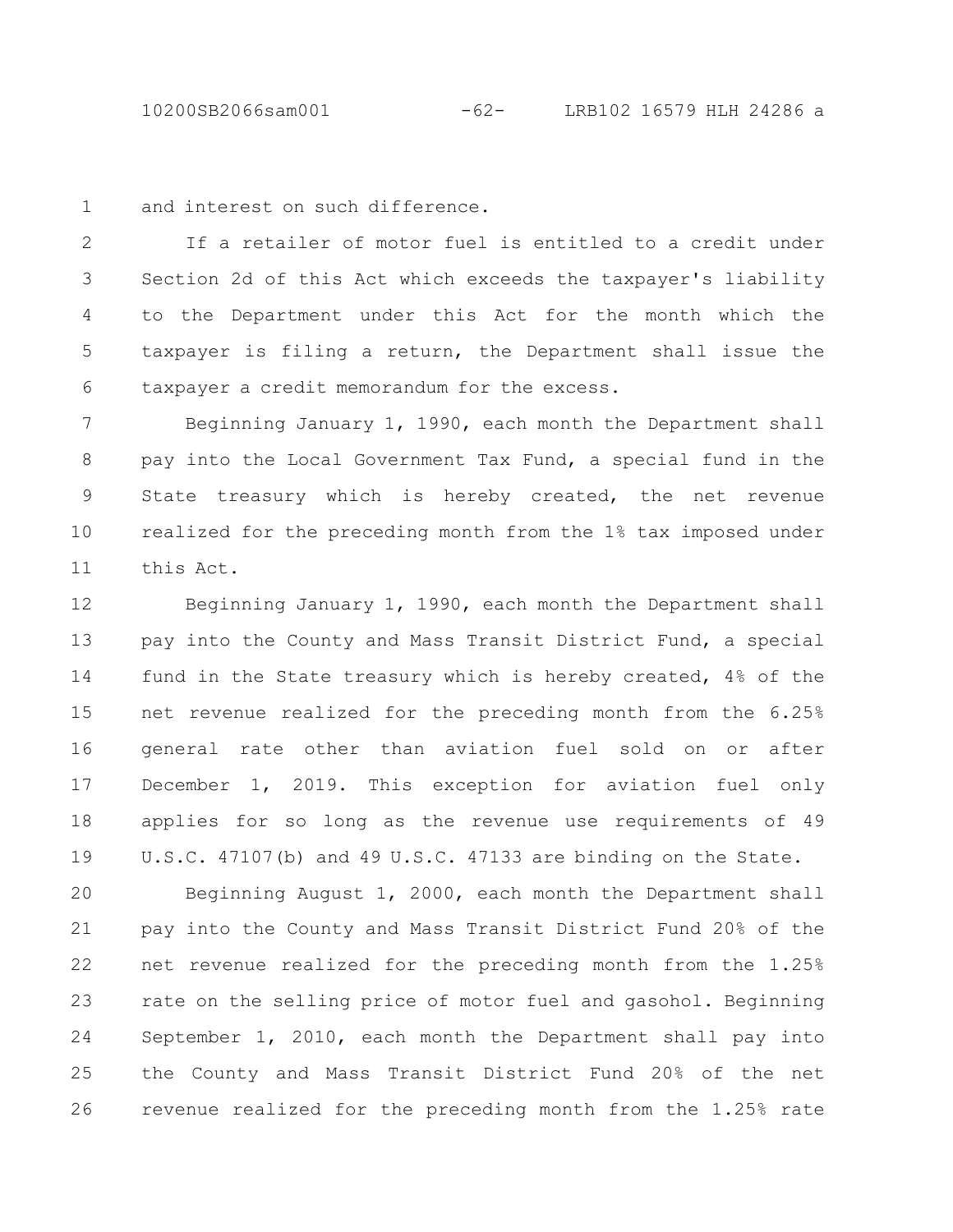on the selling price of sales tax holiday items. 1

Beginning January 1, 1990, each month the Department shall pay into the Local Government Tax Fund 16% of the net revenue realized for the preceding month from the 6.25% general rate on the selling price of tangible personal property other than aviation fuel sold on or after December 1, 2019. This exception for aviation fuel only applies for so long as the revenue use requirements of 49 U.S.C. 47107(b) and 49 U.S.C. 47133 are binding on the State. 2 3 4 5 6 7 8 9

For aviation fuel sold on or after December 1, 2019, each month the Department shall pay into the State Aviation Program Fund 20% of the net revenue realized for the preceding month from the 6.25% general rate on the selling price of aviation fuel, less an amount estimated by the Department to be required for refunds of the 20% portion of the tax on aviation fuel under this Act, which amount shall be deposited into the Aviation Fuel Sales Tax Refund Fund. The Department shall only pay moneys into the State Aviation Program Fund and the Aviation Fuel Sales Tax Refund Fund under this Act for so long as the revenue use requirements of 49 U.S.C. 47107(b) and 49 U.S.C. 47133 are binding on the State. 10 11 12 13 14 15 16 17 18 19 20 21

Beginning August 1, 2000, each month the Department shall pay into the Local Government Tax Fund 80% of the net revenue realized for the preceding month from the 1.25% rate on the selling price of motor fuel and gasohol. Beginning September 1, 2010, each month the Department shall pay into the Local 22 23 24 25 26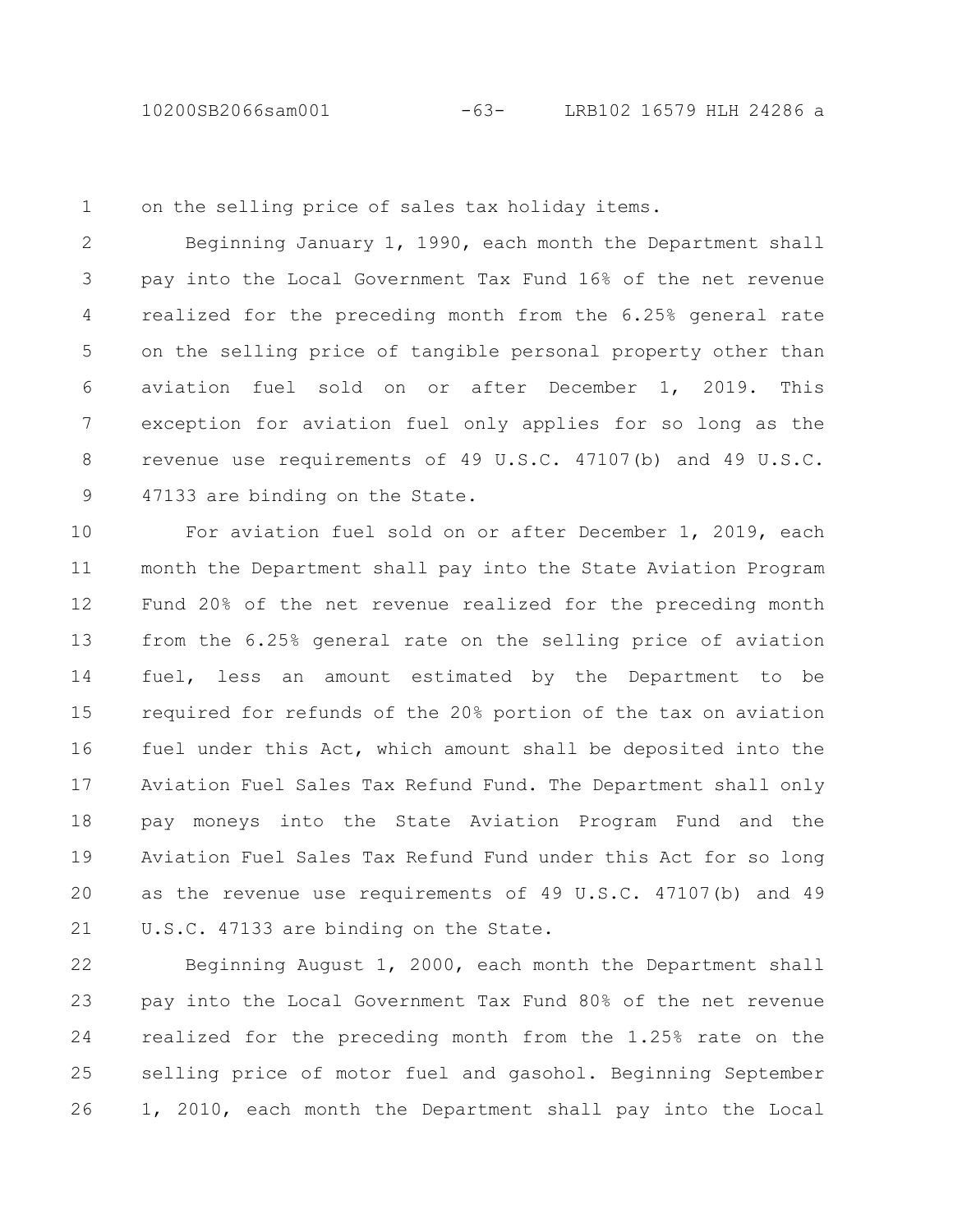10200SB2066sam001 -64- LRB102 16579 HLH 24286 a

Government Tax Fund 80% of the net revenue realized for the preceding month from the 1.25% rate on the selling price of sales tax holiday items. 1 2 3

Beginning October 1, 2009, each month the Department shall pay into the Capital Projects Fund an amount that is equal to an amount estimated by the Department to represent 80% of the net revenue realized for the preceding month from the sale of candy, grooming and hygiene products, and soft drinks that had been taxed at a rate of 1% prior to September 1, 2009 but that are now taxed at 6.25%. 4 5 6 7 8 9 10

Beginning July 1, 2011, each month the Department shall pay into the Clean Air Act Permit Fund 80% of the net revenue realized for the preceding month from the 6.25% general rate on the selling price of sorbents used in Illinois in the process of sorbent injection as used to comply with the Environmental Protection Act or the federal Clean Air Act, but the total payment into the Clean Air Act Permit Fund under this Act and the Use Tax Act shall not exceed \$2,000,000 in any fiscal year. 11 12 13 14 15 16 17 18 19

Beginning July 1, 2013, each month the Department shall pay into the Underground Storage Tank Fund from the proceeds collected under this Act, the Use Tax Act, the Service Use Tax Act, and the Service Occupation Tax Act an amount equal to the average monthly deficit in the Underground Storage Tank Fund during the prior year, as certified annually by the Illinois Environmental Protection Agency, but the total payment into 20 21 22 23 24 25 26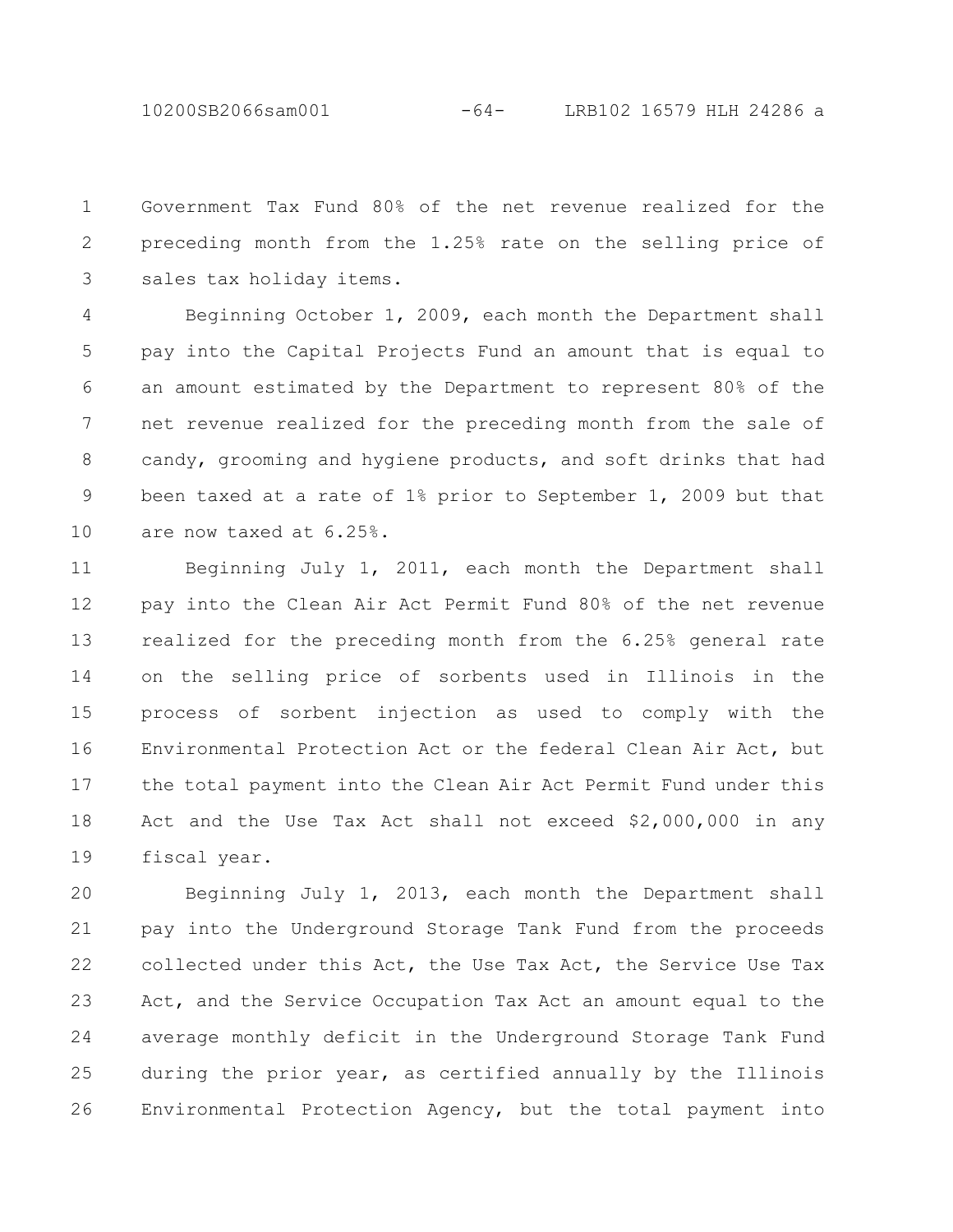10200SB2066sam001 -65- LRB102 16579 HLH 24286 a

the Underground Storage Tank Fund under this Act, the Use Tax Act, the Service Use Tax Act, and the Service Occupation Tax Act shall not exceed \$18,000,000 in any State fiscal year. As used in this paragraph, the "average monthly deficit" shall be equal to the difference between the average monthly claims for payment by the fund and the average monthly revenues deposited into the fund, excluding payments made pursuant to this paragraph. 1 2 3 4 5 6 7 8

Beginning July 1, 2015, of the remainder of the moneys received by the Department under the Use Tax Act, the Service Use Tax Act, the Service Occupation Tax Act, and this Act, each month the Department shall deposit \$500,000 into the State Crime Laboratory Fund. 9 10 11 12 13

Of the remainder of the moneys received by the Department pursuant to this Act, (a) 1.75% thereof shall be paid into the Build Illinois Fund and (b) prior to July 1, 1989, 2.2% and on and after July 1, 1989, 3.8% thereof shall be paid into the Build Illinois Fund; provided, however, that if in any fiscal year the sum of (1) the aggregate of 2.2% or 3.8%, as the case may be, of the moneys received by the Department and required to be paid into the Build Illinois Fund pursuant to this Act, Section 9 of the Use Tax Act, Section 9 of the Service Use Tax Act, and Section 9 of the Service Occupation Tax Act, such Acts being hereinafter called the "Tax Acts" and such aggregate of 2.2% or 3.8%, as the case may be, of moneys being hereinafter called the "Tax Act Amount", and (2) the amount transferred to 14 15 16 17 18 19 20 21 22 23 24 25 26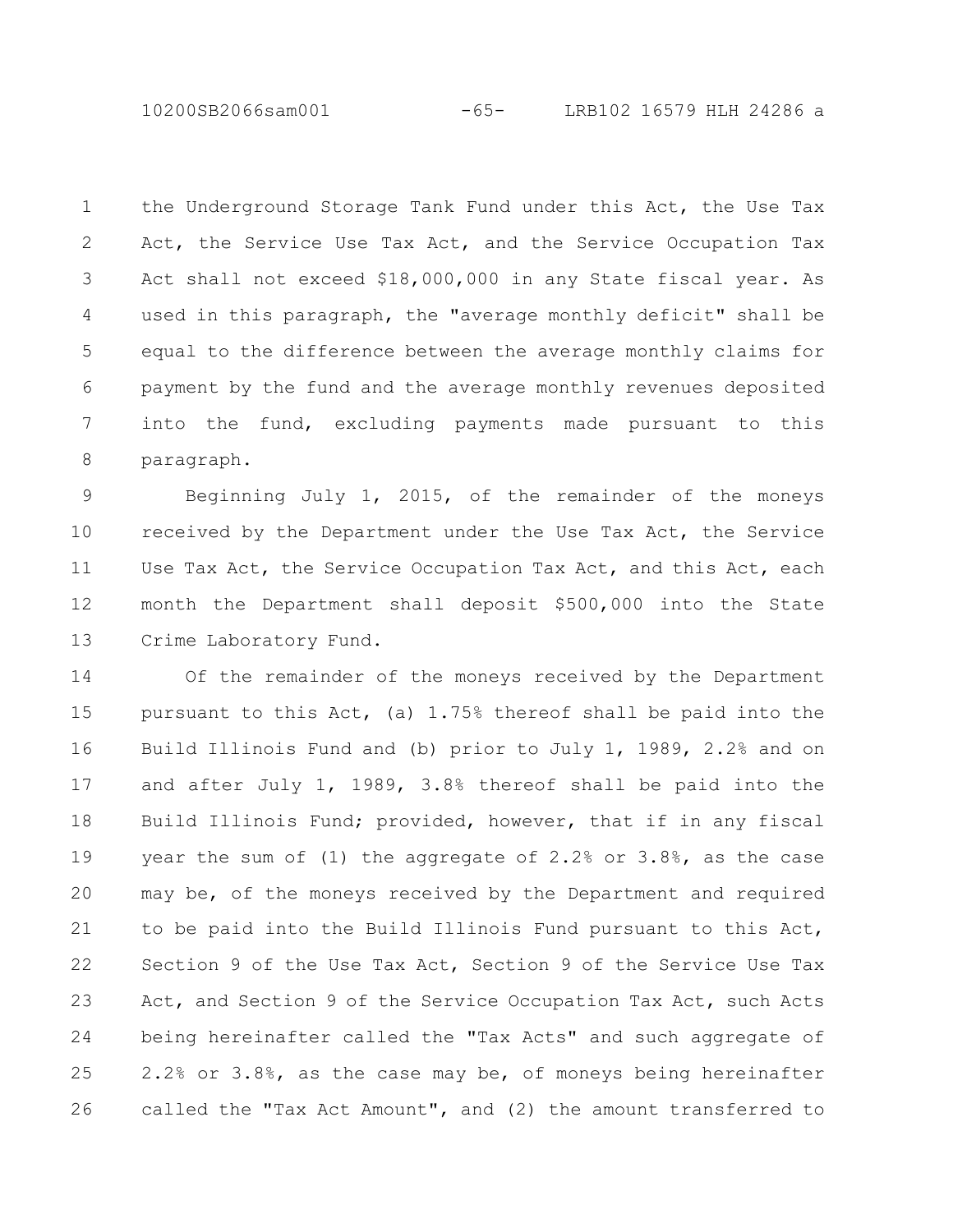10200SB2066sam001 -66- LRB102 16579 HLH 24286 a

the Build Illinois Fund from the State and Local Sales Tax Reform Fund shall be less than the Annual Specified Amount (as hereinafter defined), an amount equal to the difference shall be immediately paid into the Build Illinois Fund from other moneys received by the Department pursuant to the Tax Acts; the "Annual Specified Amount" means the amounts specified below for fiscal years 1986 through 1993: 

| 8  | Fiscal Year | Annual Specified Amount |
|----|-------------|-------------------------|
| 9  | 1986        | \$54,800,000            |
| 10 | 1987        | \$76,650,000            |
| 11 | 1988        | \$80,480,000            |
| 12 | 1989        | \$88,510,000            |
| 13 | 1990        | \$115,330,000           |
| 14 | 1991        | \$145,470,000           |
| 15 | 1992        | \$182,730,000           |
| 16 | 1993        | \$206, 520, 000;        |

and means the Certified Annual Debt Service Requirement (as defined in Section 13 of the Build Illinois Bond Act) or the Tax Act Amount, whichever is greater, for fiscal year 1994 and each fiscal year thereafter; and further provided, that if on the last business day of any month the sum of (1) the Tax Act Amount required to be deposited into the Build Illinois Bond Account in the Build Illinois Fund during such month and (2) the amount transferred to the Build Illinois Fund from the State and Local Sales Tax Reform Fund shall have been less than 1/12 of the Annual Specified Amount, an amount equal to the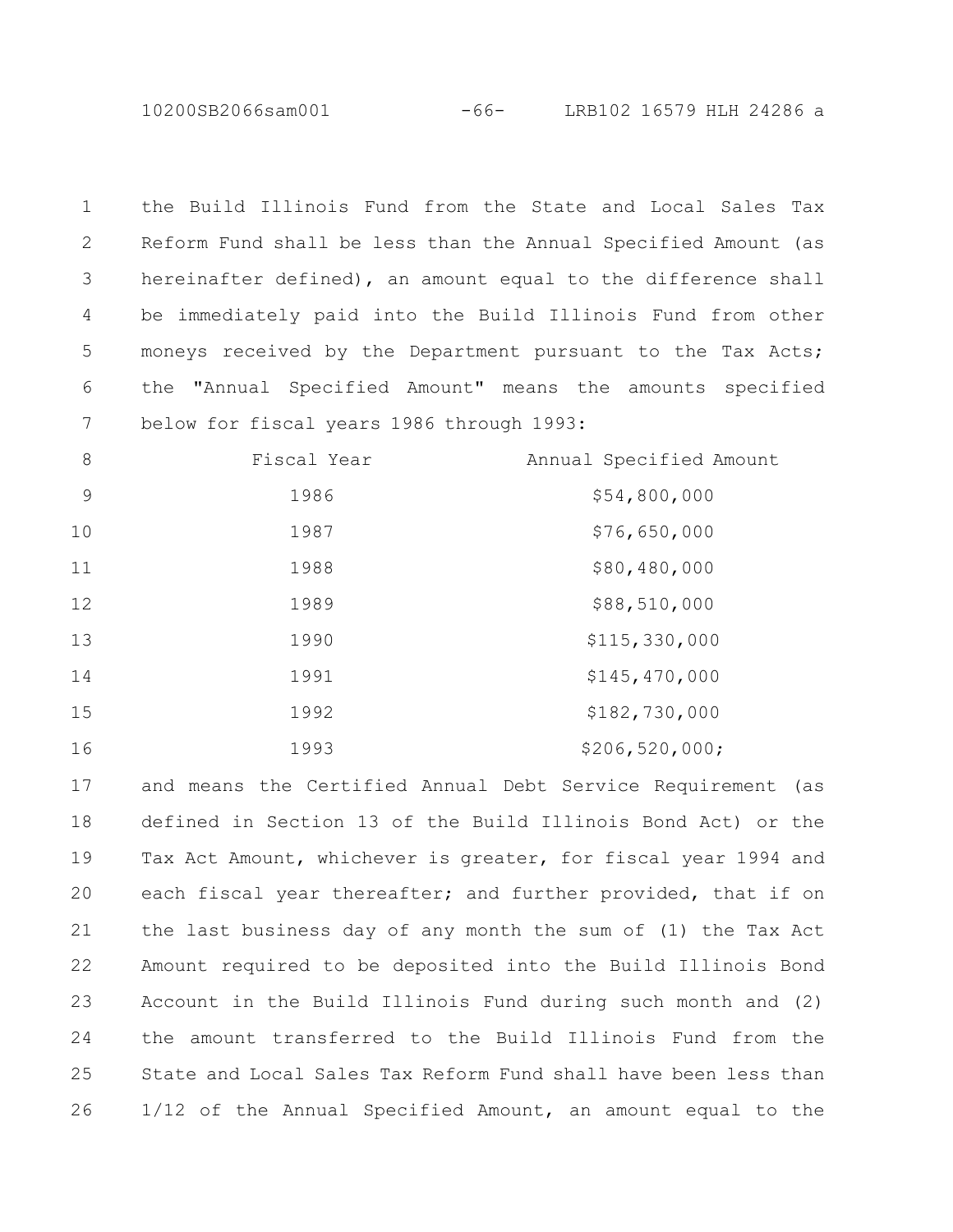10200SB2066sam001 -67- LRB102 16579 HLH 24286 a

difference shall be immediately paid into the Build Illinois Fund from other moneys received by the Department pursuant to the Tax Acts; and, further provided, that in no event shall the payments required under the preceding proviso result in aggregate payments into the Build Illinois Fund pursuant to this clause (b) for any fiscal year in excess of the greater of (i) the Tax Act Amount or (ii) the Annual Specified Amount for such fiscal year. The amounts payable into the Build Illinois Fund under clause (b) of the first sentence in this paragraph shall be payable only until such time as the aggregate amount on deposit under each trust indenture securing Bonds issued and outstanding pursuant to the Build Illinois Bond Act is sufficient, taking into account any future investment income, to fully provide, in accordance with such indenture, for the defeasance of or the payment of the principal of, premium, if any, and interest on the Bonds secured by such indenture and on any Bonds expected to be issued thereafter and all fees and costs payable with respect thereto, all as certified by the Director of the Bureau of the Budget (now Governor's Office of Management and Budget). If on the last business day of any month in which Bonds are outstanding pursuant to the Build Illinois Bond Act, the aggregate of moneys deposited in the Build Illinois Bond Account in the Build Illinois Fund in such month shall be less than the amount required to be transferred in such month from the Build Illinois Bond Account to the Build Illinois Bond Retirement and Interest Fund pursuant to Section 1 2 3 4 5 6 7 8 9 10 11 12 13 14 15 16 17 18 19 20 21 22 23 24 25 26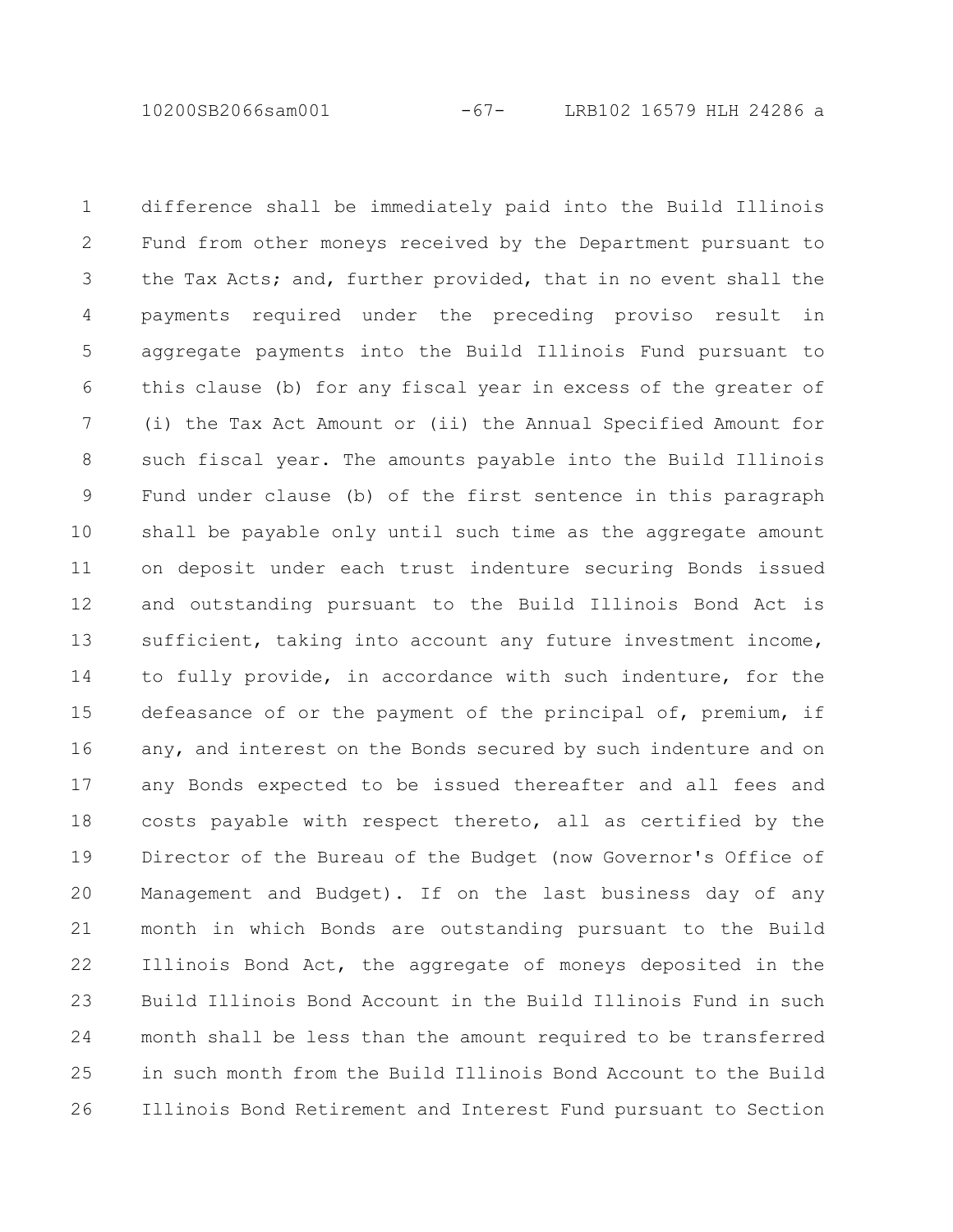10200SB2066sam001 -68- LRB102 16579 HLH 24286 a

13 of the Build Illinois Bond Act, an amount equal to such deficiency shall be immediately paid from other moneys received by the Department pursuant to the Tax Acts to the Build Illinois Fund; provided, however, that any amounts paid to the Build Illinois Fund in any fiscal year pursuant to this sentence shall be deemed to constitute payments pursuant to clause (b) of the first sentence of this paragraph and shall reduce the amount otherwise payable for such fiscal year pursuant to that clause (b). The moneys received by the Department pursuant to this Act and required to be deposited into the Build Illinois Fund are subject to the pledge, claim and charge set forth in Section 12 of the Build Illinois Bond Act. 1 2 3 4 5 6 7 8 9 10 11 12 13

Subject to payment of amounts into the Build Illinois Fund as provided in the preceding paragraph or in any amendment thereto hereafter enacted, the following specified monthly installment of the amount requested in the certificate of the Chairman of the Metropolitan Pier and Exposition Authority provided under Section 8.25f of the State Finance Act, but not in excess of sums designated as "Total Deposit", shall be deposited in the aggregate from collections under Section 9 of the Use Tax Act, Section 9 of the Service Use Tax Act, Section 9 of the Service Occupation Tax Act, and Section 3 of the Retailers' Occupation Tax Act into the McCormick Place Expansion Project Fund in the specified fiscal years. 14 15 16 17 18 19 20 21 22 23 24 25

26

Fiscal Year Total Deposit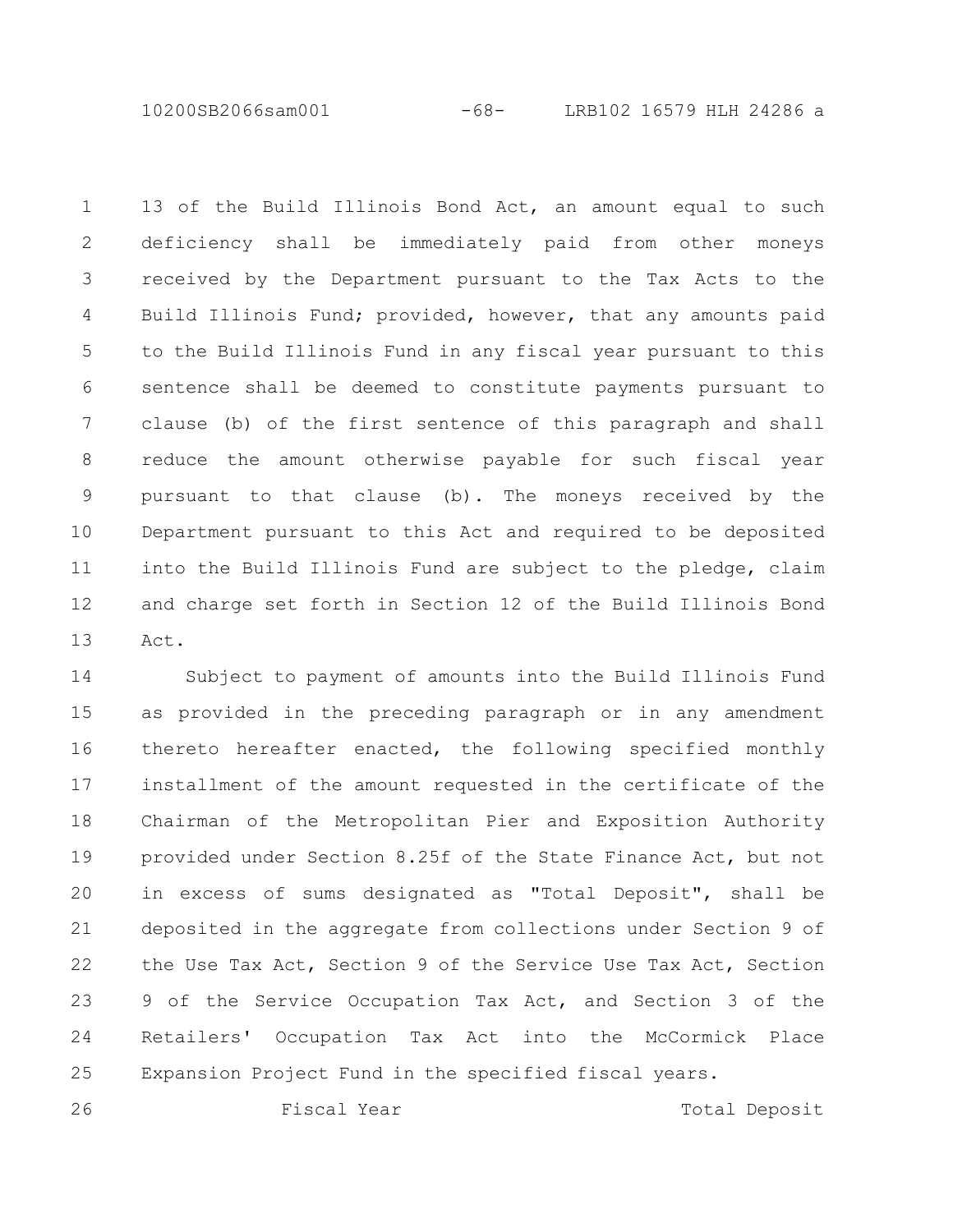10200SB2066sam001 -69- LRB102 16579 HLH 24286 a

| $\mathbf{1}$     | 1993 | \$0         |
|------------------|------|-------------|
| $\sqrt{2}$       | 1994 | 53,000,000  |
| $\mathfrak{Z}$   | 1995 | 58,000,000  |
| $\sqrt{4}$       | 1996 | 61,000,000  |
| $\mathsf S$      | 1997 | 64,000,000  |
| $\sqrt{6}$       | 1998 | 68,000,000  |
| $\boldsymbol{7}$ | 1999 | 71,000,000  |
| $\,8\,$          | 2000 | 75,000,000  |
| $\mathcal{G}$    | 2001 | 80,000,000  |
| $10$             | 2002 | 93,000,000  |
| 11               | 2003 | 99,000,000  |
| $12$             | 2004 | 103,000,000 |
| 13               | 2005 | 108,000,000 |
| 14               | 2006 | 113,000,000 |
| 15               | 2007 | 119,000,000 |
| 16               | 2008 | 126,000,000 |
| 17               | 2009 | 132,000,000 |
| 18               | 2010 | 139,000,000 |
| 19               | 2011 | 146,000,000 |
| 20               | 2012 | 153,000,000 |
| 21               | 2013 | 161,000,000 |
| 22               | 2014 | 170,000,000 |
| 23               | 2015 | 179,000,000 |
| 24               | 2016 | 189,000,000 |
| 25               | 2017 | 199,000,000 |
| 26               | 2018 | 210,000,000 |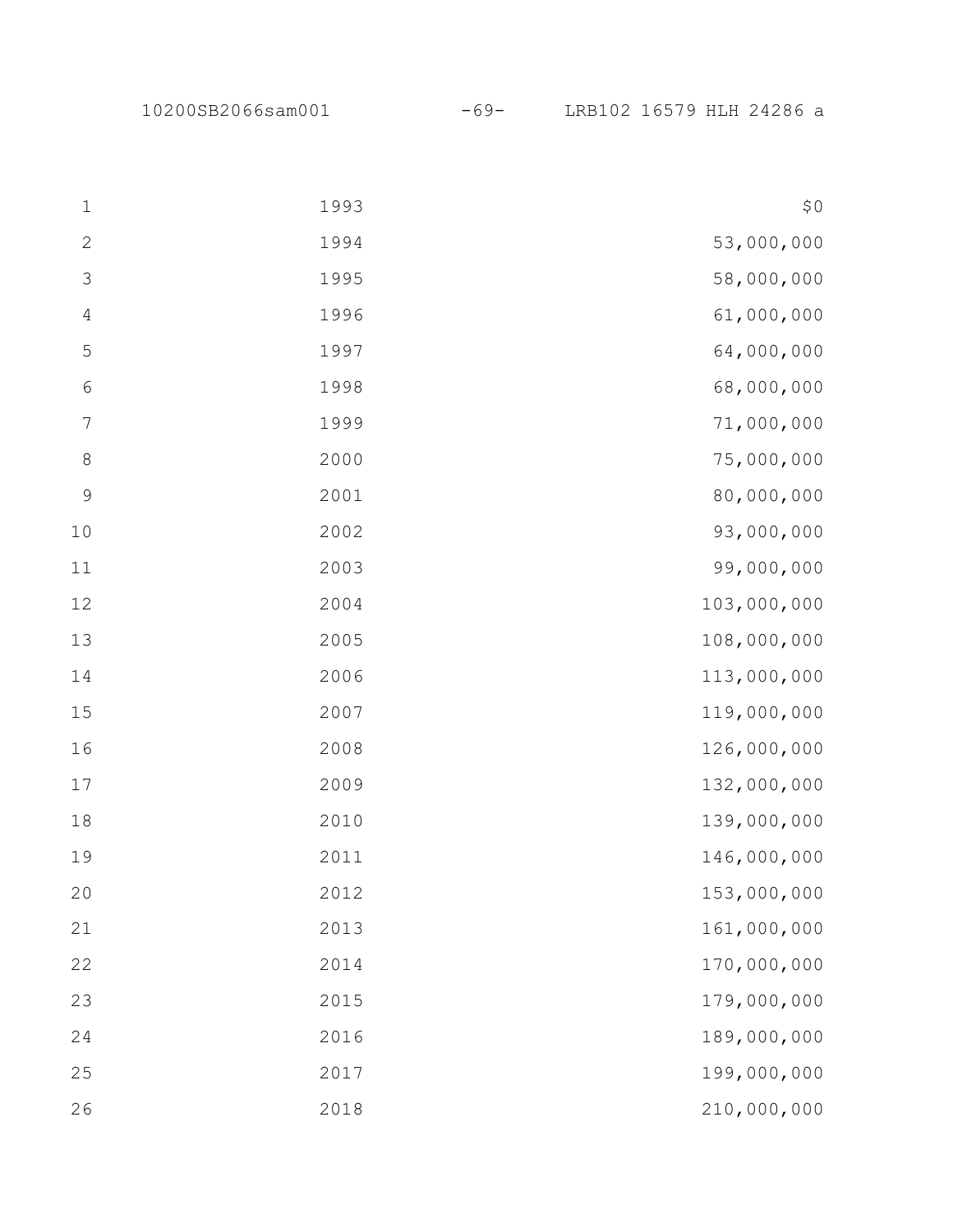10200SB2066sam001 -70- LRB102 16579 HLH 24286 a

| $\mathbf 1$    | 2019                            | 221,000,000 |
|----------------|---------------------------------|-------------|
| $\sqrt{2}$     | 2020                            | 233,000,000 |
| $\mathfrak{Z}$ | 2021                            | 300,000,000 |
| $\overline{4}$ | 2022                            | 300,000,000 |
| $\mathsf S$    | 2023                            | 300,000,000 |
| $\sqrt{6}$     | 2024                            | 300,000,000 |
| $\overline{7}$ | 2025                            | 300,000,000 |
| $\,8\,$        | 2026                            | 300,000,000 |
| $\mathsf 9$    | 2027                            | 375,000,000 |
| 10             | 2028                            | 375,000,000 |
| 11             | 2029                            | 375,000,000 |
| 12             | 2030                            | 375,000,000 |
| 13             | 2031                            | 375,000,000 |
| 14             | 2032                            | 375,000,000 |
| 15             | 2033                            | 375,000,000 |
| 16             | 2034                            | 375,000,000 |
| 17             | 2035                            | 375,000,000 |
| 18             | 2036                            | 450,000,000 |
| 19             | and                             |             |
| 20             | each fiscal year                |             |
| 21             | thereafter that bonds           |             |
| 22             | are outstanding under           |             |
| 23             | Section 13.2 of the             |             |
| 24             | Metropolitan Pier and           |             |
| 25             | Exposition Authority Act,       |             |
| 26             | but not after fiscal year 2060. |             |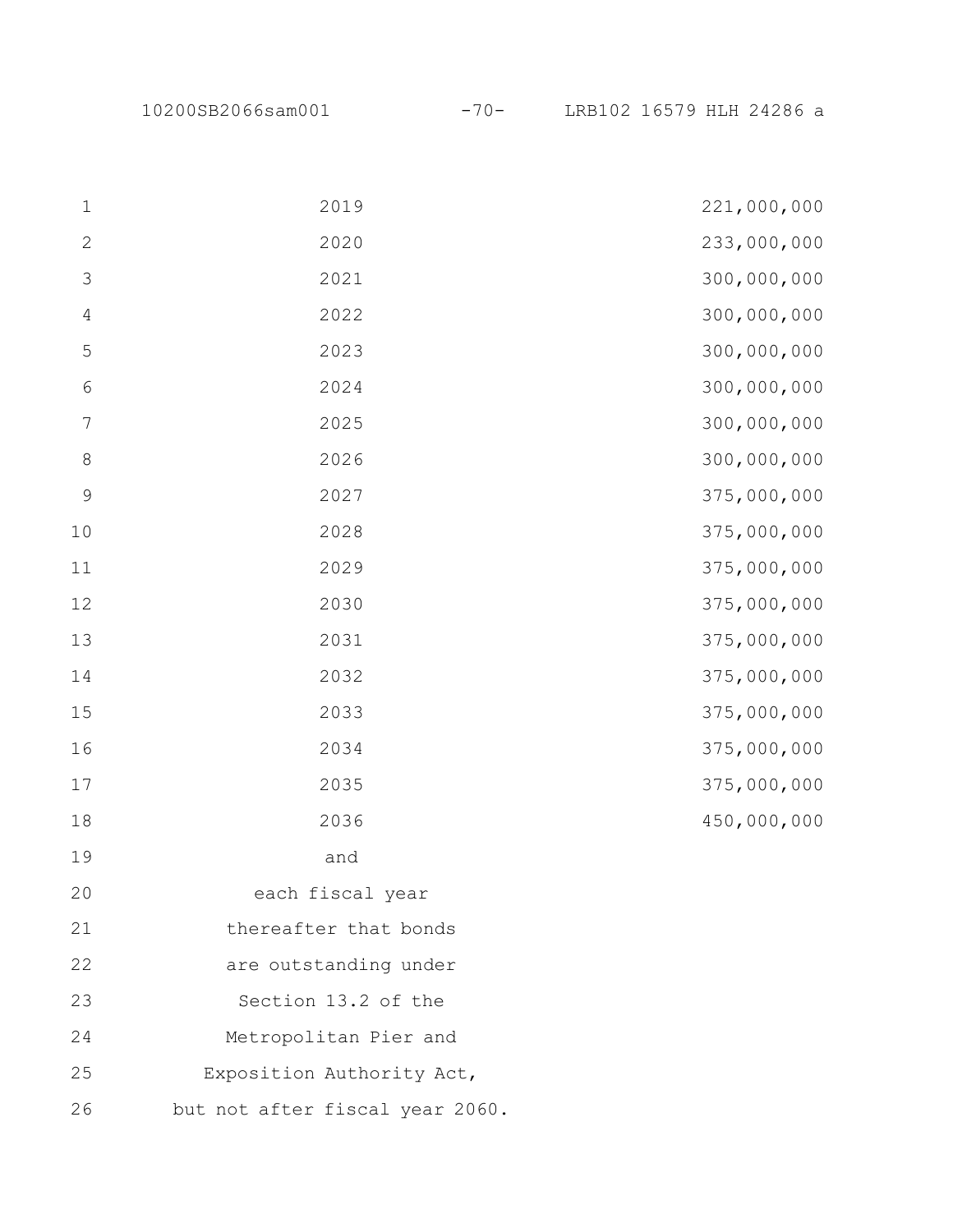10200SB2066sam001 -71- LRB102 16579 HLH 24286 a

Beginning July 20, 1993 and in each month of each fiscal year thereafter, one-eighth of the amount requested in the certificate of the Chairman of the Metropolitan Pier and Exposition Authority for that fiscal year, less the amount deposited into the McCormick Place Expansion Project Fund by the State Treasurer in the respective month under subsection (g) of Section 13 of the Metropolitan Pier and Exposition Authority Act, plus cumulative deficiencies in the deposits required under this Section for previous months and years, shall be deposited into the McCormick Place Expansion Project Fund, until the full amount requested for the fiscal year, but not in excess of the amount specified above as "Total Deposit", has been deposited. 1 2 3 4 5 6 7 8 9 10 11 12 13

Subject to payment of amounts into the Capital Projects Fund, the Clean Air Act Permit Fund, the Build Illinois Fund, and the McCormick Place Expansion Project Fund pursuant to the preceding paragraphs or in any amendments thereto hereafter enacted, for aviation fuel sold on or after December 1, 2019, the Department shall each month deposit into the Aviation Fuel Sales Tax Refund Fund an amount estimated by the Department to be required for refunds of the 80% portion of the tax on aviation fuel under this Act. The Department shall only deposit moneys into the Aviation Fuel Sales Tax Refund Fund under this paragraph for so long as the revenue use requirements of 49 U.S.C. 47107(b) and 49 U.S.C. 47133 are binding on the State. 14 15 16 17 18 19 20 21 22 23 24 25 26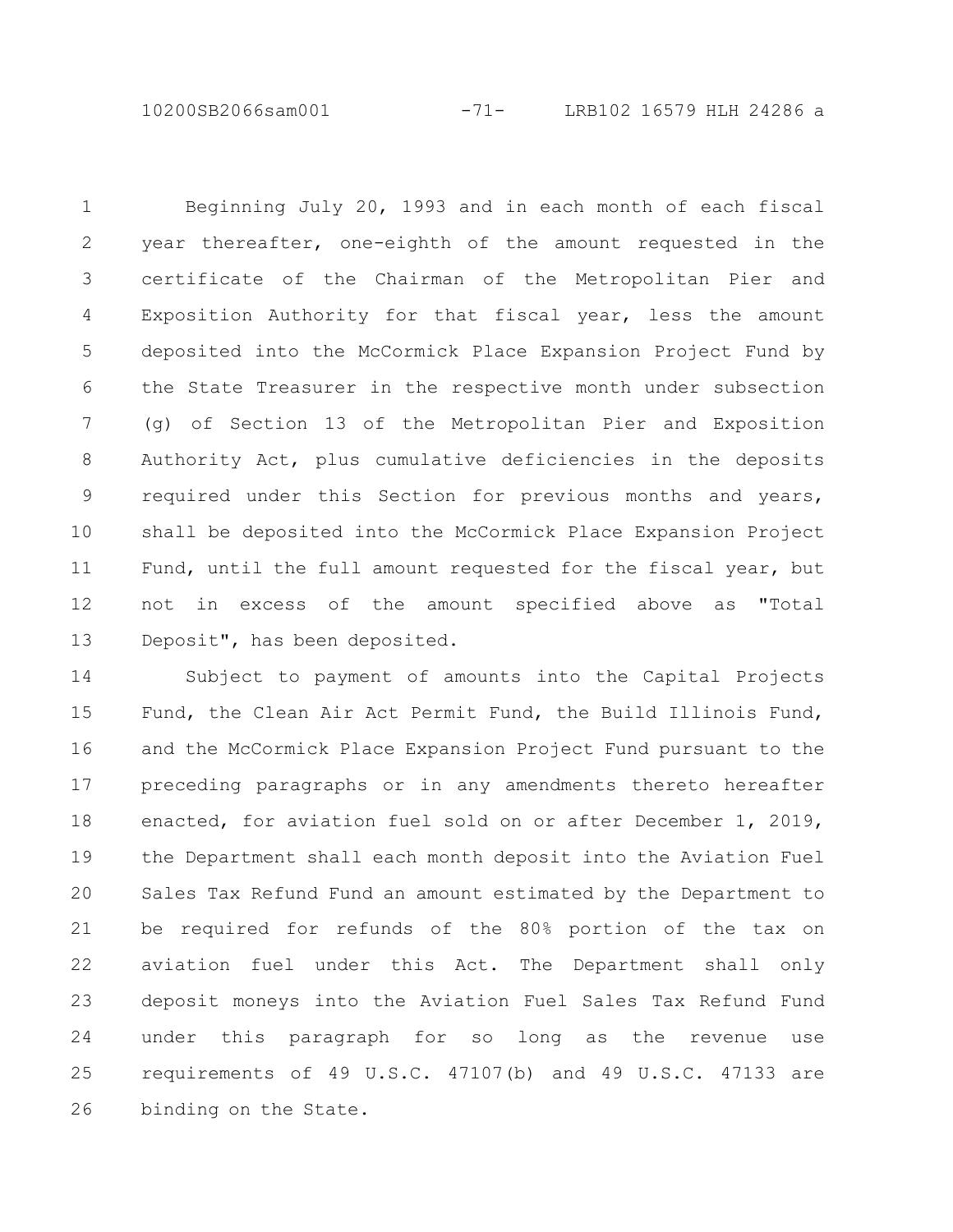10200SB2066sam001 -72- LRB102 16579 HLH 24286 a

Subject to payment of amounts into the Build Illinois Fund and the McCormick Place Expansion Project Fund pursuant to the preceding paragraphs or in any amendments thereto hereafter enacted, beginning July 1, 1993 and ending on September 30, 2013, the Department shall each month pay into the Illinois Tax Increment Fund 0.27% of 80% of the net revenue realized for the preceding month from the 6.25% general rate on the selling price of tangible personal property. 1 2 3 4 5 6 7 8

Subject to payment of amounts into the Build Illinois Fund and the McCormick Place Expansion Project Fund pursuant to the preceding paragraphs or in any amendments thereto hereafter enacted, beginning with the receipt of the first report of taxes paid by an eligible business and continuing for a 25-year period, the Department shall each month pay into the Energy Infrastructure Fund 80% of the net revenue realized from the 6.25% general rate on the selling price of Illinois-mined coal that was sold to an eligible business. For purposes of this paragraph, the term "eligible business" means a new electric generating facility certified pursuant to Section 605-332 of the Department of Commerce and Economic Opportunity Law of the Civil Administrative Code of Illinois. 9 10 11 12 13 14 15 16 17 18 19 20 21

Subject to payment of amounts into the Build Illinois Fund, the McCormick Place Expansion Project Fund, the Illinois Tax Increment Fund, and the Energy Infrastructure Fund pursuant to the preceding paragraphs or in any amendments to this Section hereafter enacted, beginning on the first day of 22 23 24 25 26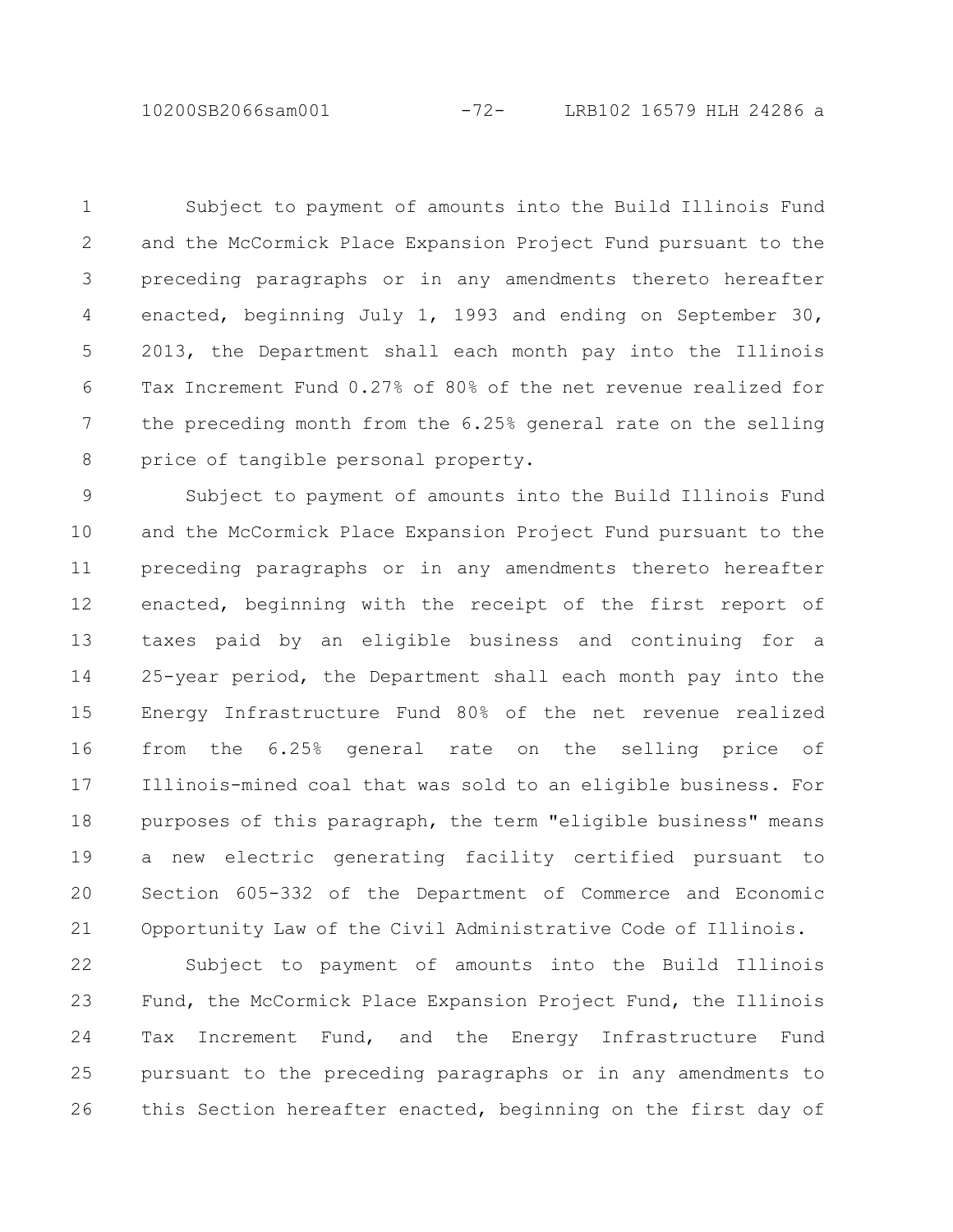10200SB2066sam001 -73- LRB102 16579 HLH 24286 a

the first calendar month to occur on or after August 26, 2014 (the effective date of Public Act 98-1098), each month, from the collections made under Section 9 of the Use Tax Act, Section 9 of the Service Use Tax Act, Section 9 of the Service Occupation Tax Act, and Section 3 of the Retailers' Occupation Tax Act, the Department shall pay into the Tax Compliance and Administration Fund, to be used, subject to appropriation, to fund additional auditors and compliance personnel at the Department of Revenue, an amount equal to 1/12 of 5% of 80% of the cash receipts collected during the preceding fiscal year by the Audit Bureau of the Department under the Use Tax Act, the Service Use Tax Act, the Service Occupation Tax Act, the Retailers' Occupation Tax Act, and associated local occupation and use taxes administered by the Department. 1 2 3 4 5 6 7 8 9 10 11 12 13 14

Subject to payments of amounts into the Build Illinois Fund, the McCormick Place Expansion Project Fund, the Illinois Tax Increment Fund, the Energy Infrastructure Fund, and the Tax Compliance and Administration Fund as provided in this Section, beginning on July 1, 2018 the Department shall pay each month into the Downstate Public Transportation Fund the moneys required to be so paid under Section 2-3 of the Downstate Public Transportation Act. 15 16 17 18 19 20 21 22

Subject to successful execution and delivery of a public-private agreement between the public agency and private entity and completion of the civic build, beginning on July 1, 2023, of the remainder of the moneys received by the 23 24 25 26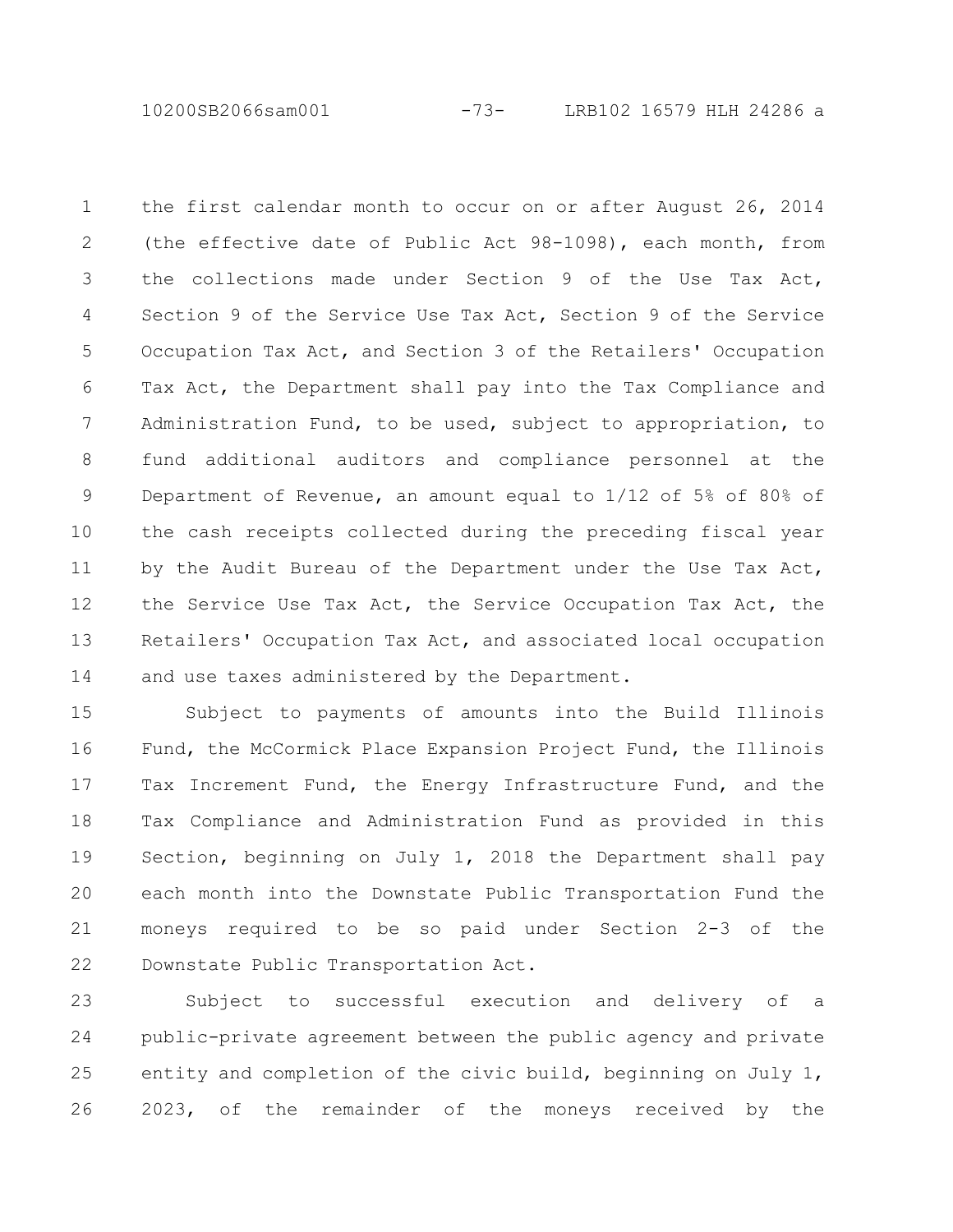10200SB2066sam001 -74- LRB102 16579 HLH 24286 a

Department under the Use Tax Act, the Service Use Tax Act, the Service Occupation Tax Act, and this Act, the Department shall deposit the following specified deposits in the aggregate from collections under the Use Tax Act, the Service Use Tax Act, the Service Occupation Tax Act, and the Retailers' Occupation Tax Act, as required under Section 8.25g of the State Finance Act for distribution consistent with the Public-Private Partnership for Civic and Transit Infrastructure Project Act. The moneys received by the Department pursuant to this Act and required to be deposited into the Civic and Transit Infrastructure Fund are subject to the pledge, claim and charge set forth in Section 25-55 of the Public-Private Partnership for Civic and Transit Infrastructure Project Act. As used in this paragraph, "civic build", "private entity", "public-private agreement", and "public agency" have the meanings provided in Section 25-10 of the Public-Private Partnership for Civic and Transit Infrastructure Project Act. 

| 18 | Fiscal Year Total Deposit |
|----|---------------------------|
| 19 |                           |
| 20 |                           |
| 21 |                           |
| 22 |                           |
| 23 |                           |
| 24 |                           |
| 25 |                           |
| 26 |                           |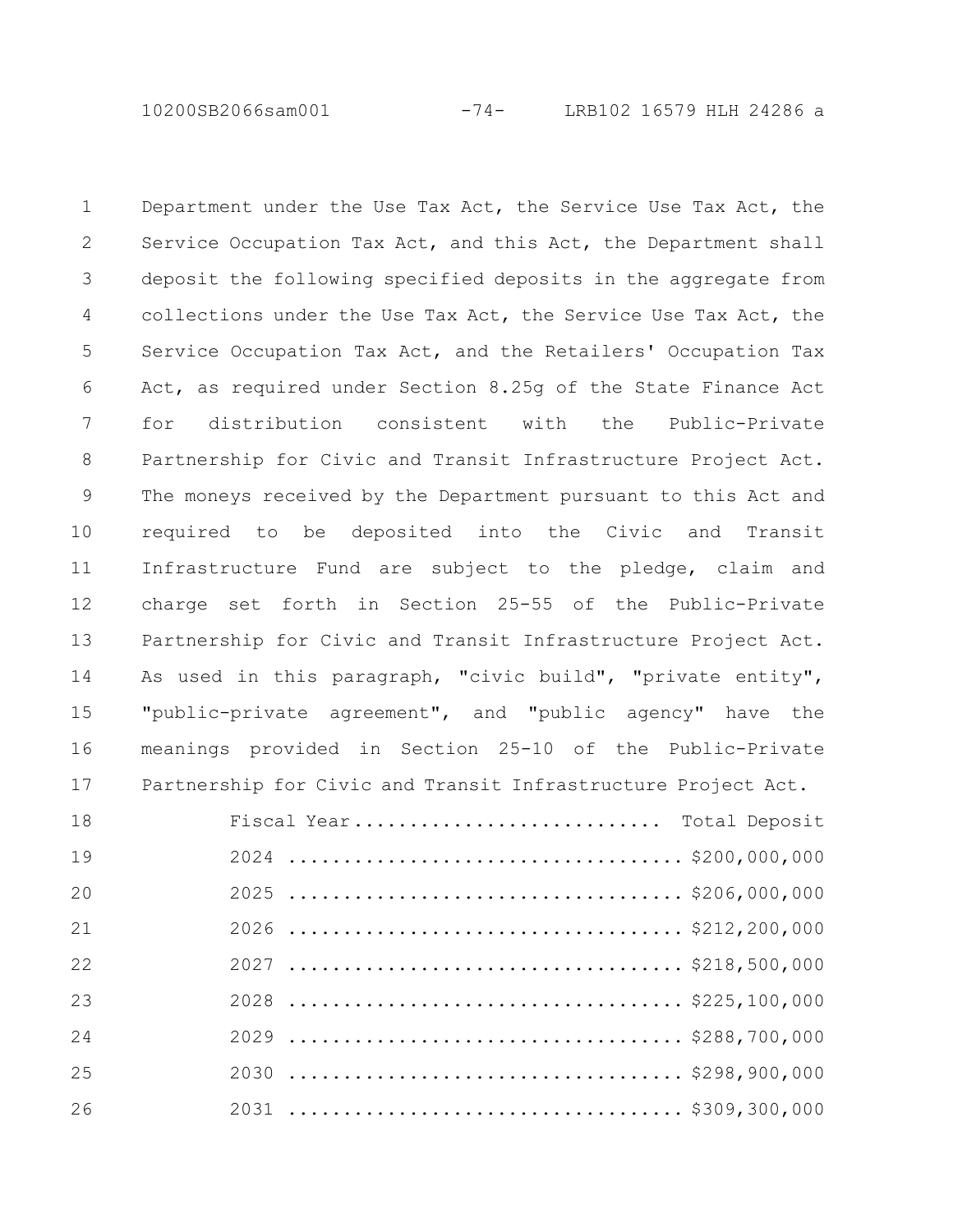| $\mathbf{1}$    |  |
|-----------------|--|
| $\mathcal{P}$   |  |
| 3               |  |
| $\overline{4}$  |  |
| 5               |  |
| $6\overline{6}$ |  |
| 7               |  |
| -8              |  |
| 9               |  |
| 10              |  |
| 11              |  |
| 12              |  |

Beginning July 1, 2021 and until July 1, 2022, subject to the payment of amounts into the County and Mass Transit District Fund, the Local Government Tax Fund, the Build Illinois Fund, the McCormick Place Expansion Project Fund, the Illinois Tax Increment Fund, the Energy Infrastructure Fund, and the Tax Compliance and Administration Fund as provided in this Section, the Department shall pay each month into the Road Fund the amount estimated to represent 16% of the net revenue realized from the taxes imposed on motor fuel and gasohol. Beginning July 1, 2022 and until July 1, 2023, subject to the payment of amounts into the County and Mass Transit District Fund, the Local Government Tax Fund, the Build Illinois Fund, the McCormick Place Expansion Project Fund, the Illinois Tax Increment Fund, the Energy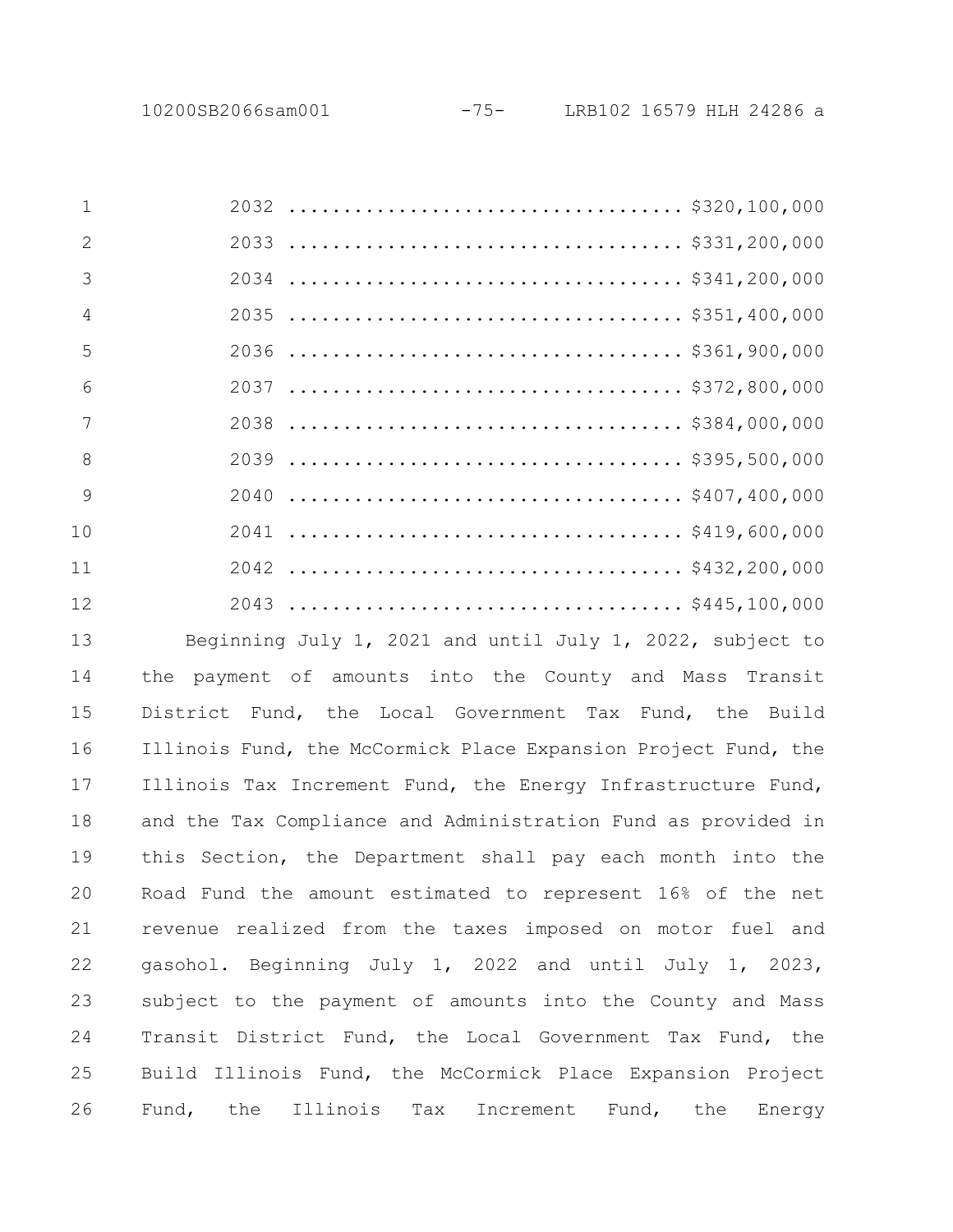10200SB2066sam001 -76- LRB102 16579 HLH 24286 a

Infrastructure Fund, and the Tax Compliance and Administration Fund as provided in this Section, the Department shall pay each month into the Road Fund the amount estimated to represent 32% of the net revenue realized from the taxes imposed on motor fuel and gasohol. Beginning July 1, 2023 and until July 1, 2024, subject to the payment of amounts into the County and Mass Transit District Fund, the Local Government Tax Fund, the Build Illinois Fund, the McCormick Place Expansion Project Fund, the Illinois Tax Increment Fund, the Energy Infrastructure Fund, and the Tax Compliance and Administration Fund as provided in this Section, the Department shall pay each month into the Road Fund the amount estimated to represent 48% of the net revenue realized from the taxes imposed on motor fuel and gasohol. Beginning July 1, 2024 and until July 1, 2025, subject to the payment of amounts into the County and Mass Transit District Fund, the Local Government Tax Fund, the Build Illinois Fund, the McCormick Place Expansion Project Fund, the Illinois Tax Increment Fund, the Energy Infrastructure Fund, and the Tax Compliance and Administration Fund as provided in this Section, the Department shall pay each month into the Road Fund the amount estimated to represent 64% of the net revenue realized from the taxes imposed on motor fuel and gasohol. Beginning on July 1, 2025, subject to the payment of amounts into the County and Mass Transit District Fund, the Local Government Tax Fund, the Build Illinois Fund, the McCormick Place Expansion Project 1 2 3 4 5 6 7 8 9 10 11 12 13 14 15 16 17 18 19 20 21 22 23 24 25 26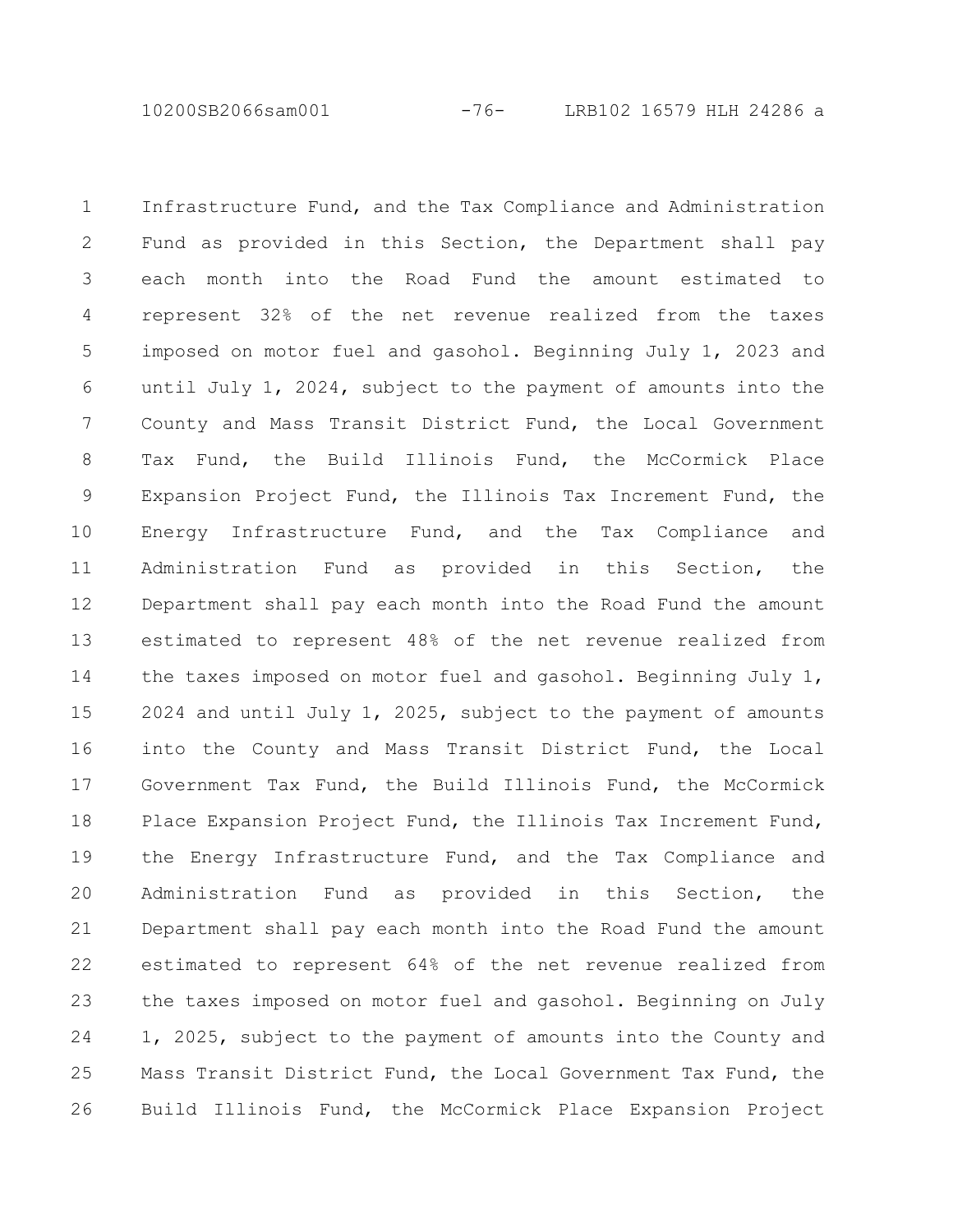10200SB2066sam001 -77- LRB102 16579 HLH 24286 a

Fund, the Illinois Tax Increment Fund, the Energy Infrastructure Fund, and the Tax Compliance and Administration Fund as provided in this Section, the Department shall pay each month into the Road Fund the amount estimated to represent 80% of the net revenue realized from the taxes imposed on motor fuel and gasohol. As used in this paragraph "motor fuel" has the meaning given to that term in Section 1.1 of the Motor Fuel Tax Act, and "gasohol" has the meaning given to that term in Section 3-40 of the Use Tax Act. 1 2 3 4 5 6 7 8 9

Of the remainder of the moneys received by the Department pursuant to this Act, 75% thereof shall be paid into the State Treasury and 25% shall be reserved in a special account and used only for the transfer to the Common School Fund as part of the monthly transfer from the General Revenue Fund in accordance with Section 8a of the State Finance Act. 10 11 12 13 14 15

The Department may, upon separate written notice to a taxpayer, require the taxpayer to prepare and file with the Department on a form prescribed by the Department within not less than 60 days after receipt of the notice an annual information return for the tax year specified in the notice. Such annual return to the Department shall include a statement of gross receipts as shown by the retailer's last Federal income tax return. If the total receipts of the business as reported in the Federal income tax return do not agree with the gross receipts reported to the Department of Revenue for the same period, the retailer shall attach to his annual return a 16 17 18 19 20 21 22 23 24 25 26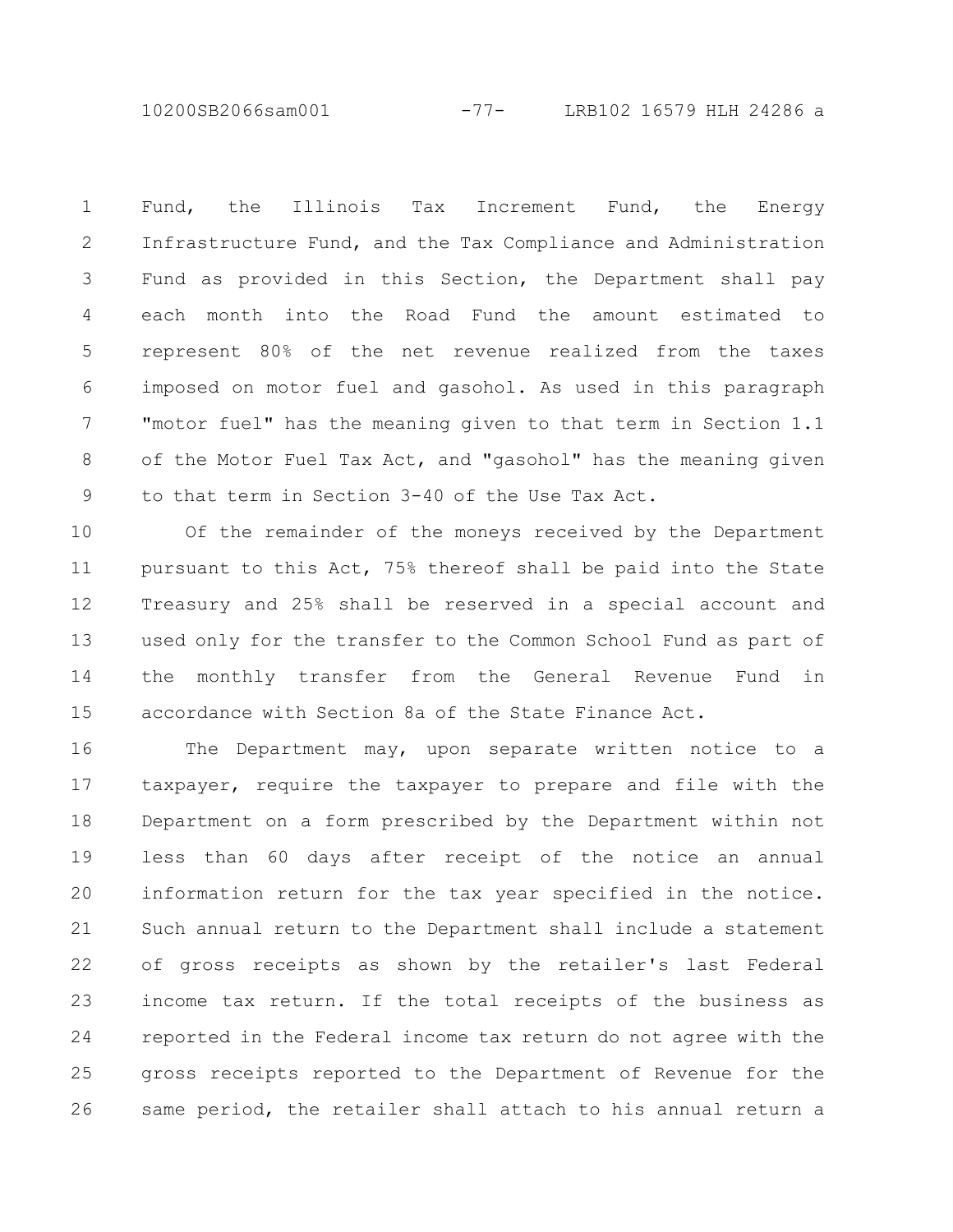10200SB2066sam001 -78- LRB102 16579 HLH 24286 a

schedule showing a reconciliation of the 2 amounts and the reasons for the difference. The retailer's annual return to the Department shall also disclose the cost of goods sold by the retailer during the year covered by such return, opening and closing inventories of such goods for such year, costs of goods used from stock or taken from stock and given away by the retailer during such year, payroll information of the retailer's business during such year and any additional reasonable information which the Department deems would be helpful in determining the accuracy of the monthly, quarterly or annual returns filed by such retailer as provided for in this Section. 1 2 3 4 5 6 7 8 9 10 11 12

If the annual information return required by this Section is not filed when and as required, the taxpayer shall be liable as follows: 13 14 15

(i) Until January 1, 1994, the taxpayer shall be liable for a penalty equal to 1/6 of 1% of the tax due from such taxpayer under this Act during the period to be covered by the annual return for each month or fraction of a month until such return is filed as required, the penalty to be assessed and collected in the same manner as any other penalty provided for in this Act. 16 17 18 19 20 21 22

(ii) On and after January 1, 1994, the taxpayer shall be liable for a penalty as described in Section 3-4 of the Uniform Penalty and Interest Act. 23 24 25

The chief executive officer, proprietor, owner or highest 26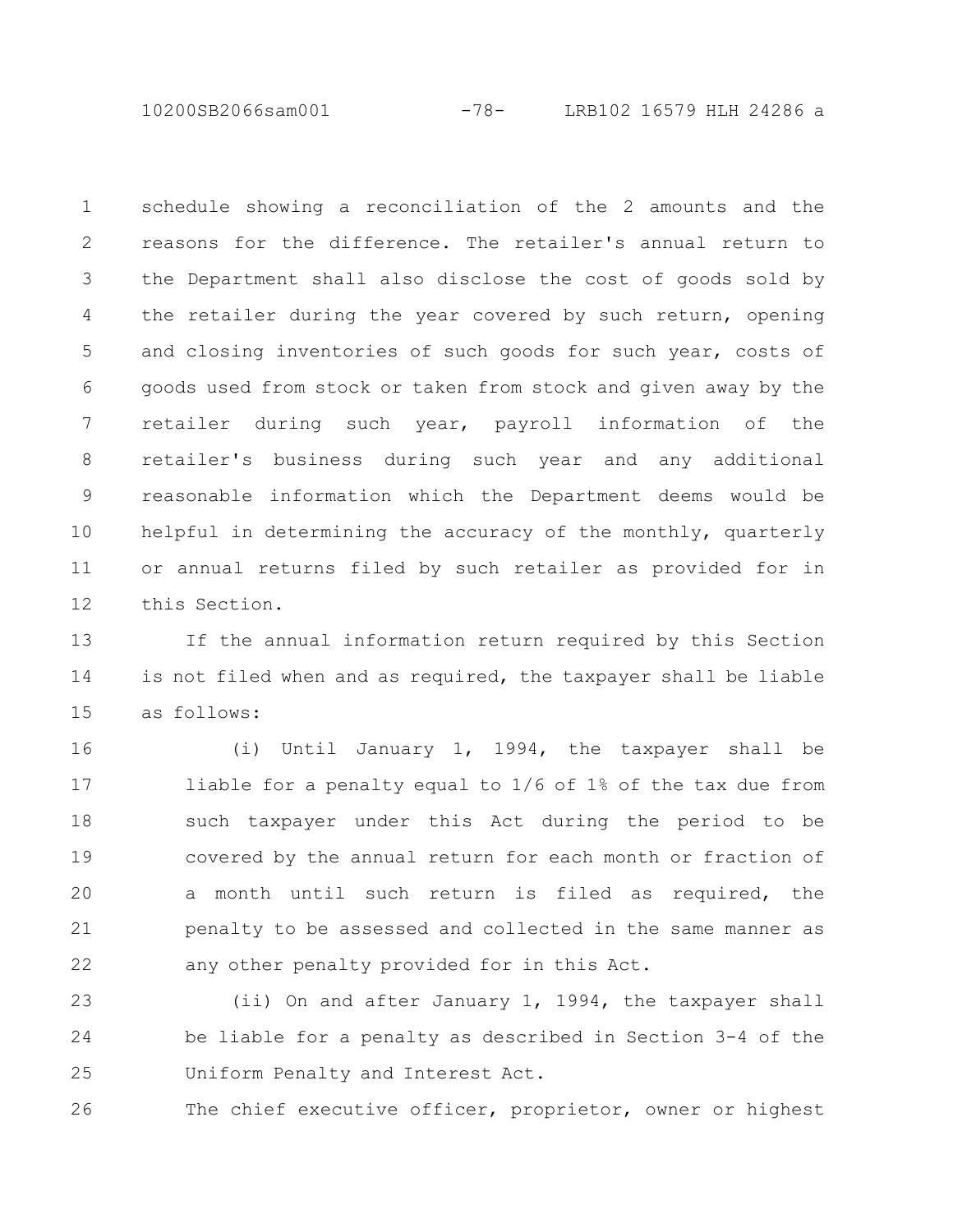10200SB2066sam001 -79- LRB102 16579 HLH 24286 a

ranking manager shall sign the annual return to certify the accuracy of the information contained therein. Any person who willfully signs the annual return containing false or inaccurate information shall be guilty of perjury and punished accordingly. The annual return form prescribed by the Department shall include a warning that the person signing the return may be liable for perjury. 1 2 3 4 5 6 7

The provisions of this Section concerning the filing of an annual information return do not apply to a retailer who is not required to file an income tax return with the United States Government. 8 9 10 11

As soon as possible after the first day of each month, upon certification of the Department of Revenue, the Comptroller shall order transferred and the Treasurer shall transfer from the General Revenue Fund to the Motor Fuel Tax Fund an amount equal to 1.7% of 80% of the net revenue realized under this Act for the second preceding month. Beginning April 1, 2000, this transfer is no longer required and shall not be made. 12 13 14 15 16 17 18

Net revenue realized for a month shall be the revenue collected by the State pursuant to this Act, less the amount paid out during that month as refunds to taxpayers for overpayment of liability. 19 20 21 22

For greater simplicity of administration, manufacturers, importers and wholesalers whose products are sold at retail in Illinois by numerous retailers, and who wish to do so, may assume the responsibility for accounting and paying to the 23 24 25 26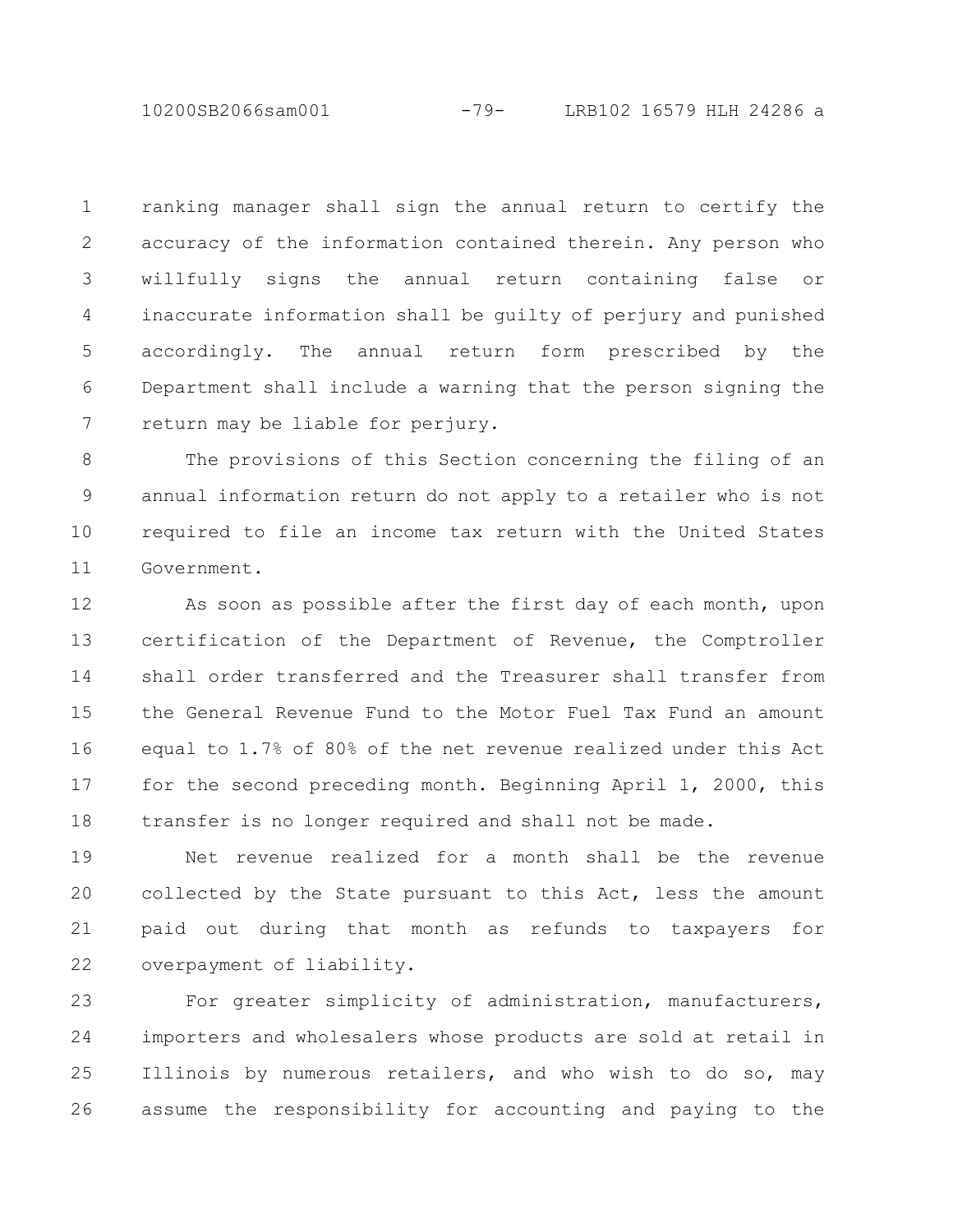10200SB2066sam001 -80- LRB102 16579 HLH 24286 a

Department all tax accruing under this Act with respect to such sales, if the retailers who are affected do not make written objection to the Department to this arrangement. 1 2 3

Any person who promotes, organizes, provides retail selling space for concessionaires or other types of sellers at the Illinois State Fair, DuQuoin State Fair, county fairs, local fairs, art shows, flea markets and similar exhibitions or events, including any transient merchant as defined by Section 2 of the Transient Merchant Act of 1987, is required to file a report with the Department providing the name of the merchant's business, the name of the person or persons engaged in merchant's business, the permanent address and Illinois Retailers Occupation Tax Registration Number of the merchant, the dates and location of the event and other reasonable information that the Department may require. The report must be filed not later than the 20th day of the month next following the month during which the event with retail sales was held. Any person who fails to file a report required by this Section commits a business offense and is subject to a fine not to exceed \$250. 4 5 6 7 8 9 10 11 12 13 14 15 16 17 18 19 20

Any person engaged in the business of selling tangible personal property at retail as a concessionaire or other type of seller at the Illinois State Fair, county fairs, art shows, flea markets and similar exhibitions or events, or any transient merchants, as defined by Section 2 of the Transient Merchant Act of 1987, may be required to make a daily report of 21 22 23 24 25 26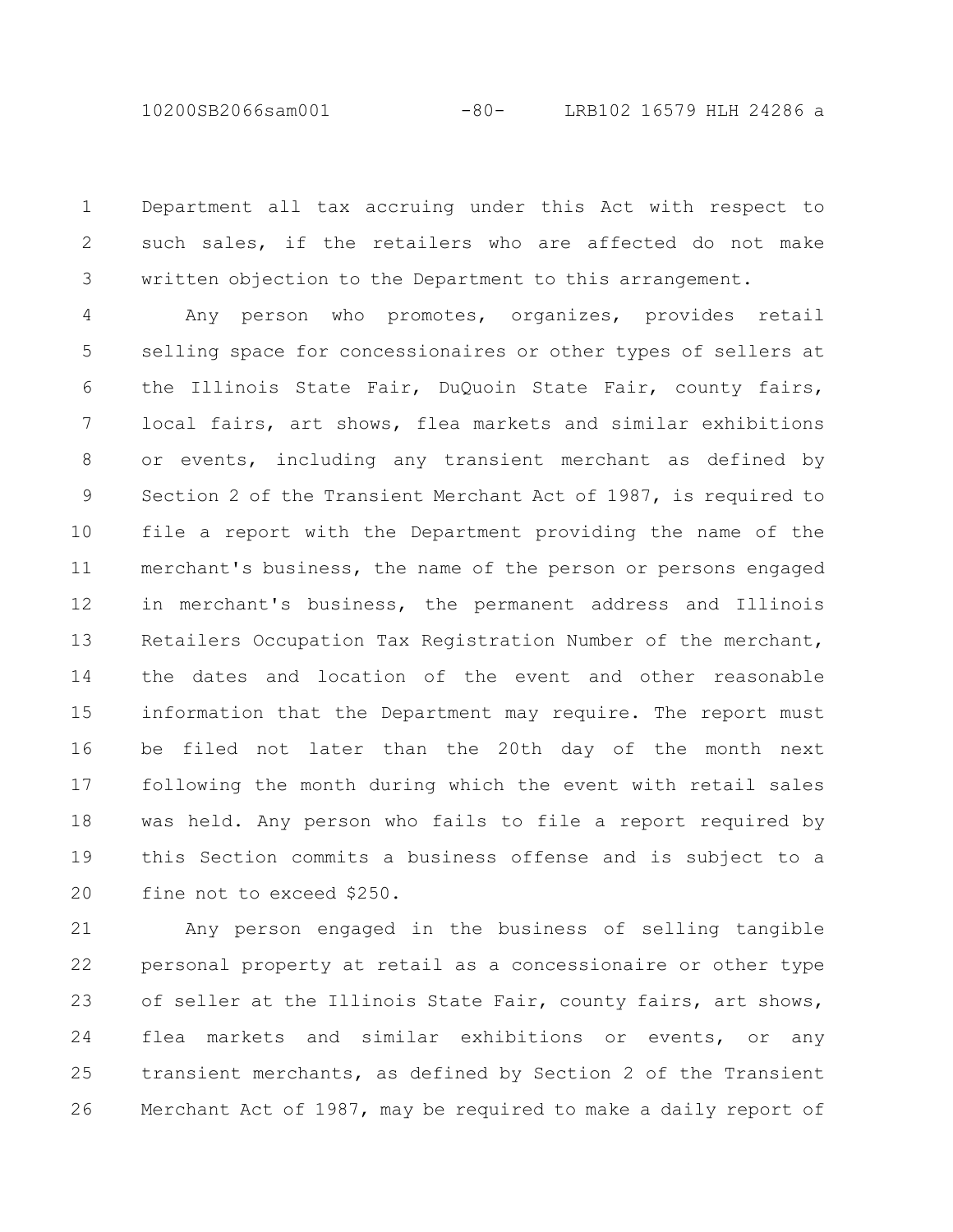10200SB2066sam001 -81- LRB102 16579 HLH 24286 a

the amount of such sales to the Department and to make a daily payment of the full amount of tax due. The Department shall impose this requirement when it finds that there is a significant risk of loss of revenue to the State at such an exhibition or event. Such a finding shall be based on evidence that a substantial number of concessionaires or other sellers who are not residents of Illinois will be engaging in the business of selling tangible personal property at retail at the exhibition or event, or other evidence of a significant risk of loss of revenue to the State. The Department shall notify concessionaires and other sellers affected by the imposition of this requirement. In the absence of notification by the Department, the concessionaires and other sellers shall file their returns as otherwise required in this Section. 1 2 3 4 5 6 7 8 9 10 11 12 13 14

(Source: P.A. 100-303, eff. 8-24-17; 100-363, eff. 7-1-18; 100-863, eff. 8-14-18; 100-1171, eff. 1-4-19; 101-10, Article 15, Section 15-25, eff. 6-5-19; 101-10, Article 25, Section 25-120, eff. 6-5-19; 101-27, eff. 6-25-19; 101-32, eff. 6-28-19; 101-604, eff. 12-13-19; 101-636, eff. 6-10-20.) 15 16 17 18 19

Section 10. The Leveling the Playing Field for Illinois Retail Act is amended by changing Sections 5-5 and 5-25 as follows:  $20$ 21 22

(35 ILCS 185/5-5) 23

Sec. 5-5. Findings. The General Assembly finds that 24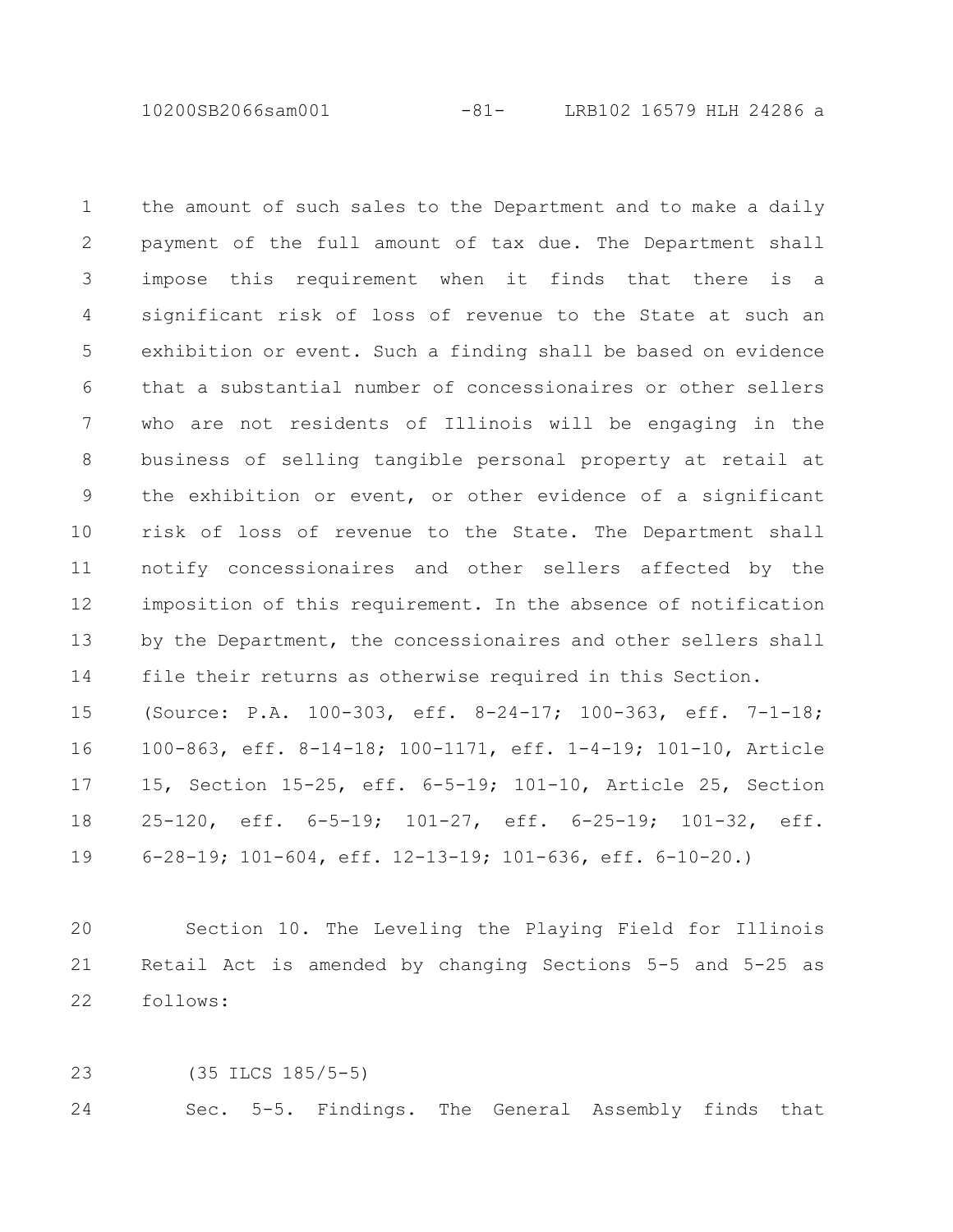10200SB2066sam001 -82- LRB102 16579 HLH 24286 a

certified service providers and certified automated systems simplify use and occupation tax compliance for remote retailers, which fosters higher levels of accurate tax collection and remittance and generates administrative savings and new marginal tax revenue for both State and local taxing jurisdictions. By making the services of certified service providers and certified automated systems available to remote retailers without charge, other than their retailer customer's retail discount, as provided in this Act, the State will substantially eliminate the burden on those remote retailers to collect and remit both State and local taxing jurisdiction use and occupation taxes. While providing a means for remote retailers to collect and remit tax on an even basis with Illinois retailers, this Act also protects existing local tax revenue streams by retaining origin sourcing for all transactions by retailers maintaining a physical presence in Illinois. 1 2 3 4 5 6 7 8 9 10 11 12 13 14 15 16 17

(Source: P.A. 101-31, eff. 6-28-19; 101-604, eff. 1-1-20.) 18

(35 ILCS 185/5-25) 19

Sec. 5-25. Certification.  $20$ 

(a) The Department shall, no later than July 1, 2020: 21

(1) establish uniform minimum standards that companies wishing to be designated as a certified service provider in this State must meet; 22 23 24

(2) establish uniform minimum standards that certified 25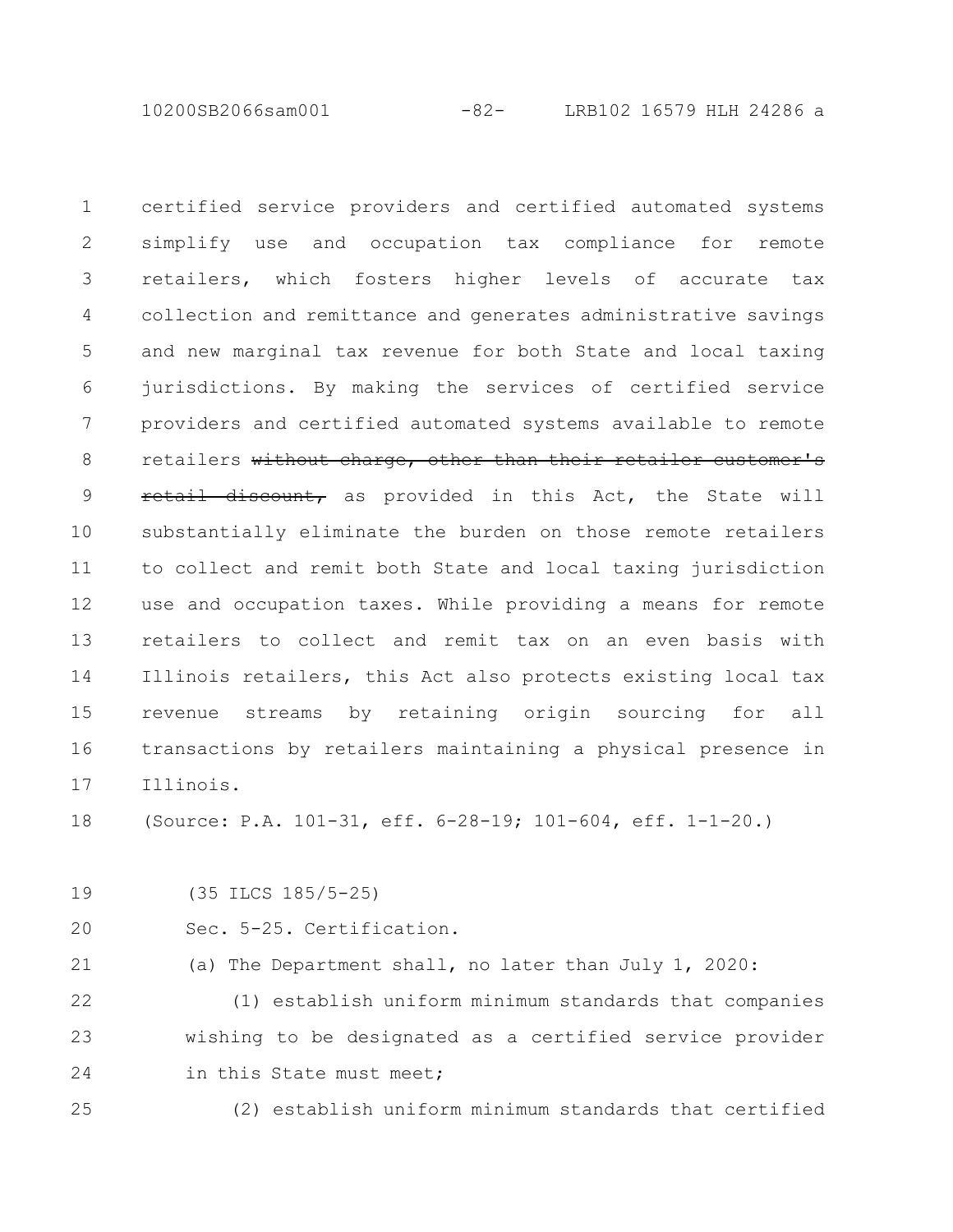1

automated systems must meet;

(3) establish a certification process to review the systems of companies wishing to be designated as a certified service provider in this State or of companies wishing to use a certified automated process; this certification process shall provide that companies that meet all required standards and whose systems have been tested and approved by the Department for properly determining the taxability of items to be sold, the correct tax rate to apply to a transaction, and the appropriate jurisdictions to which the tax shall be remitted, shall be certified; 2 3 4 5 6 7 8 9 10 11 12

(4) enter into a contractual relationship with each company that qualifies as a certified service provider or that will be using a certified automated system; those contracts shall, at a minimum, provide: 13 14 15 16

(A) that the certified service provider shall be held liable for the tax imposed under this Act and the Use Tax Act and all applicable local occupation taxes administered by the Department if the certified service provider fails to correctly remit the tax after having been provided with the tax and information by a remote retailer to correctly remit the taxes imposed under this Act and the Use Tax Act and all applicable local occupation taxes administered by the Department; if the certified service provider 17 18 19 20 21 22 23 24 25 26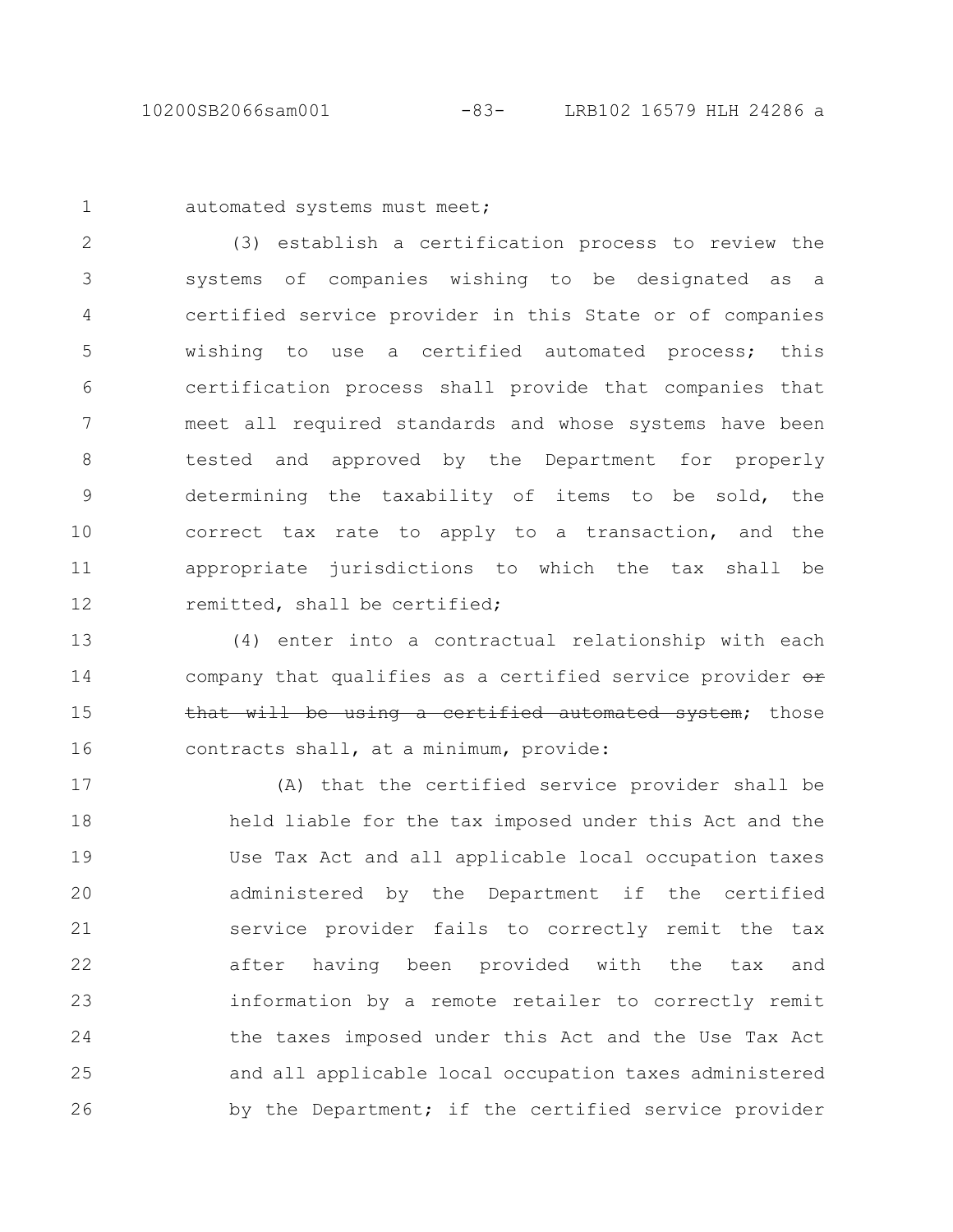10200SB2066sam001 -84- LRB102 16579 HLH 24286 a

demonstrates to the satisfaction of the Department that its failure to correctly remit tax on a retail sale resulted from the certified service provider's good faith reliance on incorrect or insufficient information provided by the remote retailer, the certified service provider shall be relieved of liability for the tax on that retail sale; in that case, the remote retailer is liable for any resulting tax due; 1 2 3 4 5 6 7 8 9

(B) the responsibilities of the certified service provider and the remote retailers that contract with the certified service provider or the user of a certified automated system related to record keeping and auditing consistent with requirements imposed under the Retailers' Occupation Tax Act and the Use Tax Act; 10 11 12 13 14 15 16

(C) for the protection and confidentiality of tax information consistent with requirements imposed under the Retailers' Occupation Tax Act and the Use Tax Act; 17 18 19

(D) that a certified service provider may claim the discount provided for in Section 3 of the Retailers' Occupation Tax Act for the tax dollars it collects and timely remits on returns that are timely filed with the Department on behalf of remote retailers; remote retailers using a certified service provider may not claim the discount allowed in Section 20 21 22 23 24 25 26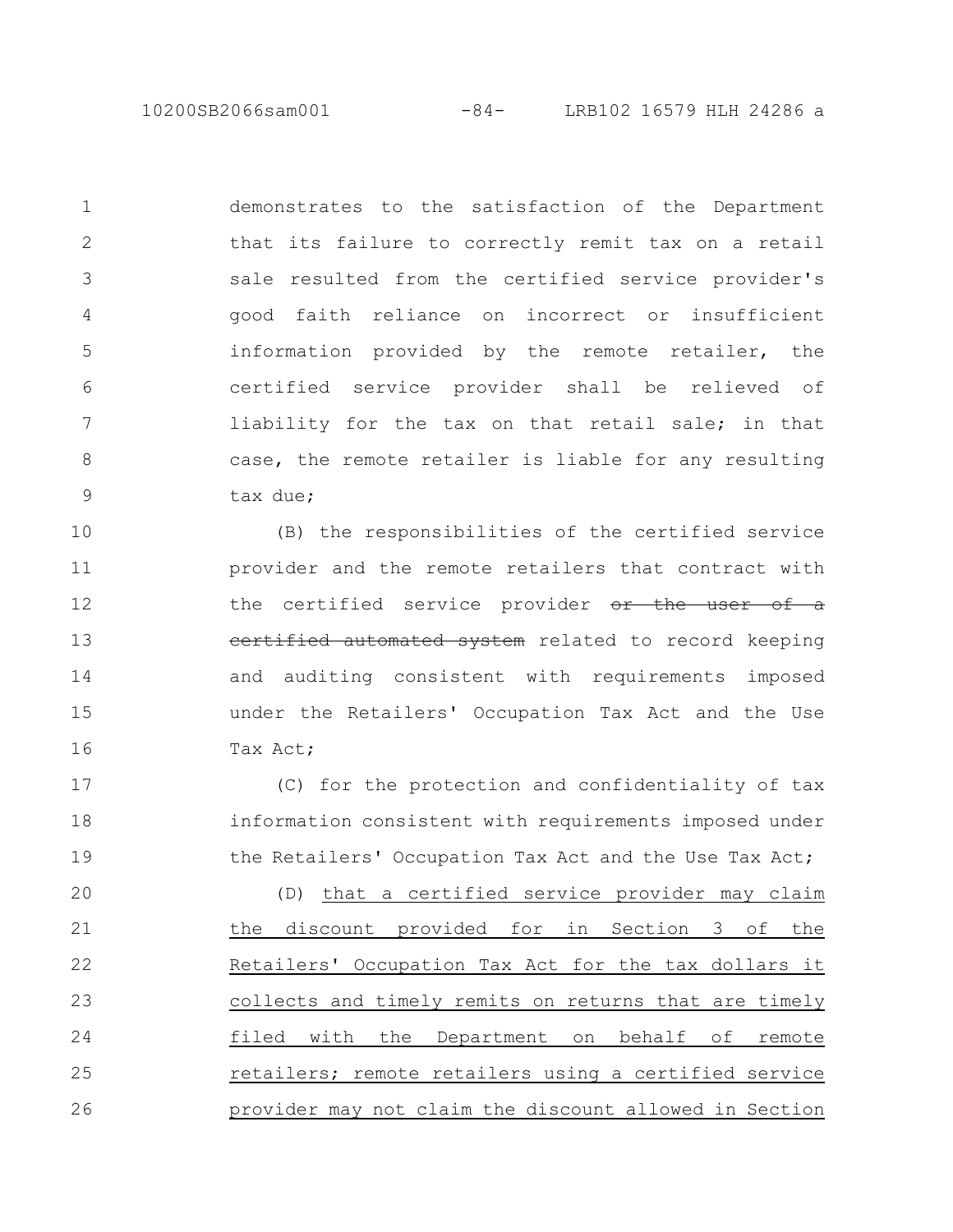3 of the Retailers' Occupation Tax Act with respect to those collections compensation equal to  $1.75%$  of the tax dollars collected and remitted certified service provider on a with a return that has been timely filed ilers: remote retailers using service provider may not claim the vendor's discount allowed under the Retailers' Occupation Tax Service Occupation Tax Act; and 1 2 3 4 5 6 7 8 9

(E) that the certified service provider shall file a separate return for each remote retailer with which it has a Tax Remittance Agreement. 10 11 12

The provisions of this Section shall supersede the provisions of the Illinois Procurement Code. 13 14

(b) The Department may act jointly with other states to establish the minimum standards and process for certification required by paragraphs  $(1)$ ,  $(2)$ , and  $(3)$  of subsection  $(a)$ . 15 16 17

(c) When the systems of a certified service provider or certified automated systems are updated or upgraded, they must be recertified by the Department. Notification of changes shall be provided to the Department prior to implementation. Upon receipt of such notification, the Department shall review and test the changes to assess whether the updated system of the certified service provider or the updated certified automated system can properly determine the taxability of items to be sold, the correct tax rate to apply to a 18 19 20 21 22 23 24 25 26